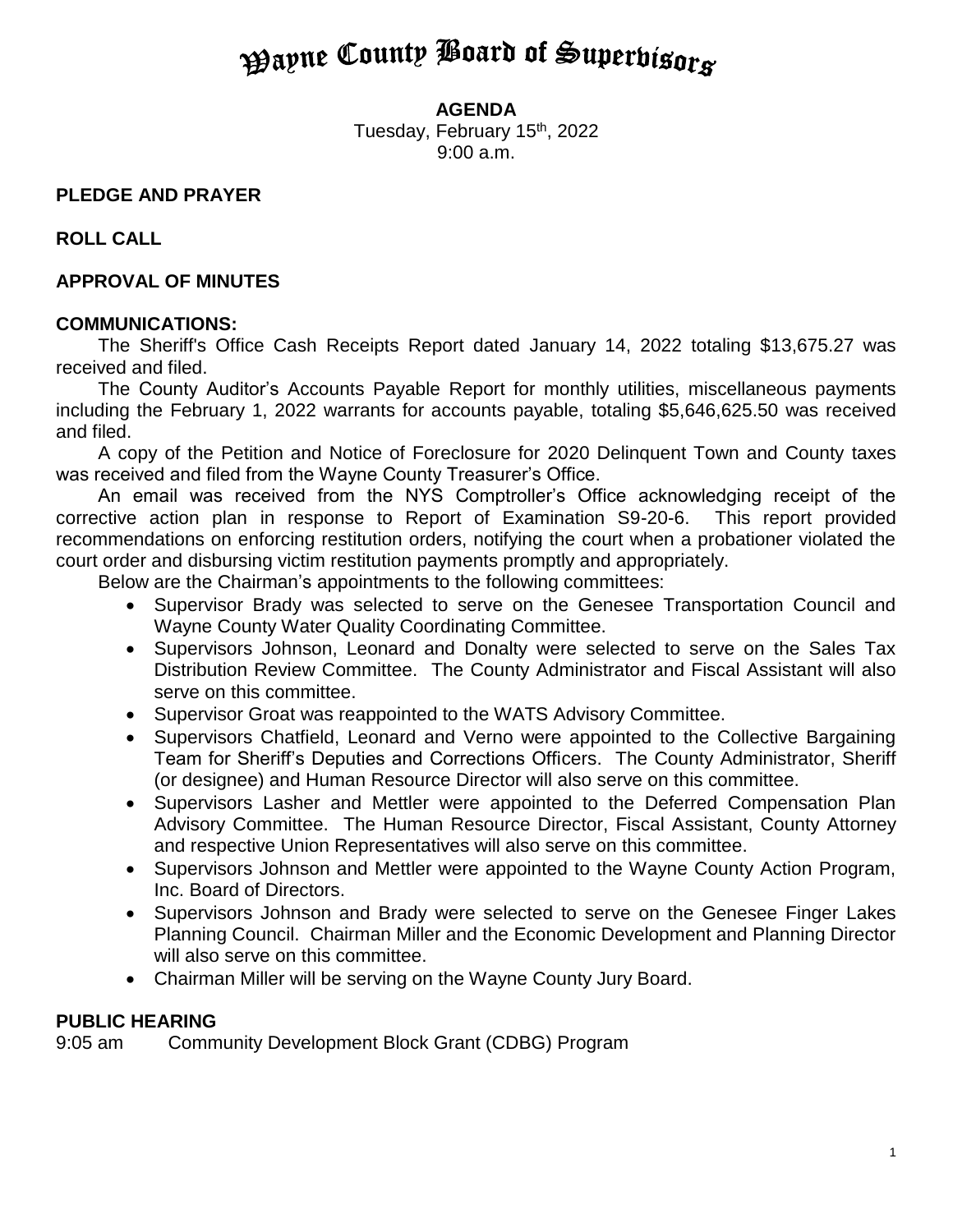# **ANNUAL REPORTS:**

Wayne Pre-Trial Services, Inc. Economic Development & Planning County Clerk Real Property Tax Information Technology

# **PRIVILEGE OF THE FLOOR:**

# **SCHEDULED BUSINESS**

# **COM. #7 – HUMAN SERVICES – VERNO, LEONARD, JOHNSON, DONALTY, METTLER**

- 7-1 Authorization to Accept Funds From New York State Office of Children and Family Services to Continue Development of a System Response for Commercially Sexually Exploited Children, Trafficked and At Risk Youth for the Department of Social Services
- 7-2 Authorization to Adjust the Foster Care Payment Rates for High Risk Youth Placed In the Custody of the Commissioner of the Department Of Social Services
- 7-3 Authorization to Execute Modification Agreement with New York State Office of Children and Family Services (OCFS) in Relation to Child Care Development Block Grant Funds
- 7-4 Authorization to Abolish One Full-Time Support Investigator and Create One Full-Time Senior Support Investigator
- 7-5 Authorization to Execute a Rental Agreement with Eidda, LLC for the Sodus Congregate Meal Site for the Department of Aging and Youth

# **COM. #6 – HEALTH AND MEDICAL SERVICES – ROBUSTO, GROAT, BENDER, EYGNOR, BRADY**

- 6-1 Authorization to Renew Annual Contracts with Community Provider Organizations for the 2022 County Budget Year
- 6-2 Authorization to Renew Contract with Independent Living For Seniors, Inc., D/B/A/ Elderone for the Provision of Behavioral Health Services
- 6-3 Authorization to Renew Program Agreement & Contract between the Wayne County Department of Mental Health and the University of Rochester
- 6-4 Authorization to Purchase Additional Services with the Ten-Eleven Group, LLC.
- 6-5 Authorization to Pay Ten-Eleven Group, LLC. License Fee for CPT Billing Codes
- 6-6 Appointment of Member to the Wayne County Community Services Board
- 6-7 Authorization to Accept and Sign Proposal for Daikin Applied and Their Designated Subcontractors to Rebuild and Upgrade the Chiller at the Wayne County Nursing Home
- 6-8 Authorization to Certify and Submit the 2022 Public Health State Aid Application
- 6-9 Authorization to Submit the Pre-K Annual Administrative Costs Incurred Report for Wayne County Public Health
- 6-10 Authorization for the Public Health Professional Advisory Committee to Approve Required Manuals

# **COM. #5 – GOVERNMENT OPERATIONS – LASHER, DONALTY, KOLCZYNSKI, CHATFIELD, EYGNOR**

- 5-1 Authorization to Create the Position of Per-Diem Fiscal Assistant and Amend Budget
- 5-2 Authorization to Amend the 2021 Workers' Compensation Budget to Eliminate Budget Deficit
- 5-3 Authorization to Modify the Wayne County Compliance Plan
- 5-4 Authorization to Modify the Wayne County Ethics Policy
- 5-5 Authorization to Appoint Members to Inter-County Association of Western New York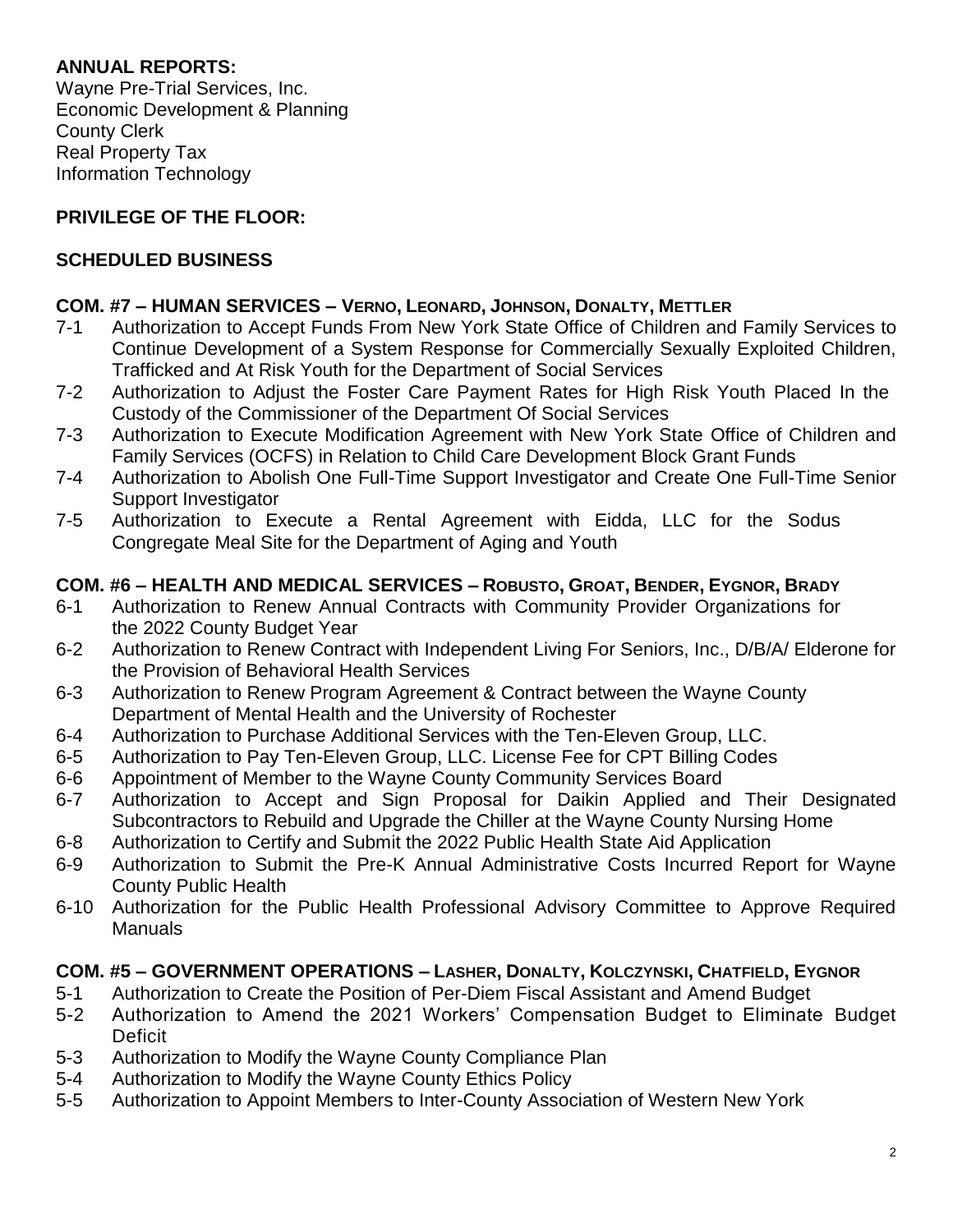# **COM. #4 – ECONOMIC DEV. AND PLANNING – JOHNSON, GROAT, CHATFIELD, ROBUSTO, LASHER**

- 4-1 Authorization to Bid Comprehensive Housing Study and Amend Budget
- 4-2 Authorization to Bid Business Park Feasibility Study and Amend Budget
- 4-3 Authorization to Set Public Hearing for Inclusion of Land in a Certified Agricultural District
- 4-4 Authorization to Apply for CDBG-CV Grant for the Economic Development & Planning Office
- 4-5 Authorization to Re-Appropriate Unspent 2021 Budget Funding to the Industrial Development Program 2022 Budget
- 4-6 Authorization to Appoint Members to the Wayne County Water and Sewer Authority
- 4-7 Authorization to Appoint Members to the Agricultural Development Board
- 4-8 Authorization to Appoint Fair and Equitable Housing Officer for Wayne County

# **COM. #3 – PUBLIC WORKS – CHATFIELD, KOLCZYNSKI, VERNO, METTLER, BRADY**

- 3-1 Authorization to Obtain Permanent Easements for Highway Projects
- 3-2 Accept Bids for Highway Construction and Maintenance Materials
- 3-3 Authorization to Advertise for Bid for the Farmington Road Bridge Rehabilitation Project
- 3-4 Authorization to Prepare a Supplemental Agreement with CHA for the Farmington Road Bridge Project
- 3-5 Authorization to Declare Vehicles Surplus in the Public Works Department
- 3-6 Authorization to Enter Into Agreement with DeAngelo Contracting Services for Roadside Spraying
- 3-7 Authorization to Sign Inter-Municipal Agreement with Town of Sodus
- 3-8 Authorization to Amend the 2022 Highway Administration Budget
- 3-9 Authorization to Create Projects in the Highway Department
- 3-10 Authorization to Execute Agreement with Johnson Controls for Fire Suppression Systems Inspections and Testing
- 3-11 Authorization to Execute Agreement with Johnson Controls for Fire Alarm Inspection, Testing and Monitoring Services
- 3-12 Authorization to Amend Lease Agreement with Mosaic Health for Additional Office Space and Allow Office Modifications
- 3-13 Authorization to Amend Trane Service Agreement
- 3-14 Authorization to Appoint Members to the Wayne County Soil & Water Conservation District Board of Directors

# **COM. #2 – PUBLIC SAFETY – EYGNOR, VERNO, BENDER, DONALTY, VANLAEKEN**

- 2-1 Authorization for District Attorney and Chairman to Execute Annual Federal Equitable Sharing Agreement and Certification Report for Year Ending 12/31/21
- 2-2 Authorization to Amend 2022 District Attorney Budget for DCJS Discovery Grant Funding Received But Unspent In 2021, and to Pay Contracted Services, Programs and Equipment from the Grant
- 2-3 Authorization for District Attorney to Pay Mileage Costs to Forbes Court Reporting Services, L.L.C. For Grand Jury Stenographic Services
- 2-4 Authorization for District Attorney to Enter Into a Short Term Interim Contract with Forbes Court Reporting Services, L.L.C. for Grand Jury Stenographic Services
- 2-5 Authorization to Adopt New Coroner's Fee Schedule for Body Removal, Transportation Services and Authorization of Contracts with Wayne County Funeral Homes
- 2-6 Authorization to Extend Agreement with Black Creek Integrated Systems for Annual Maintenance of the Sally Port Jail Management Software and Security Systems for the Wayne County Jail
- 2-7 Authorization to Amend Lease Agreement with Axon Enterprise, Inc. to Include Interview Recording Platform for the Sheriff's Office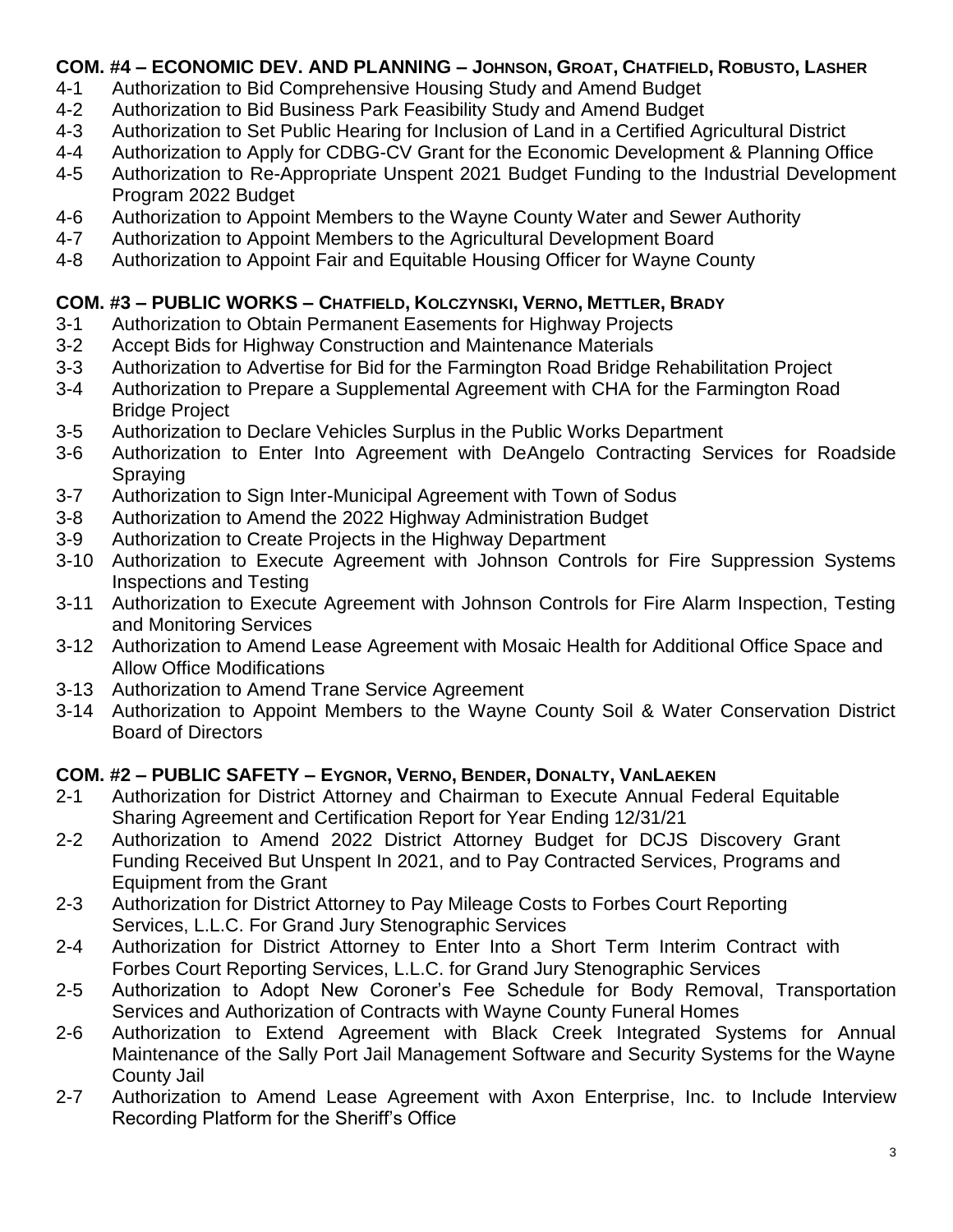- 2-8 Authorization to Re-Approve Two (2) Part-Time Community School Safety Liaison Positions for the Wayne County Sheriff's Office
- 2-9 Authorization to Enter Into a Memorandum of Understanding with the Wayne County Youth Advocate Program, Inc. for Disciplinary Reduction Offender Program Services at the Wayne County Jail Facility
- 2-10 Authorization to Enter into Agreement with Oak Park Marina for Free Boat Space Rental for the Sheriff's Office
- 2-11 Authorization to Amend Agreement with New York State Public Safety Emergency Lighting (NYSPSEL) for Emergency Vehicle Equipment/Accessories, Maintenance, Repair, and **Installations**
- 2-12 Authorization to Contract with Healthdirect Pharmacy for the Wayne County Jail
- 2-13 Authorization to Amend Budget and Purchase Windows 10 Enterprise Long Term Servicing Branch (LTSC) 2021 Upgrade License
- 2-14 Authorization to Execute a Further Extension Agreement to ILS Distribution #8, Contract C800054, Between New York State Indigent Legal Services and the County of Wayne
- 2-15 Authorization to Accept New York State Office of Indigent Legal Services Grant, Distribution #12, New York State Contract Number C120054 for the Wayne County Public Defender
- 2-16 Authorization to Amend Wayne County Contract WCC21289, a One Year Contract with Aguirre Language Services

# **COM. #1 – FINANCE – LEONARD, BENDER, GROAT, ROBUSTO, VANLAEKEN**

- 1-1 Approving Applications for Corrected Tax Rolls
- 1-2 Tax Refund Error on Tax Roll
- 1-3 Authorization to Advertise For Sealed Bid for Sale of County Property Town Of Rose
- 1-4 Authorization to Amend the 2021 Budget and Appropriate Funds to A8755 Wayne County Land Bank
- 1-5 Authorization to Renew Insurance Policies with Eastern Shore Associates
- 1-6 Authorization to Contract with Victor B. Chambers, Esq. to Act as Assigned Counsel **Administrator**
- 1-7 Authorization to Contract with Victor B. Chambers, Esq. to Act as Assigned Counsel Administrator (Appellate Counsel)

# **RULE 14 RESOLUTIONS**

- R7-6 Authorization to Apply for Funding From the Victims of Crime Act (VOCA) and Witness Assistance Grant Program
- R1-8 Resolution in Opposition to Senate Bill S7855 as it Relates to the Membership of the Board of Directors of the Western Regional Off-Track Betting Corporation

# **OTHER BUSINESS**

# **ADJOURNMENT**

The next scheduled Board Meeting will be **Tuesday, March 15, 2022 at 9:00 a.m.**

# **COM. #7 – HUMAN SERVICES – VERNO, LEONARD, JOHNSON, DONALTY, METTLER**

**RESOLUTION 7-1: AUTHORIZATION TO ACCEPT FUNDS FROM NEW YORK STATE OFFICE OF CHILDREN AND FAMILY SERVICES TO CONTINUE DEVELOPMENT OF A SYSTEM RESPONSE FOR COMMERCIALLY SEXUALLY EXPLOITED CHILDREN, TRAFFICKED AND AT**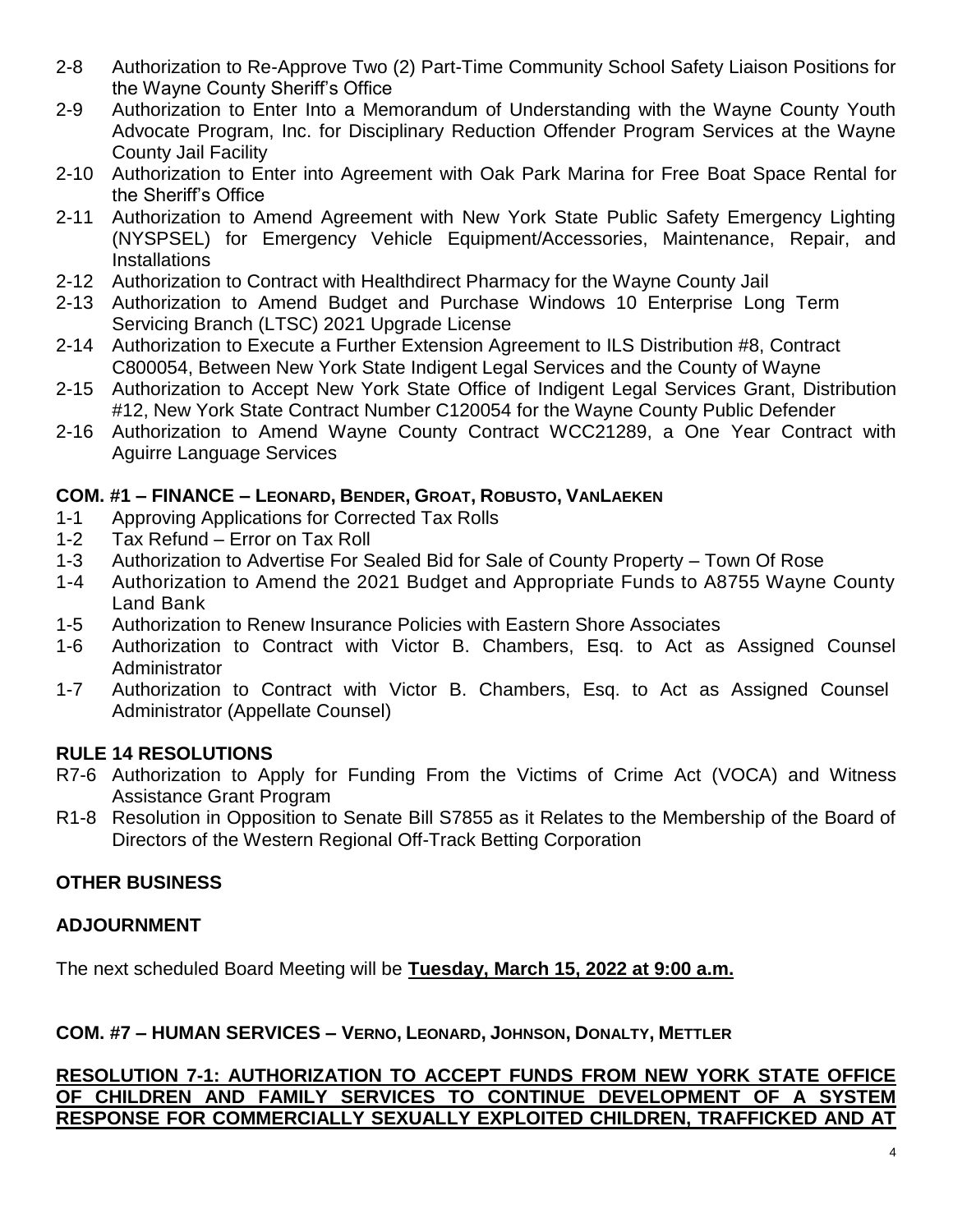# **RISK YOUTH FOR THE DEPARTMENT OF SOCIAL SERVICES**

Mr. Verno presented the following:

WHEREAS, the Safe Harbour fund was established to help local Departments of Social Services prepare for implementation of the Safe Harbour program, and

WHEREAS, the Safe Harbour fund will be used to develop a system response to commercially sexually exploited children, trafficked and at-risk youth, and

WHEREAS, the Wayne County Department of Social Services (WCDSS) has been notified by the NYS Office of Children and Family Services (NYS-OCFS) that WCDSS has been awarded an amount of \$50,020, from the above mentioned program, and

WHEREAS, the WCDSS was required to submit a plan and budget to NYS-OCFS demonstrating that the funds would be put to appropriate use, and

WHEREAS, such plan and budget has been submitted and approved, and

WHEREAS, there is no local match required to access the \$50,020 of Harbour Funds; now therefore be it

RESOLVED, that the Commissioner of the Wayne County Department of Social Services is hereby authorized to accept the NYS-OCFS funding to be spent no later than 12/31/22 in the amount of \$50,020 to be used towards the continued development of a system response to commercially sexually exploited children, trafficked and at-risk youth.

#### **RESOLUTION 7-2: AUTHORIZATION TO ADJUST THE FOSTER CARE PAYMENT RATES FOR HIGH RISK YOUTH PLACED IN THE CUSTODY OF THE COMMISSIONER OF THE DEPARTMENT OF SOCIAL SERVICES**

Mr. Verno presented the following:

WHEREAS, the Department of Social Services is required to have care available for youth needing to be placed outside of their homes, and

WHEREAS, rates for this least restrictive mode of care need be adjusted at this time due to increase in the cost of living, and

WHEREAS, such rates have not been adjusted in Wayne County since April 1, 2016, and

WHEREAS, Wayne County Department of Social Services continues the need for sufficient, welltrained, family foster care providers to provide safe, secure care to children placed in the custody of the Commissioner of Social Services, and

WHEREAS, the Department of Social Services has seen a rise in the difficult behaviors and needs of the youth being placed in care, and

WHEREAS, the Department of Social Services finds it necessary to create an additional level of payment in the foster home rate table labelled "BRIDGE RATE" to be used for those youth awaiting placement into a higher level of care, or into another system of care, and

WHEREAS, the mandatory implementation of Family First Prevention Act Legislation has placed costly penalties on the county if the youth being placed outside their home are not placed in the least restrictive environment possible; now therefore be it

RESOLVED, that the foster care rates will be adjusted per the following table, effective March 1, 2022.

| <b>AGES</b> | <b>BASIC</b> |         | <b>ENHANCED SPECIAL</b> | EXCEPTIONAL |         | <b>BRIDGE</b> |         |
|-------------|--------------|---------|-------------------------|-------------|---------|---------------|---------|
| Birth-5     | Birth-5      | \$17.78 | \$20.12                 | \$37.24     | \$55.29 |               |         |
| $6 - 11$    | $6 - 11$     | \$19.31 | \$22.32                 | \$37.24     | \$55.29 |               | \$75.00 |
| $12+$       | $12+$        | \$22.42 | \$25.27                 | \$37.24     | \$55.29 |               | \$75.00 |

# **RESOLUTION 7-3: AUTHORIZATION TO EXECUTE MODIFICATION AGREEMENT WITH NEW YORK STATE OFFICE OF CHILDREN AND FAMILY SERVICES (OCFS) IN RELATION TO CHILD CARE DEVELOPMENT BLOCK GRANT FUNDS**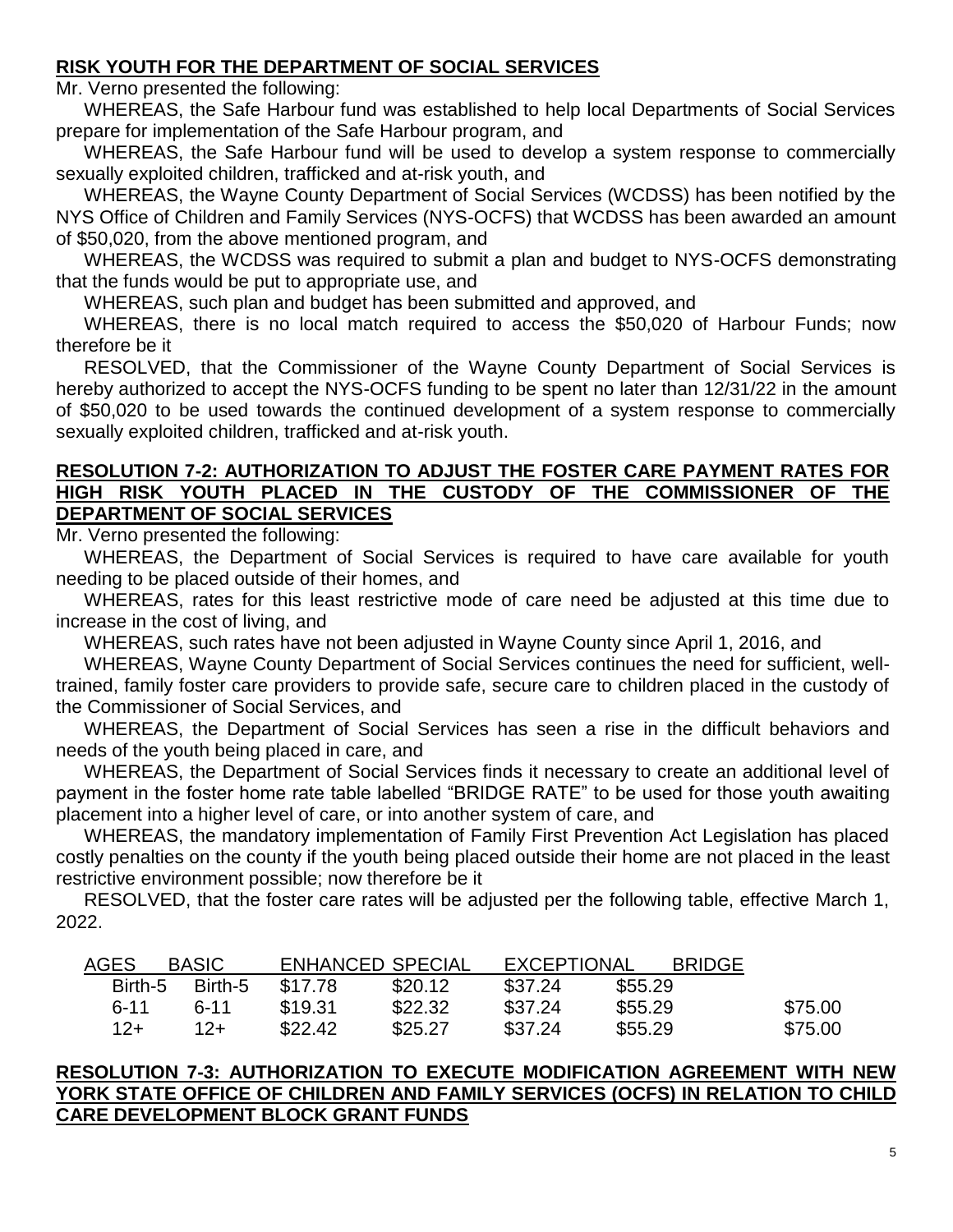Mr. Verno presented the following:

WHEREAS, the New York State Office of Children and Family Services (OCFS) is authorized to register and inspect child day care programs or to contract for this service, and

WHEREAS, local departments of Social Services (LDSS) are qualified to fulfill the required responsibilities, and

WHEREAS, NYS OCFS provides Child Care and Development Block Grant (CCDBG) funds to Wayne County Department of Social Services to subcontract for these services; therefore be it

RESOLVED that the Chairman of the Wayne County Board of Supervisors is hereby authorized to execute a Modification Agreement on behalf of the Wayne County Department of Social Services, subject to the County Attorney's approval as to form and content, with the New York State Office of Children and Family Services regarding the receipt and use of federal funds under the Child Care Development Block Grant in the amount of \$123,662 for the period 1/1/22 to 12/31/22.

#### **RESOLUTION 7-4: AUTHORIZATION TO ABOLISH ONE FULL-TIME SUPPORT INVESTIGATOR AND CREATE ONE FULL-TIME SENIOR SUPPORT INVESTIGATOR**

Mr. Verno presented the following:

WHEREAS, the Department of Social Services will have a vacant Support Investigator position upon the resignation of one of its current employees, and

WHEREAS, the 2020/2021 pandemic coupled with a turnover of staff in the Child Support Enforcement Unit has forced the agency to re-evaluate staffing and assignment of responsibilities within the department, and

WHEREAS, the Commissioner has determined with the significant number of staff new in their roles, it is beneficial to the Department to have a Senior Support Investigator to assist with supervisor duties, and

WHEREAS, the position of Senior Support Investigator plays a critical role in the training and direct supervision of staff in addition to providing direct Support Collection services, and

WHEREAS, due to the departure of tenured staff, funds are presently available for such a position; now therefore be it

RESOLVED, that one full-time Support Investigator position be abolished and one full-time Senior Support Investigator position be created in the Wayne County Department of Social Services, effective immediately, and the Commissioner is authorized to hire and fill this position and amend the FY 2022 budget accordingly, and, further be it

RESOLVED, that the Wayne County Treasurer is authorized to make the following budget adjustments:

A6010 Department of Social Services

(Appropriations) \$43,600 from 51209 Support Investigator \$43,600 to 51248 Senior Support Investigator

#### **RESOLUTION 7-5: AUTHORIZATION TO EXECUTE A RENTAL AGREEMENT WITH EIDDA, LLC FOR THE SODUS CONGREGATE MEAL SITE FOR THE DEPARTMENT OF AGING AND YOUTH**

Mr. Verno presented the following:

WHEREAS, The Department of Aging and Youth provides congregate meals in five senior centers in Wayne County; and

WHEREAS, the Department is requesting to enter into a rental agreement with the Eidda, LLC for a congregate meals site at 47 Maple Avenue in Sodus at the rate of \$600.00 per month, therefore, be it

RESOLVED, that the Chairman of the Board of Supervisors is hereby authorized and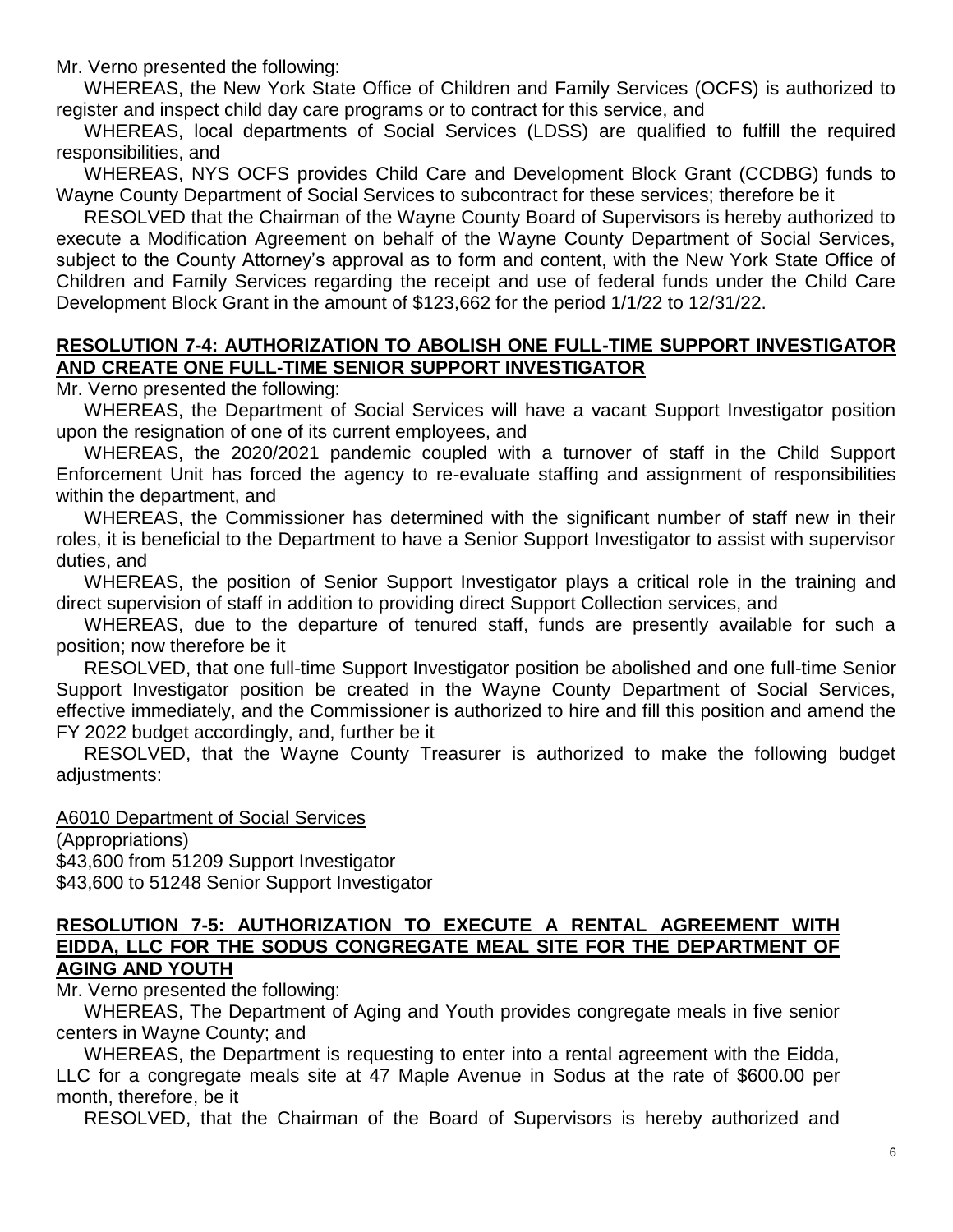directed to execute a rental agreement with Eidda, LLC, in the amount of \$600.00 per month, on behalf of Wayne County for the period of January 1, 2022 through December 31, 2022, subject to the County Attorney's approval as to form and content.

#### **COM. #6 – HEALTH AND MEDICAL SERVICES – ROBUSTO, GROAT, BENDER, EYGNOR, BRADY**

# **RESOLUTION 6-1: AUTHORIZATION TO RENEW ANNUAL CONTRACTS WITH COMMUNITY PROVIDER ORGANIZATIONS FOR THE 2022 COUNTY BUDGET YEAR**

Mr. Robusto presented the following:

WHEREAS, the Mental Health Department wishes to renew its annual contracts for the 2022 County Budget year with the following organizations for the purposes of the continued provision of mental hygiene related services in Wayne County, and for disbursement of New York State pass through funding and/or required Wayne County funding in the following amounts:

- Association for the Blind and Visually Impaired-Lifeline: \$24,839 (state funds)
- Council on Alcoholism and Addictions of the Finger Lakes: \$111,777 (state funds)
- Catholic Family Center-Hannick Hall: \$738,593 (state funds)
- DePaul: \$156,917 (state funds)

#### now therefore be it

RESOLVED, that the Chairman of the Board is authorized to sign a renewal contract with the above noted community provider agencies for the provision of mental hygiene services in Wayne County for the period January 1, 2022 to December 31, 2022, not to exceed the listed funding amounts noted above which are in accordance with the 2022 State funding award amounts, including any county funding as noted, and also any plus/minus adjusted amounts based on any prior year state funding closeout reconciliations or adjustments made to the current year funding amount, and the contracts being approved and subject to the County Attorney's review as to form and content.

#### **RESOLUTION 6-2: AUTHORIZATION TO RENEW CONTRACT WITH INDEPENDENT LIVING FOR SENIORS, INC., D/B/A/ ELDERONE FOR THE PROVISION OF BEHAVIORAL HEALTH SERVICES**

Mr. Robusto presented the following:

WHEREAS, ElderONE is a Program of All-Inclusive Care for the Elderly (a "PACE Program") under New York State law, providing a wide range of health care and other services to its member population, with a focus on giving the frail elderly an alternative to nursing home placement with inhome care; and

WHEREAS, the Wayne County Department of Mental Health Department-Wayne Behavioral Health Network (WBHN) and the Independent Living for Seniors, Inc., d/b/a/ Elder One, an affiliate of Rochester Regional Health, are mutually desirous to continue and renew a business contract with each other in order for WBHN to provide certain behavioral health professional services to the clientele participating in the ElderOne program; and

WHEREAS, the contract will continue to allow for billing procedures and provide a reimbursement schedule, among other items, which will provide for WBHN's ability to receive payment for the services provided; now therefore be it

 RESOLVED, that the Chairman of the Board is authorized to sign a contract, pending the County Attorney's review as to form and content, with the Independent Living for Seniors, Inc., d/b/a/ Elder One, an affiliate of Rochester Regional Health, and with WBHN to provide behavioral health services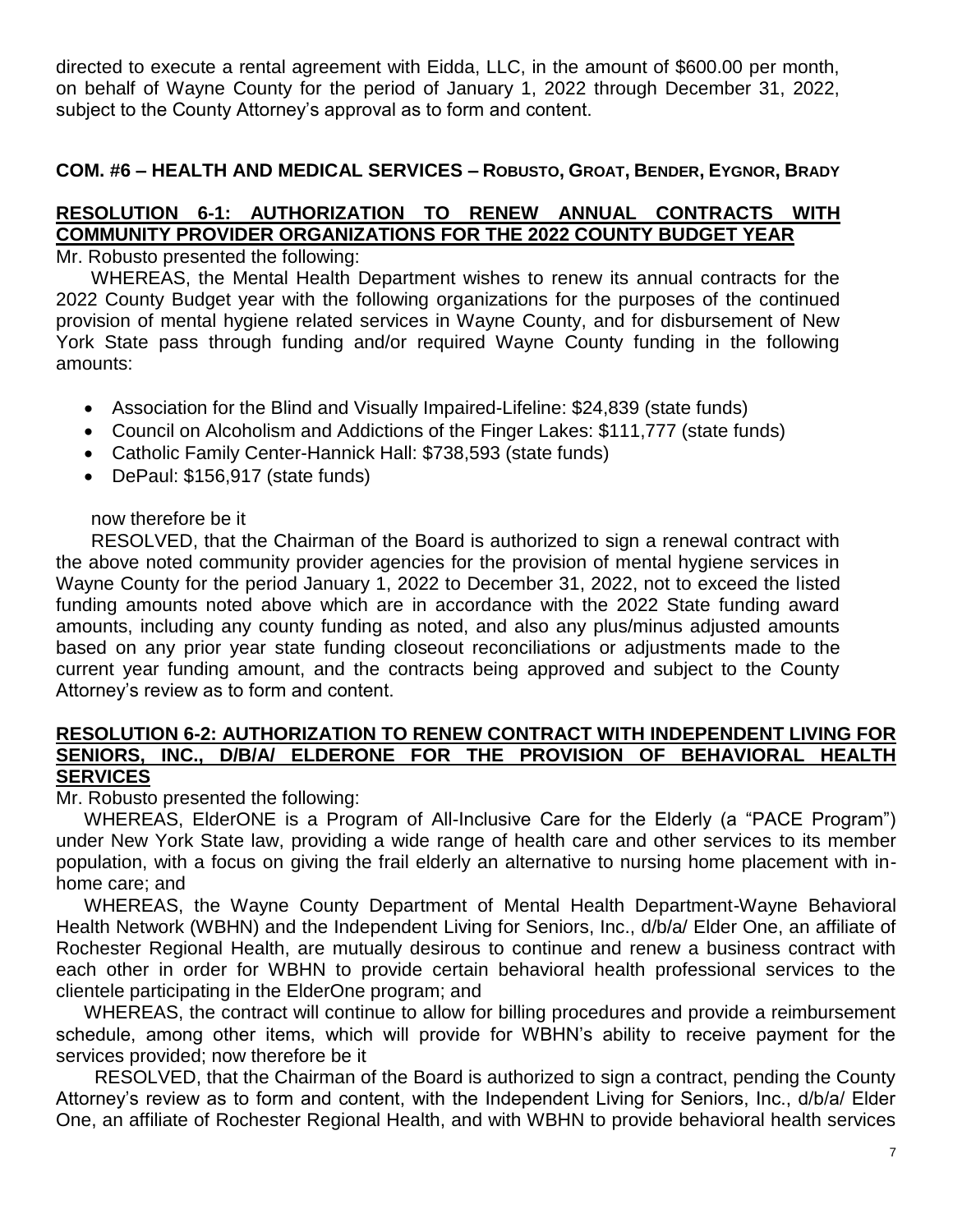to the ElderOne program participants, for the covered contract period between December 1, 2021 through November 30, 2024.

#### **RESOLUTION 6-3: AUTHORIZATION TO RENEW PROGRAM AGREEMENT & CONTRACT BETWEEN THE WAYNE COUNTY DEPARTMENT OF MENTAL HEALTH AND THE UNIVERSITY OF ROCHESTER**

Mr. Robusto presented the following:

WHEREAS, the Wayne County Mental Health Department and the University of Rochester mutually desire to renew the contractual agreement which sets forth terms and conditions for the University's psychiatric fellows to participate in a collaborative educational forensic training program at the Mental Health Department's Clinics; and

WHEREAS, the psychiatric fellows, who are licensed physician-psychiatrists, will provide psychiatric services and treatment to the Wayne County Mental Health Clinic in addressing forensic related clinical needs to children, adolescents and adults who also are in need of psychiatric evaluation and treatment and who are also involved with any of the following: Family Court, Probation, PINS, CPS/DSS, criminal court proceedings such as court ordered competency evaluations, psychiatric evaluations, law enforcement evaluations, sexual offender treatment, forensic psychiatric treatment for those incarcerated in the Wayne County Jail, and many other forensic and psychiatric related activities that the mental health department provides and is statutorily required to perform; and

WHEREAS, within the terms of this agreement, the University will also provide substantial clinical supervision to the fellows and also provide specialized clinical consultation and training to the mental health department; and

WHEREAS, the agreement includes that the Mental Health Department will compensate the University for a portion of the costs associated with the Universities forensic supervision for fellows and for receiving the psychiatric services provided the fellows and the University, and the physician psychiatrists will engage in a variety of medically necessary treatment activities, which are reimbursable services, and thus will allow the department to generate revenue and cost savings to offset the costs associated with this service; now therefore be it

RESOLVED, that the Mental Health Department and the Chairman of the Board of Supervisors, pending approval of the County Attorney as to form and content, are authorized to renew the contractual agreement with the University of Rochester for the program collaborative for forensic fellow training at a cost to the mental health department not to exceed \$70,000 for the contract period January 1, 2022 through December 31, 2022.

#### **RESOLUTION 6-4: AUTHORIZATION TO PURCHASE ADDITIONAL SERVICES WITH THE TEN-ELEVEN GROUP, LLC.**

Mr. Robusto presented the following:

WHEREAS, Resolution 633-18 authorized contracting with the Ten-Eleven Group, LLC, on behalf of the Department of Mental Health & Wayne Behavioral Health Network (WBHN), to purchase a new clinical health care electronic medical records system (EMR) along with associated licensing; and

WHEREAS, the current contract and payment schedule in the accepted Ten-Eleven proposal (page 10 of the Proposal dated 9/21/18) includes an "Electronic Prescribing of Controlled Substances" additional module and premium functionality feature within the electronic medical record system and annual support for this feature, however whenever a new employee who is also a prescribing medical professional is hired, WBHN must arrange for a new & distinct one-time set-up for access and security credentials for the new employee; and

WHEREAS, WBHN initially purchased a specific quantity of prescriber credential set-ups and therefore is now in need to purchase additional subsequent one time credential set-ups for new medical prescriber staff who will on-board with WBHN; and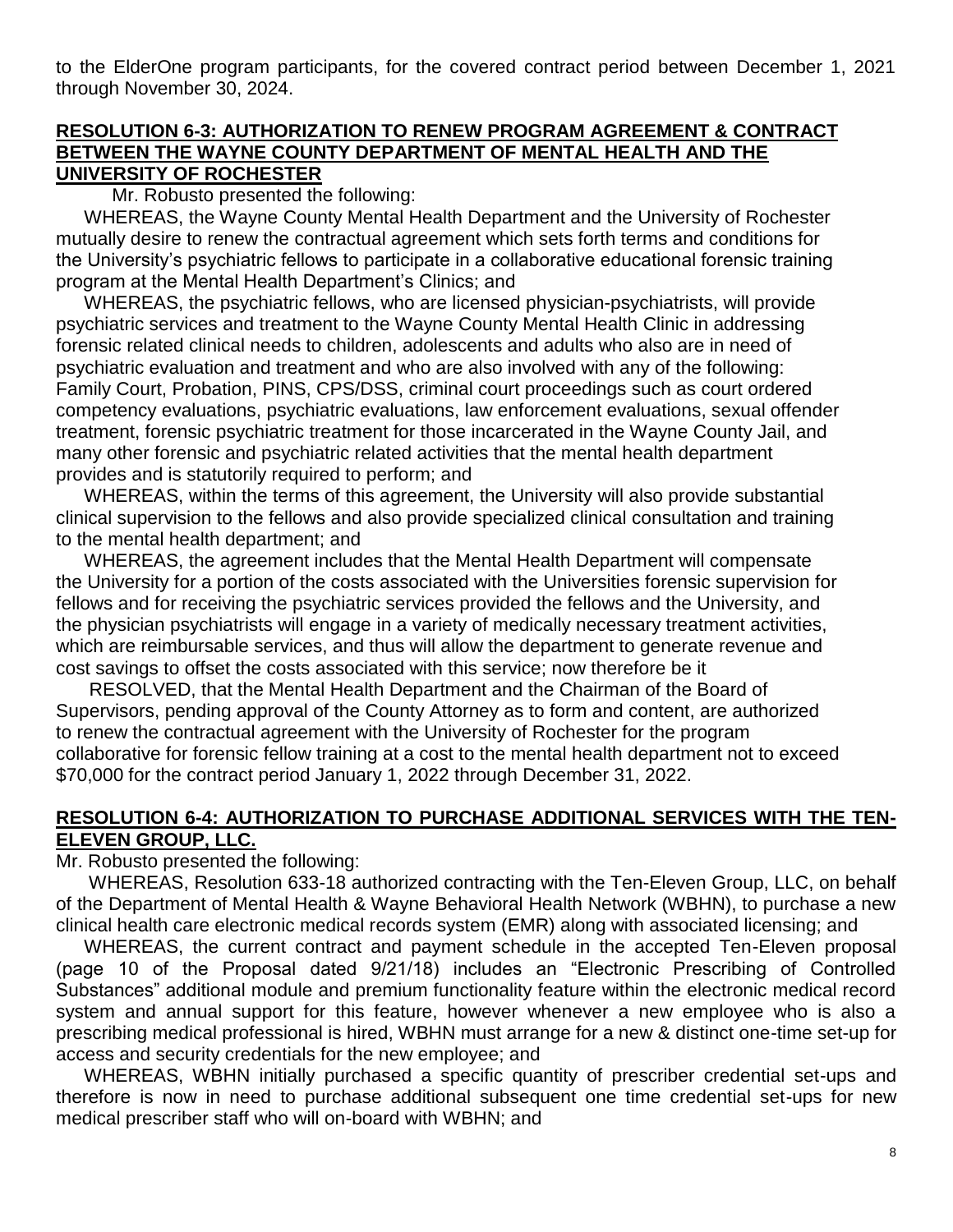WHEREAS, due to the immediate urgency associated with any new prescribers needing the ability to immediately be able to prescribe controlled medications, and in order to make this process efficient and timely moving forward, it would be very beneficial to allow the Director of WBHN to have the discretionary authority to approve and make the arrangements as necessary with Ten-Eleven for the purchase of this controlled substance prescribing credential security set-up and to sign authorizations for the Subsequent Purchase Schedule; and

WHEREAS, the Department has sufficient funds budgeted in the 2022 county budget to cover the expenses associated with this; now, therefore be it

RESOLVED that the Director of WBHN and the Mental Health Department is authorized, pending County Attorney review and approval as to form and content, to purchase and sign subsequent purchase schedules with Ten-Eleven, LLC, for "Electronic Prescribing of Controlled Substances Onetime Security Credential Set-ups" that are associated with the current contract between Wayne Behavioral Health Network and with Ten-Eleven Group, LLC, (for a fee of \$1,250 per set-up), and this authorization will continue for the duration of the contract term as approved by Resolution 633-18.

#### **RESOLUTION 6-5: AUTHORIZATION TO PAY TEN-ELEVEN GROUP, LLC. LICENSE FEE FOR CPT BILLING CODES**

Mr. Robusto presented the following:

WHEREAS, Resolution 633-18 authorized contracting with the Ten-Eleven Group, LLC, on behalf of the Department of Mental Health & Wayne Behavioral Health Network (WBHN), to purchase a new clinical health care electronic medical records system (EMR) along with associated licensing; and

WHEREAS, recently new American Medical Association Current Procedural Terminology (CPT) Billing Codes were issued and it was essential that WBHN have Ten-Eleven add these CPT codes to the WBHN electronic medical record billing system; and

WHEREAS, there is a one-time licensing fee associated with the use of new CPT billing codes that WBHN is responsible to pay; now, therefore be it

RESOLVED, that WBHN and the Mental Health Department is authorized to pay the additional costs for the licensing fees for the new CPT billing codes that were added to WBHN's electronic medical record billing system, for a total cost of \$36.00.

#### **RESOLUTION 6-6: APPOINTMENT OF MEMBER TO THE WAYNE COUNTY COMMUNITY SERVICES BOARD**

Mr. Robusto presented the following:

WHEREAS the Wayne County Community Services Board (CSB) is in need of filling a vacancy on the CSB; and

WHEREAS, historically the Chairperson of the Wayne County Board of Supervisors Health and Medical Committee has served as a CSB member, and given that the former Chairperson is no longer a member of the County Board of Supervisors, the CSB is in need of a new appointment; and

WHEREAS, the Director of Community Services, under NYS Mental Hygiene Law is the CEO for the Wayne County Community Services Board (CSB) and Local Governmental Unit, and on behalf of the CSB presents this individual to the Wayne County Board of Supervisors for their official appointment of this individual to serve on the Wayne County Community Services Board for the term period noted below; now, therefore be it

RESOLVED that the Wayne County Board of Supervisors, upon recommendation of the Director of Community Services and on behalf of the Wayne County Community Services Board, hereby appoints Supervisor Frank Robusto, Chairperson of the Health & Medical Committee of the Wayne County Board of Supervisors, to serve on the Wayne County Community Services Board for the duration of the term as noted below, and pursuant to Article 41 of the New York State Mental Hygiene Law: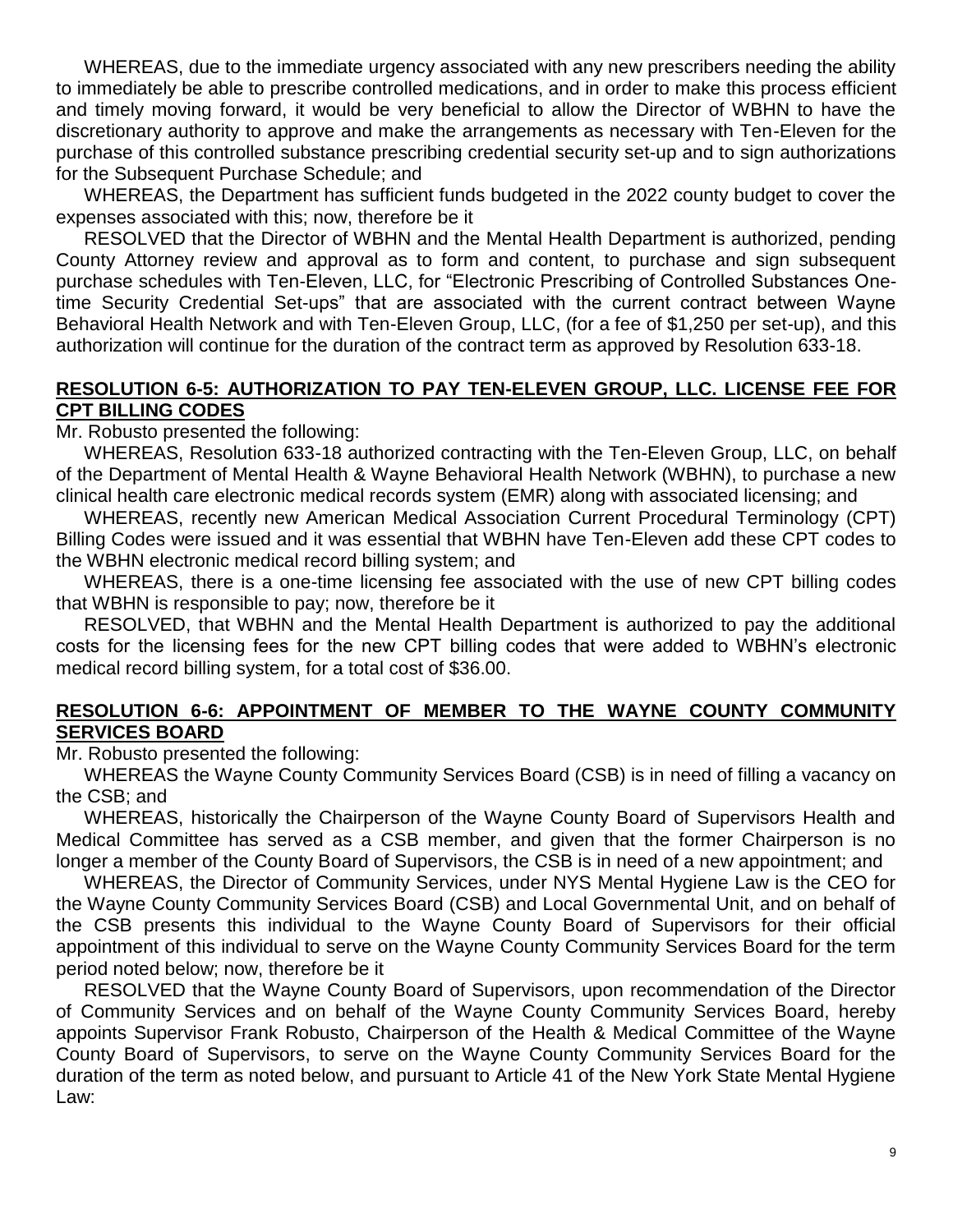Appointment to Community Services Board– Term through December 31, 2025

Frank Robusto – Supervisor Town of Ontario and Chairperson of the Health & Medical Committee

#### **RESOLUTION 6-7: AUTHORIZATION TO ACCEPT AND SIGN PROPOSAL FOR DAIKIN APPLIED AND THEIR DESIGNATED SUBCONTRACTORS TO REBUILD AND UPGRADE THE CHILLER AT THE WAYNE COUNTY NURSING HOME**

Mr. Robusto presented the following:

WHEREAS, Daikin Applied was recognized as a sole source service provider on the existing Daikin/McQuay HVAC equipment located at the Wayne County Nursing Home by Resolution 378-21; and

WHEREAS, the Nursing Home's current Daikin/McQuay chiller requires a software upgrade and major service, where portions of the unit need to be rebuilt due to age and degradation of components; and

WHEREAS, Daikin Applied has provided a proposal to complete the work in the amount of Fifty-Seven Thousand, Eight Hundred and Forty Five dollars and zero cents (\$57,845.00); and

WHEREAS, the price breakdown details that portions of the work required to complete this project will need to be subcontracted; and

WHEREAS, additional deficiencies and worn parts may be identified during the commencement of the work, and therefore may require change orders; and

WHEREAS, this chiller rebuild and upgrade project is already budgeted for in the 2022 nursing home's budget; now, therefore, be it

RESOLVED, that the Wayne County Board of Supervisors authorizes Daikin Applied to use subcontractors for portions of the work required to complete the project, and be it further

RESOLVED, that the Chairman of the Wayne County Board of Supervisors is hereby authorized to sign the proposal and enter into an agreement with Daikin Applied in the amount of \$57,845, on behalf of the Wayne County Nursing Home, to perform the required service and upgrade, subject to the County Attorney's approval as to form and content; and be it further

RESOLVED, that the Superintendent of Public Works or his Deputy is authorized to approve change orders, which when combined with the proposal amount is not to exceed the total project budget of \$75,000, for additional labor and/or items identified when the chiller is disassembled that need to be repaired or replaced.

# **RESOLUTION 6-8: AUTHORIZATION TO CERTIFY AND SUBMIT THE 2022 PUBLIC HEALTH STATE AID APPLICATION**

Mr. Robusto presented the following:

WHEREAS, the NYS Dept. of Health (NYSDOH) requires an annual State Aid Application be submitted based on the approved 2022 Wayne County Public Health budget; and

WHEREAS, the application must be certified by the Chairman of the Board of Supervisors prior to submitting; now, therefore, be it

RESOLVED, that the Chairman of the Board of Supervisors is hereby authorized and directed to certify the 2022 application; and be it further

RESOLVED, that the Public Health Director is hereby authorized and directed to submit the 2022 application for NYSDOH approval.

# **RESOLUTION 6-9: AUTHORIZATION TO SUBMIT THE PRE-K ANNUAL ADMINISTRATIVE COSTS INCURRED REPORT FOR WAYNE COUNTY PUBLIC HEALTH**

Mr. Robusto presented the following:

WHEREAS, Section 4410 of the Education Law entitles counties to receive administrative cost reimbursement of seventy-five dollars per eligible preschool student with a disability or the total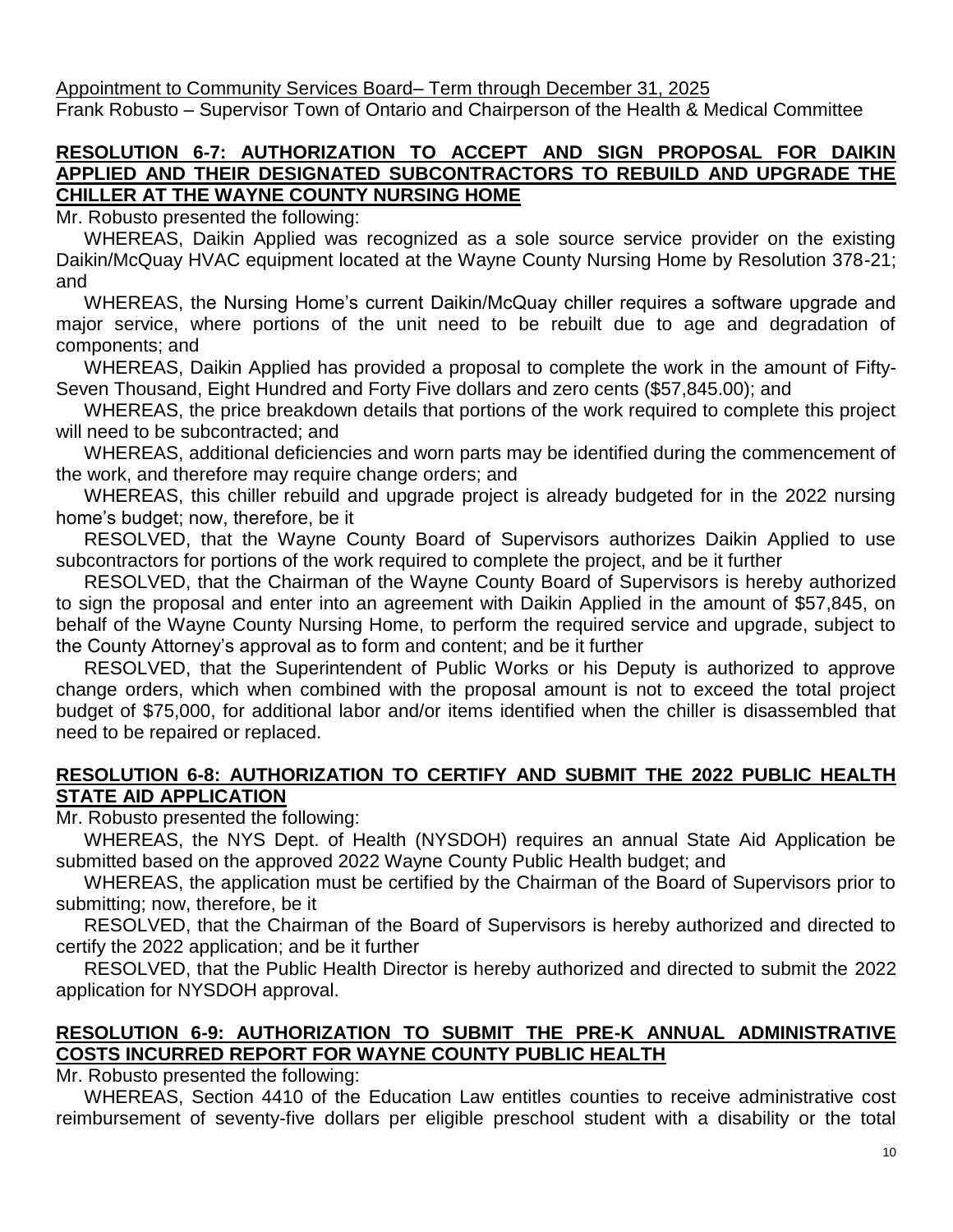County Administrative cost (whichever is lower); and

WHEREAS, a Statement of County Administrative costs incurred Under Section 4410 of the Education Law, July 1, 2020 – June 30, 2021 must be submitted to the State Education Dept. Program Services Unit in order to receive such reimbursement; now, therefore, be it

RESOLVED, that the Chairman of the Board of Supervisors is hereby authorized to sign the Pre-K Program's completed Statement of Administrative Costs Incurred Report for submission to the State Education Dept. for reimbursement, for the period of July 1, 2020 to June 30, 2021.

#### **RESOLUTION 6-10: AUTHORIZATION FOR THE PUBLIC HEALTH PROFESSIONAL ADVISORY COMMITTEE TO APPROVE REQUIRED MANUALS**

Mr. Robusto presented the following:

WHEREAS, Wayne County Public Health (WCPH) is required to maintain specific manuals for Article 6, Article 28, Article 36, and Article 31 required programs; and

WHEREAS, WCPH holds quarterly Professional Advisory Committee (PAC) meetings to review and approve changes to these manuals; and

WHEREAS, members of the PAC include the Director, Deputy Director, and Medical Director of WCPH, supervisors, and outside members; and

WHEREAS, currently each manual must also be approved by the Health and Medical Committee and signed by its Chairperson; and

WHEREAS, the Director of WCPH will update the Health and Medical Committee of any changes as needed; and

WHEREAS, WCPH would like to grant the PAC the authority to approve and sign-off on all manuals; now, therefore be it

RESOLVED, that the Chairman of the Board of Supervisors is hereby authorized to extend approval of all WCPH manuals to the Professional Advisory Committee until December 31, 2022, with updates reviewed with the Health and Medical Committee by the Director of Public Health.

# **COM. #5 – GOVERNMENT OPERATIONS – LASHER, DONALTY, KOLCZYNSKI, CHATFIELD, EYGNOR**

#### **RESOLUTION 5-1: AUTHORIZATION TO CREATE THE POSITION OF PER-DIEM FISCAL ASSISTANT AND AMEND BUDGET**

Mr. Lasher presented the following:

WHEREAS, Kenneth Blake has been the County Fiscal Assistant since February 2011, and

WHEREAS, Mr. Blake has announced his retirement effective February 25, 2022, and

WHEREAS, Mr. Blake's financial skills are an invaluable asset to the County, and

WHEREAS, part of Mr. Blake's duties has been working with the County Grants Coordinator on fiscal management, report generation and claims administration, and

WHEREAS, a new Grants Coordinator has been recently appointed, which will require Mr. Blake's additional oversight until such person becomes fully proficient in the duties associated the with numerous County grants, and

WHEREAS, The County Administrator is desirous of creating the position of Pier-Diem Fiscal Assistant at a rate of \$65 dollars per hour at total amount not to exceed \$35,000, and appointing Kenneth Blake to said position until December 31, 2022, now therefore, be it

RESOLVED, that the County Administrator is hereby authorized to create the position of Per-Diem Fiscal Assistant at an hourly rate of \$65, at a total cost not to exceed \$35,000, and further, be it

RESOLVED, that the position of Per-Diem Fiscal Assistant shall be abolished December 31, 2022, unless extended by the Board of Supervisors, and further, be it,

RESOLVED, the Treasurer is hereby directed to amend the County budget as follows: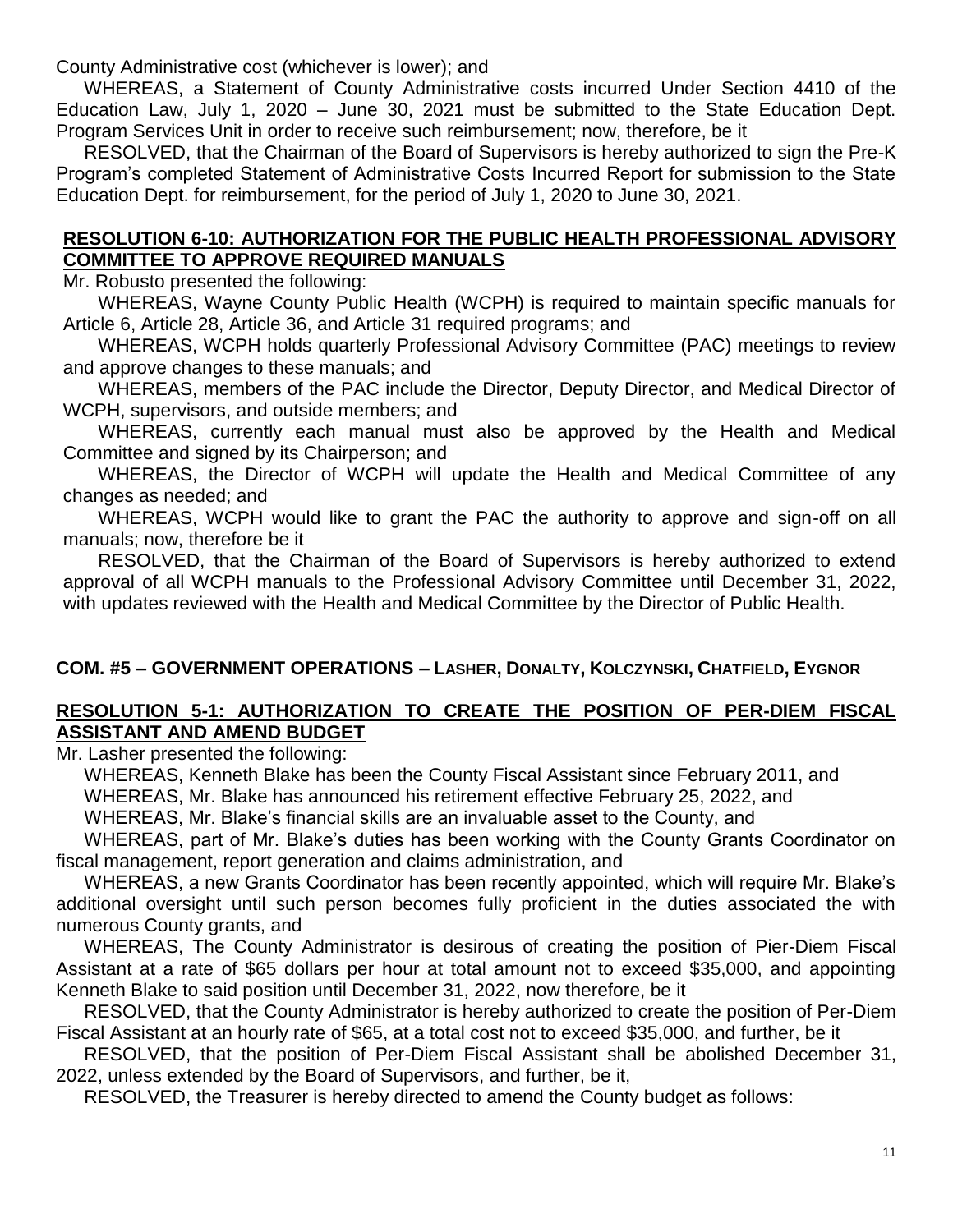A1990 Contingent Fund General (Appropriations) \$22,000 from 54000 Contractual Expenses

A1230 County Administration (Appropriations) \$2,500 from 51586 Fiscal Assistant \$2,000 from 58100 Payments to NYS Retirement System \$8,500 from 58400 Hospitalization \$35,000 to 51xxx Per-Diem Fiscal Assistant

# **RESOLUTION 5-2: AUTHORIZATION TO AMEND THE 2021 WORKERS' COMPENSATION BUDGET TO ELIMINATE BUDGET DEFICIT**

Mr. Lasher presented the following:

WHEREAS, at the end of the fiscal year it is necessary to transfer appropriations between departments and between line items to eliminate budget deficits; and

WHEREAS, S1710 Workers' Compensation Plan and S1720 Workers' Compensation Payments are the only two departments in the S-Fund;

WHEREAS, S1710 was overdrawn at the end of the 2021 fiscal year, and there are not adequate funds available to transfer out of S1720 to eliminate this shortfall; now, therefore, be it

RESOLVED, that the County Treasurer is authorized to transfer \$20,000 from Unassigned S-Fund Balance; and be it further

RESOLVED, that the County Treasurer is authorized to make the following budget adjustment:

#### S1710 Workers' Compensation Plan

(Appropriations) \$20,000 to 54003 WC-Excess Insurance

#### **RESOLUTION 5-3: AUTHORIZATION TO MODIFY THE WAYNE COUNTY COMPLIANCE PLAN**

Mr. Lasher presented the following:

WHEREAS, the Wayne County Compliance Plan is a comprehensive document that guides the County's Compliance Program; and

WHEREAS, the Compliance Plan will be further enhanced by adding language regarding Exclusions as well as adding language regarding our legal responsibility to establish a method for anonymous reporting of compliance-related matters; and

WHEREAS, such statement will also serve as a conduit for annual County Compliance training to all elected officials and employees;

BE IT RESOLVED, that the Wayne County Board of Supervisors adopts an updated version of the Wayne County Compliance Plan to include the following additions:

**I.** Exclusions

Wayne County, as an entity that receives Federal health care funding, will not employ or do business with any person or entity who is excluded by the Office of Inspector General from any Federal health care program and/or the Office of Medicaid Inspector General.

**II.** Protections

As per New York Social Services Law Section 363-D - Provider compliance program, communication lines shall include a method for anonymous and confidential good faith reporting of potential compliance issues as they are identified.

# **RESOLUTION 5-4: AUTHORIZATION TO MODIFY THE WAYNE COUNTY ETHICS POLICY**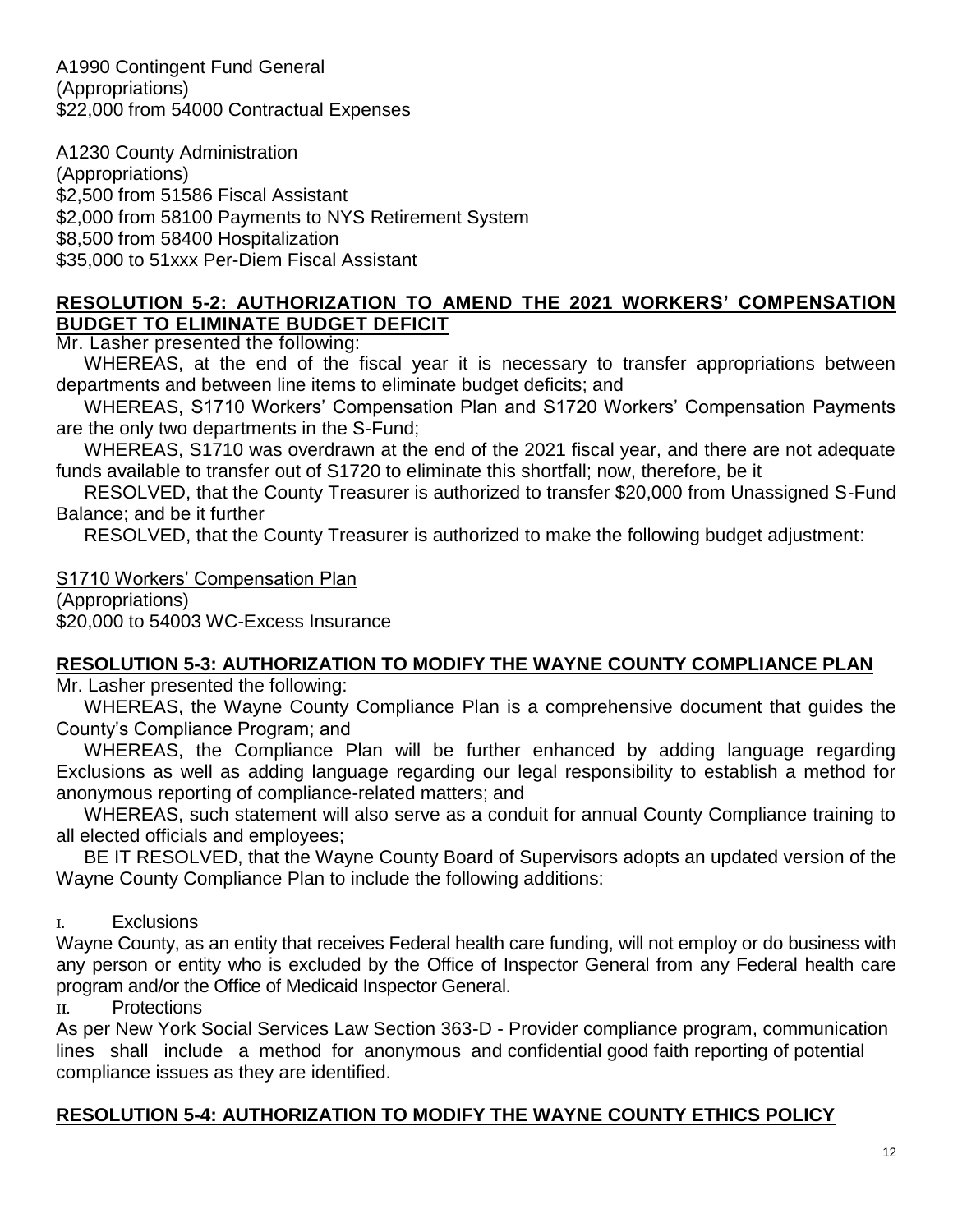Mr. Lasher presented the following:

WHEREAS, the Wayne County Ethics Policy is a comprehensive document that guides the conduct of our elected officials and employees; and

WHEREAS, the Ethics Policy will be further enhanced by adding a statement that elucidates the county's definitions and policy with regard to Nepotism; and

WHEREAS, such statement will also serve as a conduit for annual County Compliance training to all elected officials and employees; now therefore be it

RESOLVED, that the Wayne County Board of Supervisors adopts an updated version of the Wayne County Ethics Policy to include the following addition:

# SECTION 14. NEPOTISM

The employment of relatives in the same area of an organization may cause serious conflicts and problems with favoritism (or the perception of such), and negatively impact morale. Decisions concerning the employment, evaluation, promotion and compensation of personnel should be based on considerations of individual merit. Wayne County hires, promotes and transfers employees based on individual merit.

# DEFINITIONS:

Nepotism: the practice of an employee, board member and/or elected official giving preferential treatment to relative in areas of employment, including but not limited to: hiring, promotion, transfer, compensation, evaluation and discipline.

Relative: a spouse, child, step-child, parent, step-parent, brother, sister, half-brother, half-sister, stepsibling, sibling's spouse, mother-in-law, father-in-law, sister-in-law, brother-in-law, son-in-law, daughter-in-law, uncle, aunt, nephew, niece, first cousin, domestic partner or other household member of a municipal officer or employee, and individuals having any of these relationships to the spouse of the officer or employee.

#### Policy:

An employee or an elected official shall not directly supervise another relative, and shall not be directly supervised by a relative.

No employee, board member or elected official shall be involved in any part of the process of influencing or controlling the terms and conditions of another relative's employment, including: hiring, evaluation of work performance, establishing or changing work assignments, making recommendations for compensation or salary adjustments, promotions or other personnel decisions.

County employees conducting interviews for the purpose of hiring a new employee shall inquire of all interviewees or applicants whether the individual has a relative that is already employed by the County, along with the name of the relative employee. This information shall be utilized to determine if hiring the prospective employee would result in a violation of this Policy.

# EXCEPTIONS:

Any pre-existing relative relationships between employees of any County Department that predate this Policy (February 15, 2022) shall be exempt under this Policy. However, if the existing employment relationship is changed so that this conflict no longer exists (i.e. the employee relative is in a position that no longer directly reports to another employee relative), this Policy would apply in future employment decisions affecting employee relatives (i.e. the supervisor of the relative could no longer reemploy the relative in a directly subordinate position).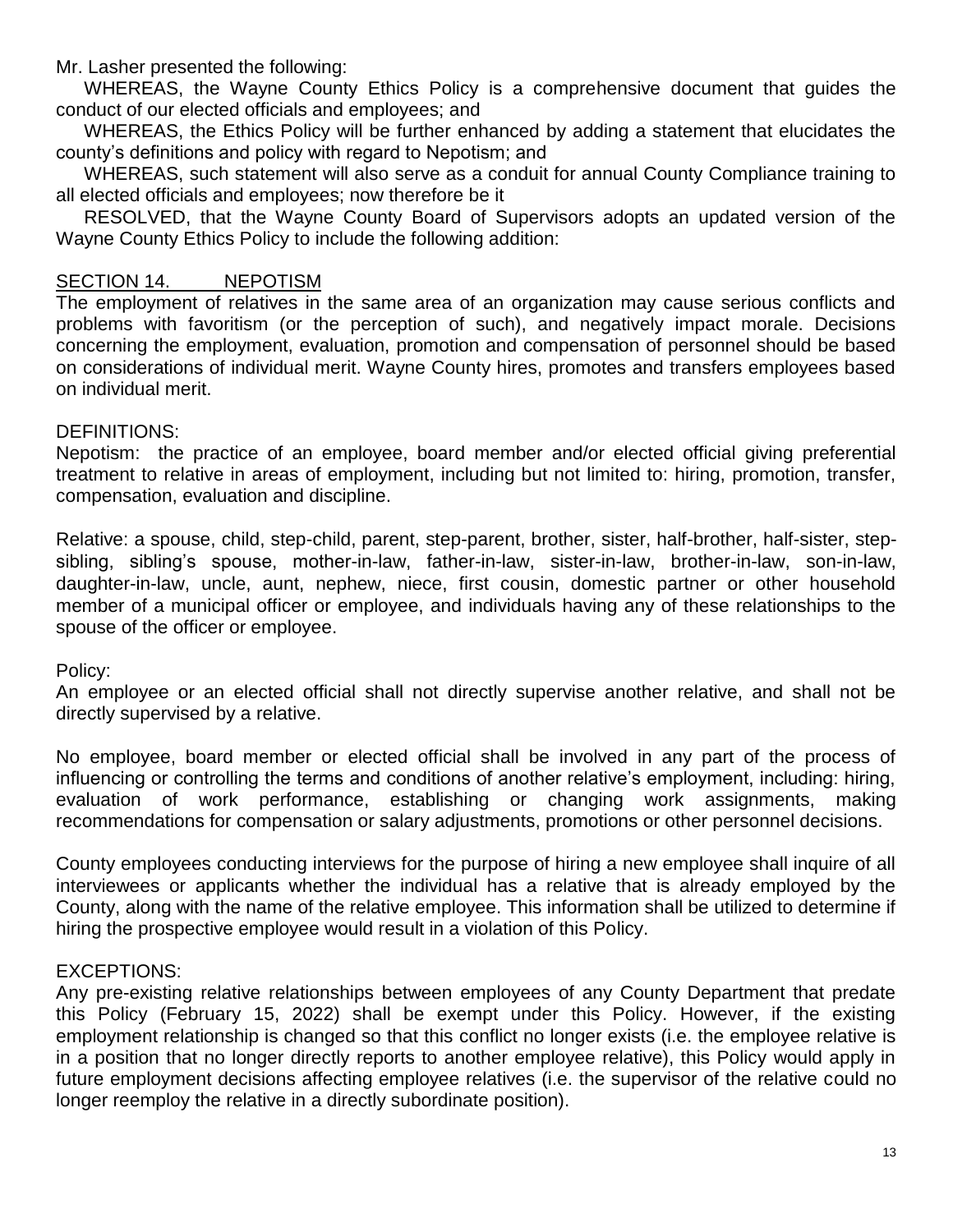The County recognizes that employee relative conflicts might arise when one relative gains a leadership of an office where another relative already is employed. In such cases, the County may work with such Department where the conflict exists to reduce any real or perceived conflict between the employee relative (i.e. have the subordinate relative report directly to the employee in the next level of the supervisory chain, who shall be responsible for appointment, compensation, evaluations and other terms and conditions of employment).

An appointing authority within a Department (typically the Department Head) may appoint a relative within the Department the appointing authority oversees only if the appointing authority did not participate in the hiring process, including interviews and will not directly supervise the relative employee. The appointing authority must recuse themselves from disciplinary action against the relative employed in the department.

In addition, departments may have their own procedures with regard to standards associated with nepotism and the delivery of services (i.e. Prohibition from delivering services and making decisions that benefit relatives, as consumers of the service, in the course of the employee's work)

Any violations arising from the application of this Policy should be referred to the Personnel Director, the County Compliance Officer or County Administrator for resolution.

# **RESOLUTION 5-5: AUTHORIZATION TO APPOINT MEMBERS TO INTER-COUNTY ASSOCIATION OF WESTERN NEW YORK**

Mr. Lasher presented the following:

RESOLVED, the Wayne County Board of Supervisors hereby approves the appointments of the following individuals to the Inter-County Association of Western New York for the term January 1, 2022, through December 31, 2024, as listed below:

Kenneth Miller, Representative Lynn Chatfield, Representative Jody Bender, Representative

RESOLVED, that certified copies of this resolution be sent by the Clerk of this Board to the Association and the appointees.

# **COM. #4 – ECONOMIC DEV. AND PLANNING – JOHNSON, GROAT, CHATFIELD, ROBUSTO, LASHER**

#### **RESOLUTION 4-1: AUTHORIZATION TO BID COMPREHENSIVE HOUSING STUDY AND AMEND BUDGET**

Mr. Johnson presented the following:

WHEREAS, resolution 293-21 approved submission of a 2021 Community Development Block Grant (CDBG) to conduct an updated Comprehensive Housing Needs and Market Study application requesting up to \$50,000 of grant funding; approving \$2,500 in matching funds and approval to accept and execute agreements by the Chairman, and

WHEREAS, the County has been awarded \$47,500 under the 2021 CDBG Program to be reimbursed at completion of the project, and

WHEREAS, that the County Deputy Budget Director has determined that the County \$2,500 match should be funded from the General Fund Contingency budget; now, therefore be it

RESOLVED, that the Board of Supervisors authorizes the Economic Development and Planning Department's issuance of a Request for Proposals for consultant services for completion of the study, and be it further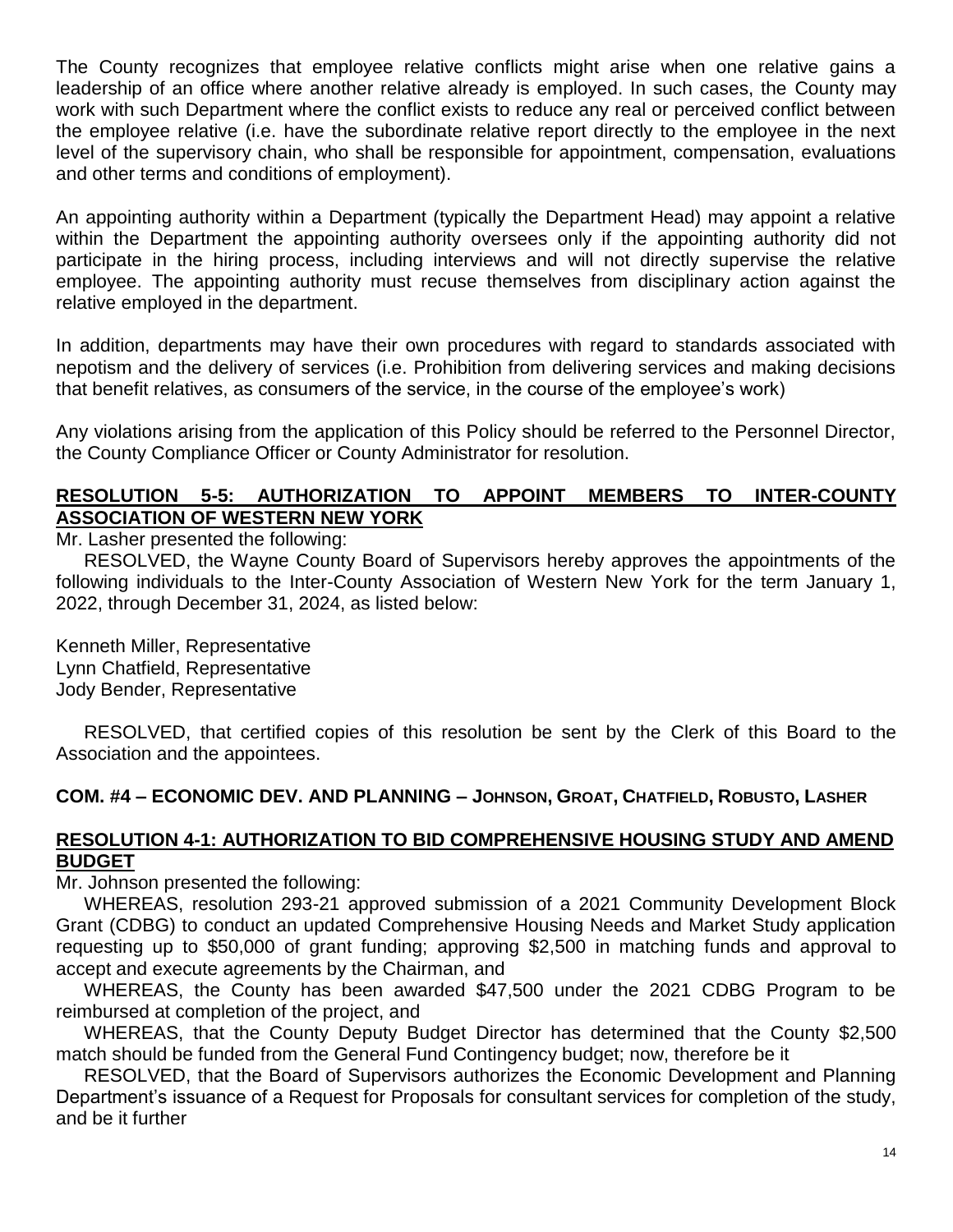RESOLVED, the Director of Economic Development and Planning shall review and present a record of the Proposals and subsequent recommendations to the Board of Supervisors for approval; and be it further

RESOLVED that the County Treasurer is authorized to make the following budget adjustment:

A1990 General Fund Contingencies

(Appropriations) \$2,500 from 54000 Contractual Expenses

A8020 Planning Board (Revenue) \$47,500 to 44091 CDBG – EDP01 Comprehensive Housing Study (Appropriations) \$50,000 to 54400 Contracted Services – EDP01 Comprehensive Housing Study

# **RESOLUTION 4-2: AUTHORIZATION TO BID BUSINESS PARK FEASIBILITY STUDY AND AMEND BUDGET**

Mr. Johnson presented the following:

WHEREAS, resolution 295-21 approved submission of an application for a comprehensive business park strategy requesting \$30,000 of grant funding, approving \$30,000 in matching funds, and approval to accept and execute agreements by the Chairman, and

WHEREAS, the County has been was awarded \$30,000 under the Empire State Development Strategic Planning and Feasibility Study Program to be reimbursed at completion of the project, and

WHEREAS, that the County Deputy Budget Director has determined that the County \$30,000 match should be funded from the General Fund Contingency budget; now, therefore be it

RESOLVED, that the Board of Supervisors authorizes the Economic Development and Planning Department's issuance of a Request for Proposals for consultant services for completion of the study, and be it further

RESOLVED, the Director of Economic Development and Planning shall review and present a record of the Proposals and subsequent recommendations to the Board of Supervisors for approval; and be it further

RESOLVED that the County Treasurer be directed and authorized to make the following budget adjustments:

A1990 General Fund Contingencies (Appropriations) \$30,000 from 54000 Contractual Expenses

A8020 Economic Development and Planning

(Revenue) \$30,000 to 43305 NYS Grants – EDP02 Business Park Feasibility Study (Appropriations) \$60,000 to 54400 Contracted Services – EDP02 Business Park Feasibility Study

# **RESOLUTION 4-3: AUTHORIZATION TO SET PUBLIC HEARING FOR INCLUSION OF LAND IN A CERTIFIED AGRICULTURAL DISTRICT**

Mr. Johnson presented the following:

WHEREAS, the Board of Supervisors, as required by NYS Agriculture and Markets Law 303-b, designated January 1 to January 31, as the annual 30 day review period when landowners may submit a request to the County for inclusion in certified agricultural districts prior to established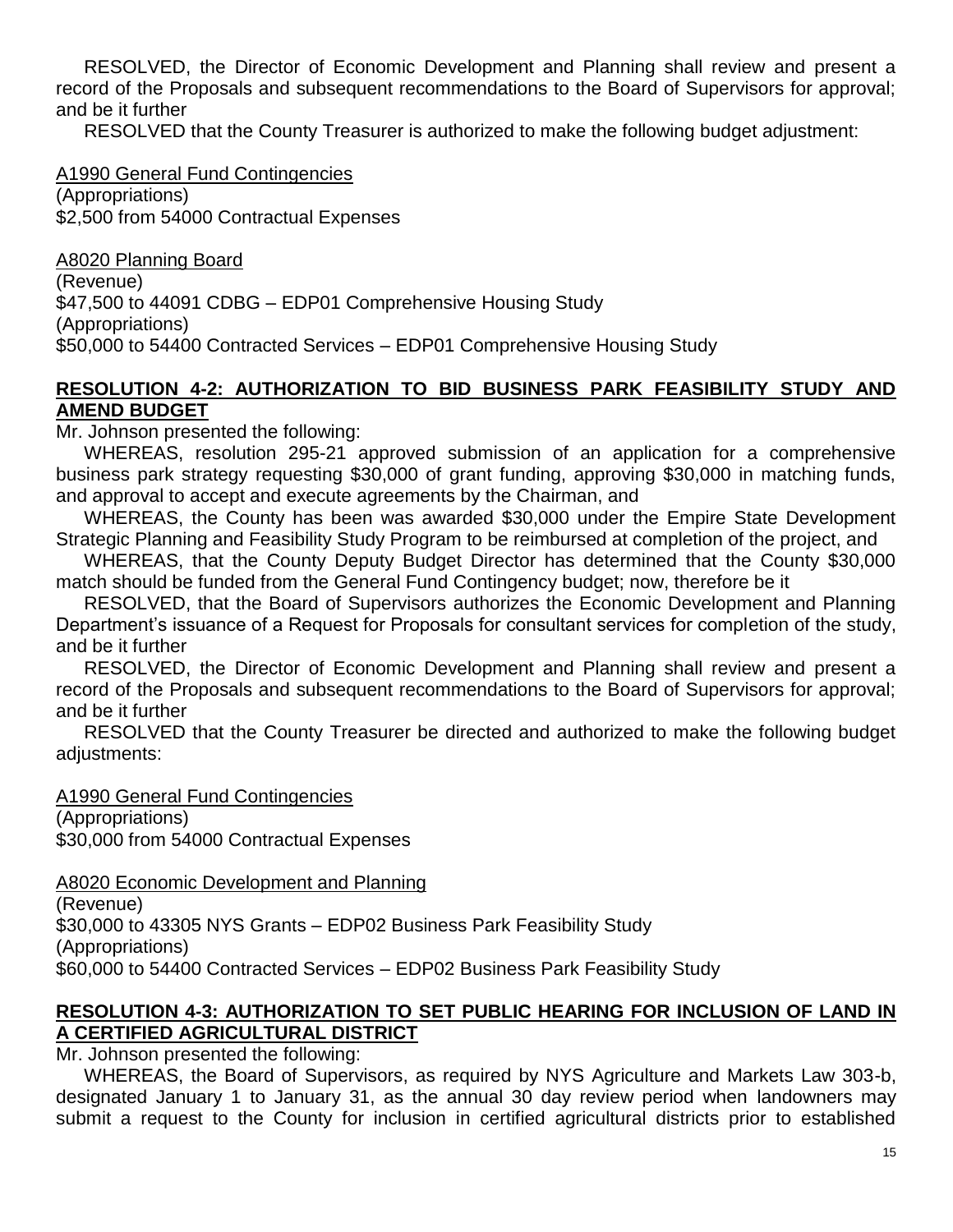agricultural district review periods; and

WHEREAS, landowner(s) have submitted a request to include their land in a certified agricultural district, and

WHEREAS, before this property can be formally included in the Agricultural District No. 1, the Board of Supervisors must hold a public hearing; now, therefore be it

RESOLVED, that the Board of Supervisors will hold a public hearing for the modification of Agricultural District No. 1 on Tuesday, March 15, 2022 at 9:05 A.M. in the Supervisors Chambers of the Wayne County Courthouse, 26 Church Street, Lyons, and be it further

RESOLVED, that the Clerk of the Board is hereby authorized and directed to publish notice in the legal newspapers for the County for the first available publication.

# **RESOLUTION 4-4: AUTHORIZATION TO APPLY FOR CDBG-CV GRANT FOR THE ECONOMIC DEVELOPMENT & PLANNING OFFICE**

Mr. Johnson presented the following:

WHEREAS, The New York State Office of Community Renewal announced the availability of (OCR) \$127 million in NYS Community Development Block Grant (CDBG) funding for COVID-19 response available through the CARES Act (CDBG-CV)2020 Community Development Block Grant (CDBG-CV) Coronavirus Aid, Relief, and Economic Security Act (CARES) Funding).; and

WHEREAS, The New York State Community Development Block Grant Program (NYS CDBG) is a federally funded program administered by the Housing Trust Fund Corporation's (HTFC) Office of Community Renewal (OCR). The CDBG-CV funding will be available to non-entitlement & entitlement communities statewide to prepare, prevent, or respond to impacts of COVID-19 and potential variants or future pandemics, and

WHEREAS, Counties are eligible for up to \$3,000,000 under this solicitation, and

WHEREAS, OCR will provide funding for eligible activities to establish a farmworker safety improvement program and to utilize in proposed infrastructure projects; therefore be it

RESOLVED, that the Board of Supervisors hereby authorizes the submission of a 2020 Community Development Block Grant (CDBG-CV) application requesting up to \$3,000,000 of grant funding to establish the farmworker safety improvement program and to utilize in proposed infrastructure projects; and be it further

RESOLVED, that said application shall be prepared and filed under the direction and supervision of the County Economic Development and Planning Office; and be it further

RESOLVED, that the Chairman of the Wayne County Board of Supervisors is hereby authorized and directed to execute a CDBG Pre-Submission Certification Form, preliminary budget and any other agreement documents necessary to implement the resolution, including acceptance of a CDBG award resulting from approved application, on behalf of the County of Wayne, subject to the County Attorney's approval as to form and content.

# **RESOLUTION 4-5: AUTHORIZATION TO RE-APPROPRIATE UNSPENT 2021 BUDGET FUNDING TO THE INDUSTRIAL DEVELOPMENT PROGRAM 2022 BUDGET**

Mr. Johnson presented the following:

WHEREAS, the Wayne County Board of Supervisors has established the Industrial Development Site Fund as a tool to encourage the extension of public infrastructure so that industry can expand and grow in Wayne County; and

WHEREAS, that resolution No. 390-13 adopted guidelines for the use of the Industrial Development Site Fund which includes providing one third of the cost of the public infrastructure projects, to be matched by two thirds from local state, federal or private funds; and

WHEREAS, the County funding of the Industrial Site Development Fund crosses several fiscal years; and

WHEREAS, with the adoption of resolution No. 110-19 the County capped County contributions to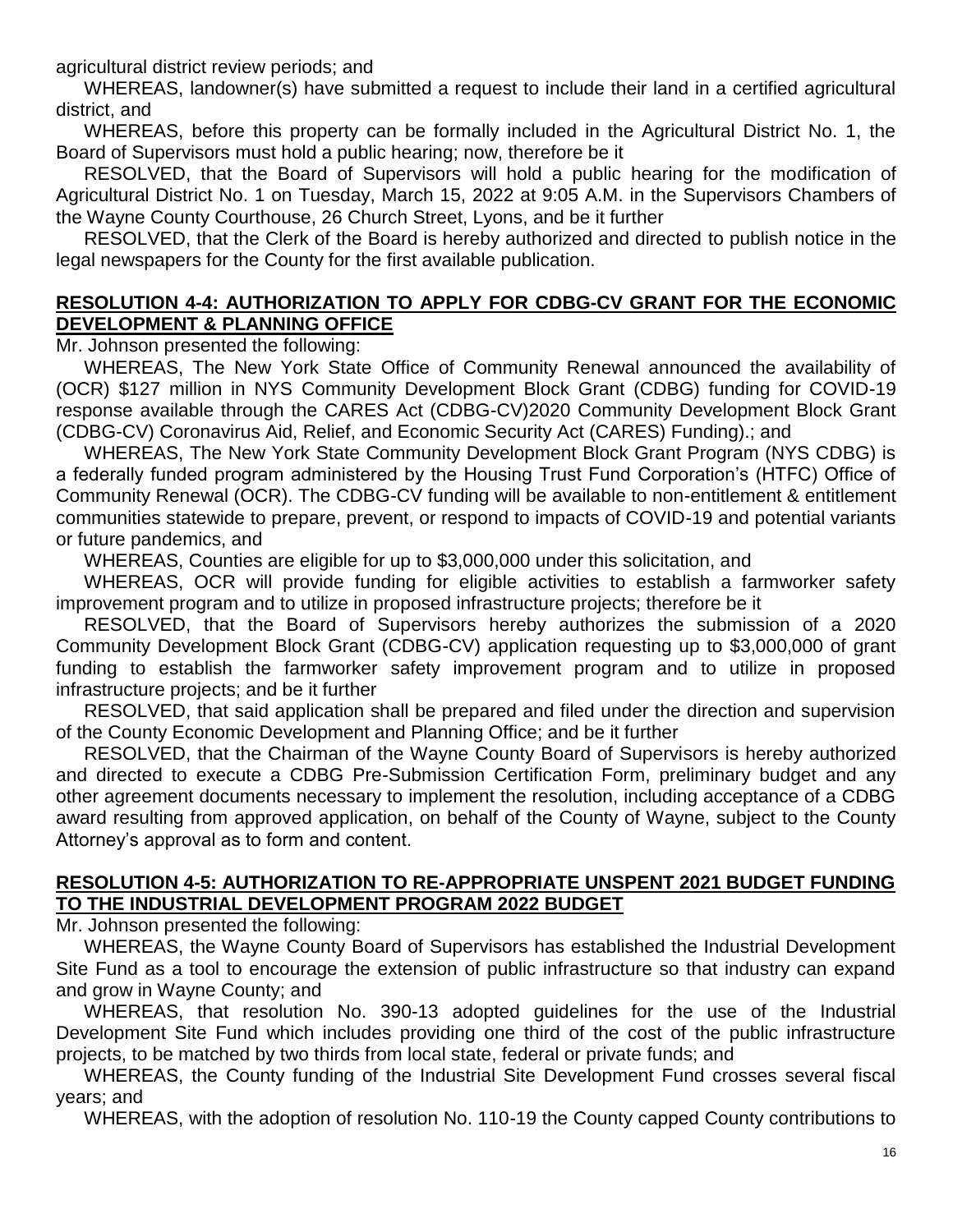the Industrial Site Development Fund at \$1,000,000, and capped amount for any one project of \$300,000, and

WHEREAS, the County does not include Industrial Site Development Fund budget appropriations in the annual adopted operating budgets, but each year by Board resolution re-appropriates to the Industrial Site Development Fund any previous year end unspent budget balance for the fund, plus starting with resolution No. 135-15 re-appropriates any previous year unspent budget balance from the WC-IDA Economic Development and Planning Department Special Studies and Projects budget, up to the capped amount of \$1,000,000 for the Industrial Site Development Fund; and

WHEREAS, at the time that the County Treasurer closes the books for 2021, the Industrial Site Development Fund will have an unspent budget balance of \$902,819 and the Economic Development and Planning Special Studies and Projects will have an unspent budget balance of \$0, returning those unspent budget balances to the General Fund Unassigned Fund Balance at the end of 2021; now, therefore, be it

RESOLVED, that the County Treasurer is hereby authorized to transfer \$902,819 from the General Fund Unassigned Fund Balance; and further be it

RESOLVED, that the County Treasurer is hereby authorized to amend the budget as follows:

A6326 Economic Development Administration (Appropriations) \$902,819 to 54553 Industrial Site Development Program

# **RESOLUTION 4-6: AUTHORIZATION TO APPOINT MEMBERS TO THE WAYNE COUNTY WATER AND SEWER AUTHORITY**

Mr. Johnson presented the following:

WHEREAS, the Chairman of the Board of Supervisors has recommended that the following members be reappointed to the Wayne County Water and Sewer Authority for a three term of office beginning January 1, 2022 and expiring December 31, 2022:

Jean Johnson 3600 Lorraine Drive Walworth, New York 14568

Laverne Bliek 5126 Steurrys Road Marion, New York 14505; and

Daniel LaGasse 8729 Thompson Station Road Lyons, New York 14489;

now, therefore be it

RESOLVED, that the Board of Supervisors approves and ratifies these appointments to the Wayne County Water and Sewer Authority.

# **RESOLUTION 4-7: AUTHORIZATION TO APPOINT MEMBERS TO THE AGRICULTURAL DEVELOPMENT BOARD**

Mr. Johnson presented the following:

WHEREAS, the following persons are recommended for appointment to the Agricultural Development Board to fill vacated seats: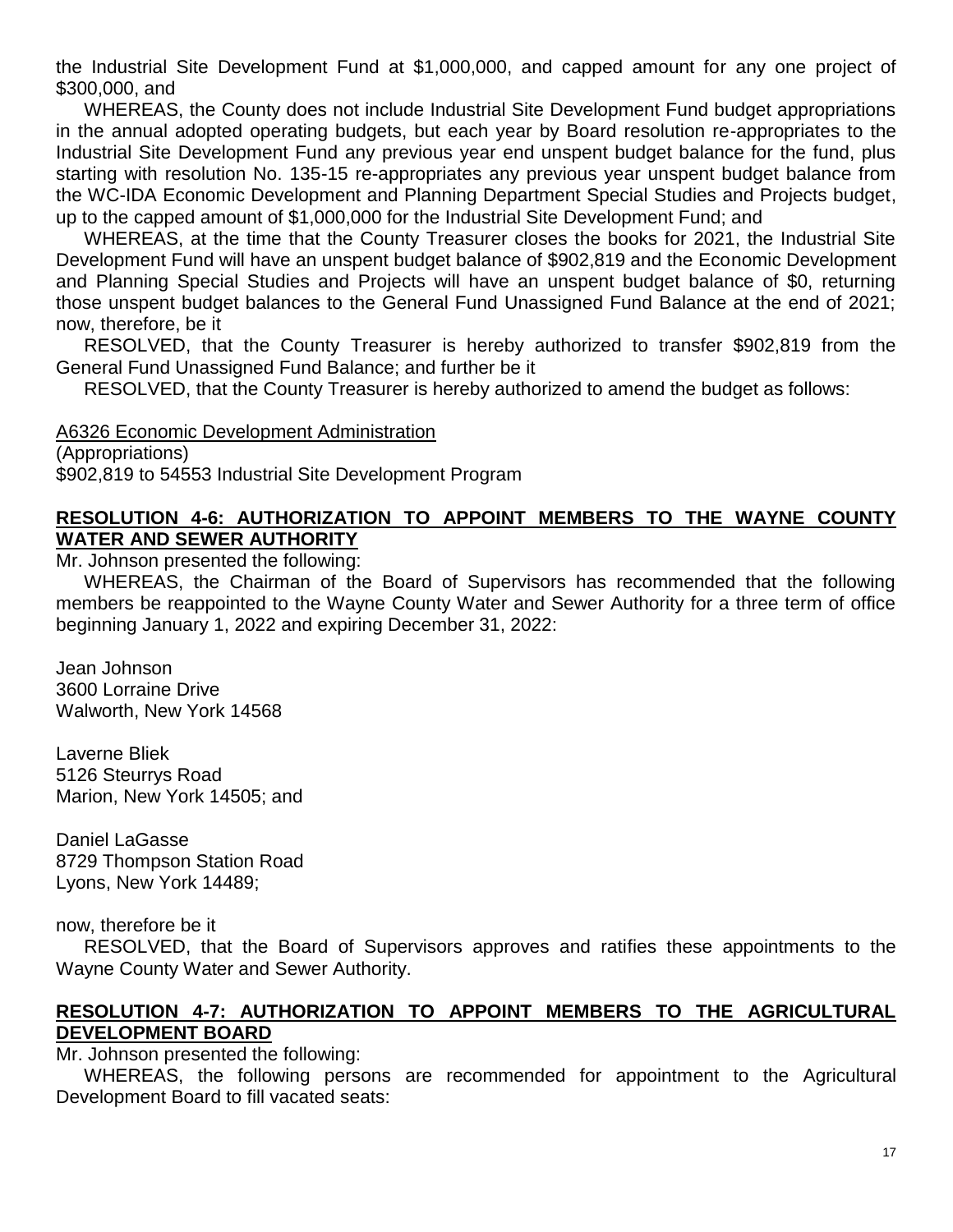Duane Crandon, 3160 Middle Sodus Rd, Lyons, Zachary DeBadts, 7839 N Centenary Rd, Sodus Jody Bender, P.O. Box 260, Marion

now, therefore, be it

RESOLVED, that Duane Crandon and Zachary DeBadts are hereby appointed to the Agricultural Development Board for a term of office effective January 1, 2022 and expiring on December 31, 2025; and be it further

RESOLVED that Jody Bender is hereby reappointed to the Agricultural Development Board for a term of office concurrent with his term of office as Supervisor, becoming effective January 1, 2022 and expiring on December 31, 2023.

#### **RESOLUTION 4-8: AUTHORIZATION TO APPOINT FAIR AND EQUITABLE HOUSING OFFICER FOR WAYNE COUNTY**

Mr. Johnson presented the following:

WHEREAS**,** Wayne County often applies for funding from the New York State Office of Community Renewal ("OCR") Community Development Block Grant ("CDBG") program; and

WHEREAS, OCR requires grant recipients to comply with Title VI of the Civil Rights Act of 1964, Title VIII of the Civil Rights Act of 1968, Fair Housing Amendments Act of 1988 and the Human Rights Law (Executive Law, Article 15) of the State of New York as well as Section 3 of the Housing and Urban Development Act of 1968 (12 U.S.C. 1701u); and

WHEREAS, OCR also requires grant recipients to appoint a Fair Housing Officer and a Section 3 Officer to affirmatively advance these Federal goals for qualifying projects within the County; and

WHEREAS, Legal Assistance of Western New York, Inc. Fair Housing Enforcement Project has been funded by US Department of Housing and Urban Development since 1998 to investigate housing discrimination complaints in our region including Wayne County and will accept referrals for investigation; now therefore be it

RESOLVED, that the Board of Supervisors hereby designates Thomas Lyon as Wayne County Fair Housing Officer and Section 3 Officer.

#### **COM. #3 – PUBLIC WORKS – CHATFIELD, KOLCZYNSKI, VERNO, METTLER, BRADY**

# **RESOLUTION 3-1: AUTHORIZATION TO OBTAIN PERMANENT EASEMENTS FOR HIGHWAY PROJECTS**

Mr. Chatfield presented the following:

WHEREAS, the Highway Department has a need to obtain easements for drainage projects where work will extend beyond the right-of-way, and

WHEREAS, staff from the Highway Department have met with the residents and have developed maps and descriptions to be filed with the County Clerk's office, and

WHEREAS, the list below identifies the property owners that will require easements:

Robert W. Pentycofe, 71115-00-418448, 8481 Wayne Center Road, Lyons NY 14489 Francis Viehmann, 71115-00-388418, 8432 Wayne Center Road, Lyons NY 14489 G&G Development II, LLC, 62117-10-385558 1249 Ridge Road, Ontario NY 14519 Norman A. Gerber, LLC., 62117-10-404518 1260 Ridge Road, Ontario NY 14519

#### now, therefore be it

RESOLVED, that the Chairman of the Board of Supervisors is authorized to sign easement documents, subject to the review and approval of the County Attorney as to form and content.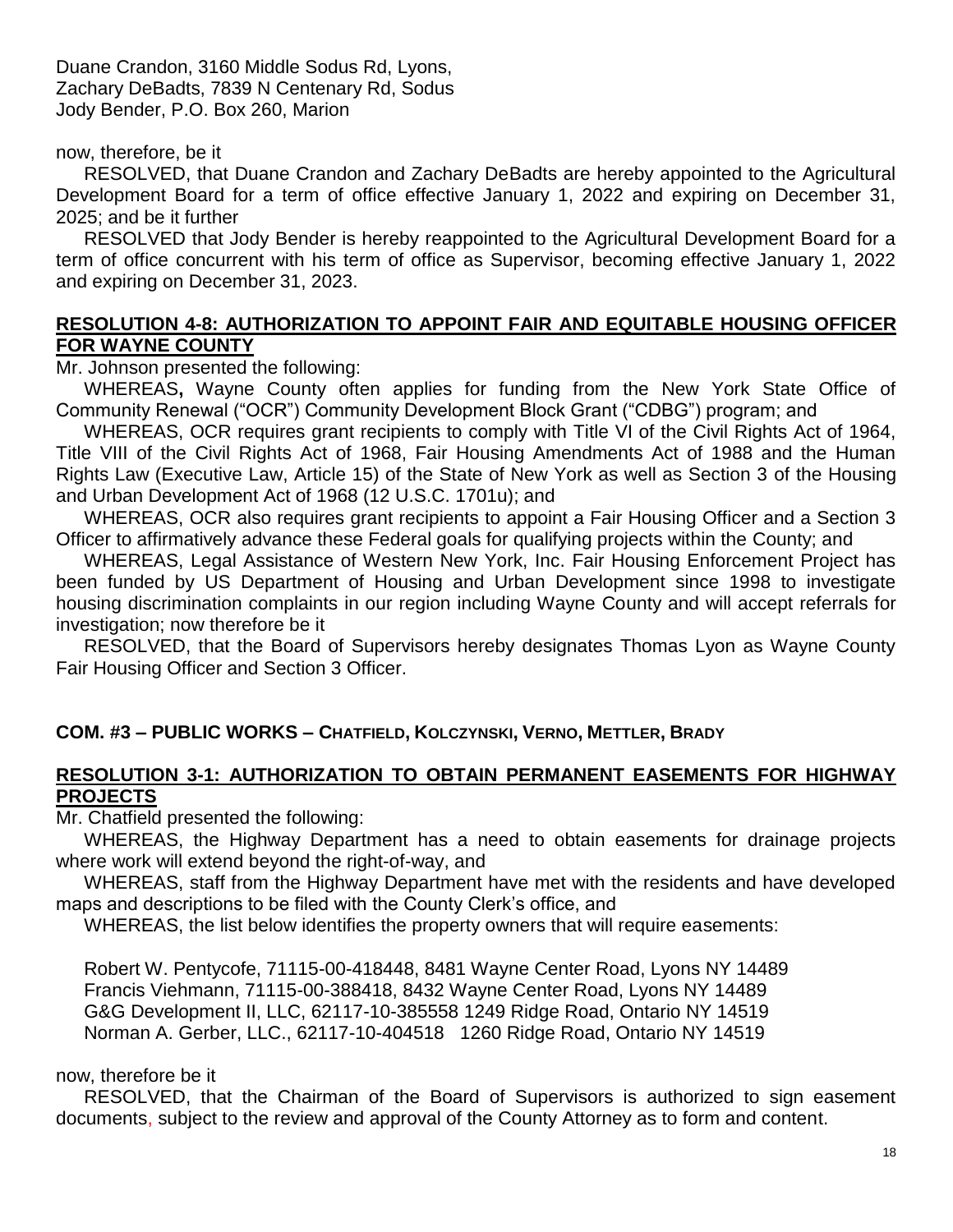# **RESOLUTION 3-2: ACCEPT BIDS FOR HIGHWAY CONSTRUCTION AND MAINTENANCE MATERIALS**

Mr. Chatfield presented the following:

WHEREAS, the Clerk of the Board of Supervisors has duly advertised for bids for various highway construction and maintenance materials for 2022; now, therefore, be it

RESOLVED, that upon the recommendation of the Superintendent of Public Works, the bids listed in the attached Bid Summary Booklet dated February 2022, a copy of which has been filed with the Clerk of the Board of Supervisors, are hereby accepted; and be it further

RESOLVED, that the low bid amounts for each item should be utilized unless there is appropriate reason to purchase differently as described in the bid book, and be it further

RESOLVED, that the bids listed be good for 1 year from the date of award, and be it further

RESOLVED, that any municipal highway department may purchase materials directly from the vendors pursuant to such bids, provided that the municipality shall accept sole responsibility for any payments due the vendor and for audit and inspection of the materials; and be it further

RESOLVED, that any bid not listed in the Bid Summary Booklet is hereby rejected.

#### **RESOLUTION 3-3: AUTHORIZATION TO ADVERTISE FOR BID FOR THE FARMINGTON ROAD BRIDGE REHABILITATION PROJECT**

Mr. Chatfield presented the following:

WHEREAS, the design of the Farmington Road Bridge Project (4WA0.03) in Macedon has been completed and submitted to the NYSDOT for funding authorization; and

WHEREAS, the project must be advertised for competitive bid in accordance with Federal regulations; and

WHEREAS, the construction and construction inspection phases of the project are funded with 80% federal funds, 15% state funds and 5% local funds up to a maximum of \$701,560 (\$561,248 Federal) and any costs over the authorized project amounts will be the responsibility of Wayne County, now, therefore, be it

RESOLVED, that the Clerk of the Board is hereby designated and directed to publicly open the bid(s) at the time and place specified in the bid documents and to present a record of the bid(s) at the next meeting of the Board of Supervisors following the bid opening.

#### **RESOLUTION 3-4: AUTHORIZATION TO PREPARE A SUPPLEMENTAL AGREEMENT WITH CHA FOR THE FARMINGTON ROAD BRIDGE PROJECT**

Mr. Chatfield presented the following:

WHEREAS, this project (PIN 4WA0.03) is federally funded and included on the current Transportation Improvement Plan; and

WHEREAS, the project shares will be 80% federal and 20% Local funds, but the project may receive State Marchiselli funds (15%) which will make the Local share only 5%; and

WHEREAS, the project is soon to be advertised for bid and is ready to start the construction phase, and

WHEREAS, CHA has proposed a fee of \$102,500, which has been approved by the NYSDOT, for the construction inspection and administration services; and now, therefore, be it

RESOLVED, that the Chairman of the Wayne County Board of Supervisors is hereby authorized and directed to execute a supplemental agreement on behalf of the County of Wayne, subject to the County Attorney's approval as to form and content, with CHA for the construction inspection services associated with the rehabilitation of the Farmington Road Bridge over Ganargua Creek in the Town of Macedon.

#### **RESOLUTION 3-5: AUTHORIZATION TO DECLARE VEHICLES SURPLUS IN THE PUBLIC**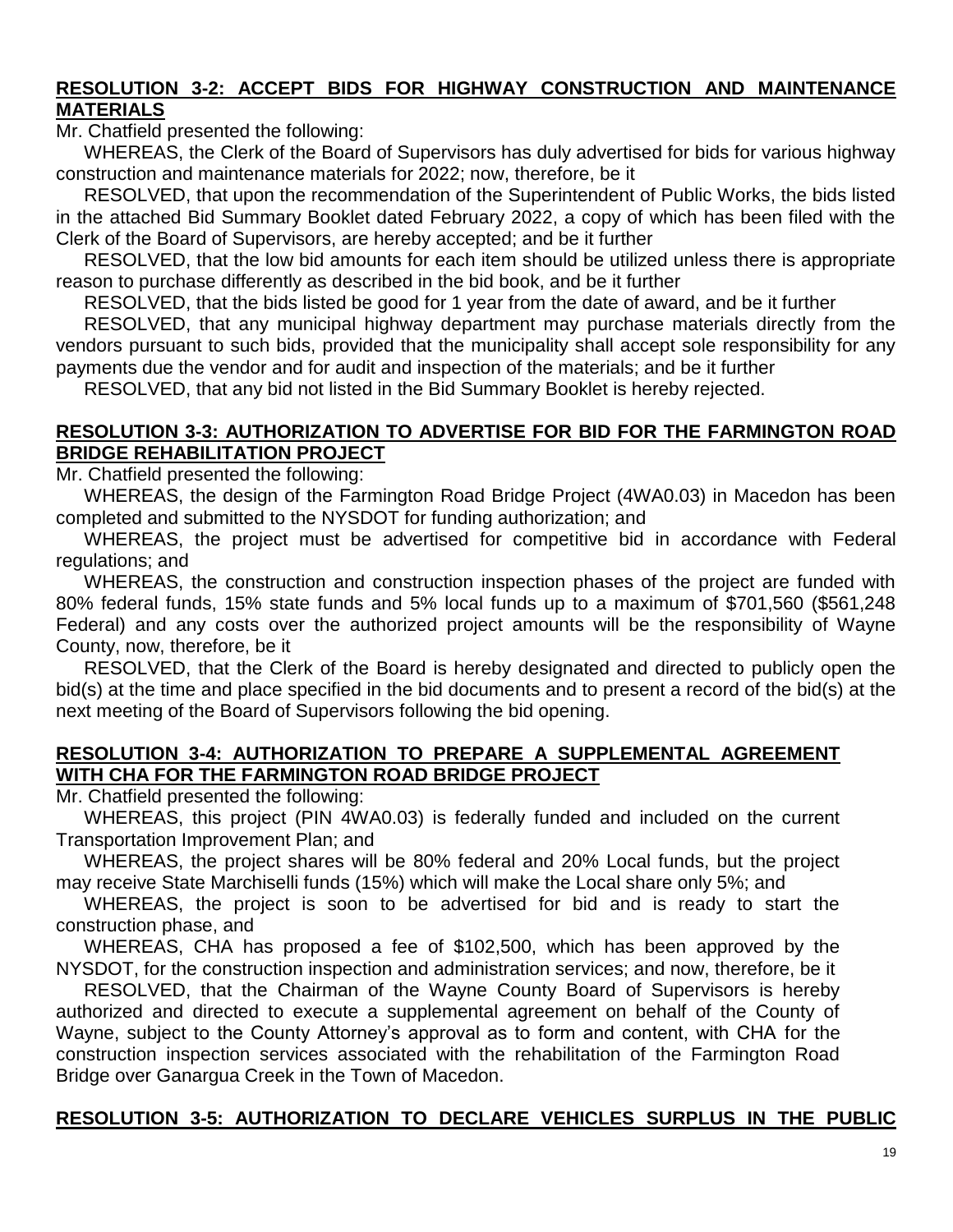# **WORKS DEPARTMENT**

Mr. Chatfield presented the following:

WHEREAS, the Central Garage Department has the vehicles listed below that should be disposed of as noted:

| 2014 Ford Interceptor (SO) | VIN 1FAHP2MT2EG182898        | Auction |
|----------------------------|------------------------------|---------|
| 2015 Ford Interceptor (SO) | VIN 1FAHP2MT1FG168024        | Auction |
| 2015 Ford Interceptor (SO) | VIN 1FAHP2MT3FG200312        | Auction |
| 2015 Ford Interceptor (SO) | <b>VIN 1FAHP2MT8FG200306</b> | Auction |
| 2016 Ford Interceptor (SO) | VIN 1FAHP2MT9GG126590        | Auction |
| 2004 Dodge Pickup (SO)     | VIN 3D7KU26D94G235877        | Auction |

now, therefore be it

RESOLVED, that the vehicles listed above be sold at an upcoming public auction, in accordance with the County's Equipment Disposition policy.

# **RESOLUTION 3-6: AUTHORIZATION TO ENTER INTO AGREEMENT WITH DEANGELO CONTRACTING SERVICES FOR ROADSIDE SPRAYING**

Mr. Chatfield presented the following:

WHEREAS, the Highway Department has previously hired a contractor to perform roadside spraying on County Roadways, and

WHEREAS, the Superintendent of Public Works has solicited for price proposals to provide roadside spraying services on County roadways and on several County properties, and

WHEREAS, the following price proposals were obtained based on the proposed scope of work:

DeAngelo Contracting Services \$12,247.50 Chase Enterprises \$13,158.75

now, therefore be it

RESOLVED, that the Chairman of the Board of Supervisors is authorized to sign an agreement with DeAngelo Contracting Services, subject to the County Attorney's approval as to form and content, for the not-to-exceed amount of \$12,247.50

# **RESOLUTION 3-7: AUTHORIZATION TO SIGN INTER-MUNICIPAL AGREEMENT WITH TOWN OF SODUS**

Mr. Chatfield presented the following:

WHEREAS, The Town of Sodus is progressing a bridge rehabilitation project utilizing Federal and State funding, and

WHEREAS, the design of the project will extend the limit of work outside of the town road highway boundary and into a property owned by Wayne County, and

WHEREAS, in lieu of a formal filed easement to perform this work, the NYSDOT will accept an inter-municipal agreement authorizing the Town of Sodus' project to utilize Wayne County property while completing the work, now, therefore be it

RESOLVED, that the Chairman of the Wayne County Board of Supervisors is authorized to sign an inter-municipal agreement with the Town of Sodus for property access, subject to the County Attorney's approval as to form and content.

#### **RESOLUTION 3-8: AUTHORIZATION TO AMEND THE 2022 HIGHWAY ADMINISTRATION BUDGET**

Mr. Chatfield presented the following: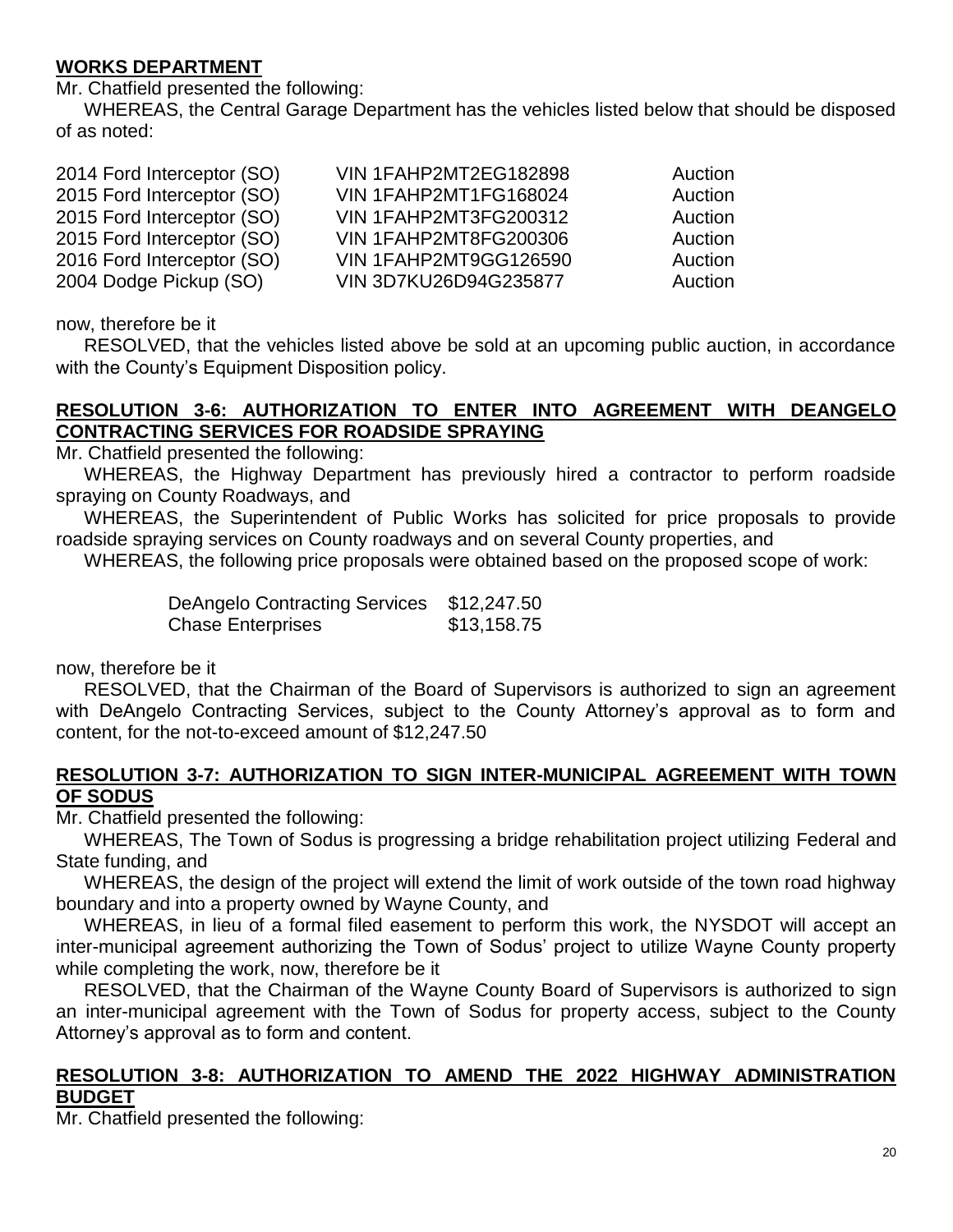WHEREAS, in April 2022, the New York State Association of County Highway Superintendents Association (NYSCHSA) will be the host group for the National Association of County Engineers (NACE) annual conference in Buffalo NY, and

WHEREAS, it is expected that as the host group, NYSCHSA supports the conference with attendance and with volunteer efforts to help produce a meaningful conference, and

WHEREAS, the cost for the Superintendent of Public Works to attend this conference was not included in the 2022 budget, and

WHEREAS, the Superintendent of Public Works proposes to utilize available funds from the D fund reserve toward the registration and lodging costs associated with attending this national conference, now, therefore be it

RESOLVED, that the County Treasurer is hereby authorized to transfer \$1,395.00 from the D fund reserve and amend the 2022 Highway budget as follows:

#### **D 5010 – Highway Administration**

(Appropriations) \$645.00 to .54410 Conference \$750.00 to .54485 Travel

# **RESOLUTION 3-9: AUTHORIZATION TO CREATE PROJECTS IN THE HIGHWAY DEPARTMENT**

Mr. Chatfield presented the following:

WHEREAS, in accordance with Section 115 of the Highway Law, the Superintendent of Public Works has prepared Project Statements for the proposed work for the following projects:

|                                           | \$200,000                                                                                                                                                                                                                                                                                                                                                                                                                                                                         |
|-------------------------------------------|-----------------------------------------------------------------------------------------------------------------------------------------------------------------------------------------------------------------------------------------------------------------------------------------------------------------------------------------------------------------------------------------------------------------------------------------------------------------------------------|
|                                           | \$50,000                                                                                                                                                                                                                                                                                                                                                                                                                                                                          |
|                                           | \$310,000                                                                                                                                                                                                                                                                                                                                                                                                                                                                         |
|                                           | \$250,000                                                                                                                                                                                                                                                                                                                                                                                                                                                                         |
| <b>Furnace Rd Ontario Paving Project</b>  | \$280,000                                                                                                                                                                                                                                                                                                                                                                                                                                                                         |
| <b>Lake Road Mink Creek Culvert</b>       | \$250,000                                                                                                                                                                                                                                                                                                                                                                                                                                                                         |
|                                           | \$50,000                                                                                                                                                                                                                                                                                                                                                                                                                                                                          |
|                                           | \$50,000                                                                                                                                                                                                                                                                                                                                                                                                                                                                          |
|                                           | \$50,000                                                                                                                                                                                                                                                                                                                                                                                                                                                                          |
|                                           | \$90,000                                                                                                                                                                                                                                                                                                                                                                                                                                                                          |
| Lakes Corners Rose Valley Recycle Project | \$50,000                                                                                                                                                                                                                                                                                                                                                                                                                                                                          |
|                                           | \$50,000                                                                                                                                                                                                                                                                                                                                                                                                                                                                          |
|                                           | \$50,000                                                                                                                                                                                                                                                                                                                                                                                                                                                                          |
|                                           | 22-53 Marion East Williamson Rd Recycle Project<br>22-54 Marion East Williamson Rd Paving Project<br>22-55 Furnace Rd Ontario Drainage/Shoulder Project<br>22-56 Furnace Rd Ontario Recycle Project<br>22-59 North Geneva Rd Paving Project<br>22-60 Wayne Center Rd Recycle Project<br>22-61 Wayne Center Rose Rd Paving Project<br>22-62 Lakes Corners Rose Valley Drainage Project<br>Lakes Corners Rose Valley Paving Project<br>22-64<br>22-65 Lake Bluff Rd Culvert Project |

And a supplemental project statement of proposed work for the following project:

|  | \$155,000                                                                                                                                                                                                                                         |
|--|---------------------------------------------------------------------------------------------------------------------------------------------------------------------------------------------------------------------------------------------------|
|  | \$20,000                                                                                                                                                                                                                                          |
|  | \$60,000                                                                                                                                                                                                                                          |
|  | \$25,000                                                                                                                                                                                                                                          |
|  | \$300,000                                                                                                                                                                                                                                         |
|  | \$300,000                                                                                                                                                                                                                                         |
|  | 20-70 Marion East Williamson Rd Project<br>20-79 Lake Road Culvert Replacement Project<br>21-32 County House Road Project<br>21-42 North Geneva Drainage Rd Project<br>21-50 Surface Treating East Project<br>21-51 Surface Treating West Project |

#### now, therefore, be it

RESOLVED, that the Project Statements prepared by the Superintendent of Public Works are hereby approved by the Board of Supervisors, and the Chairman of the Board and the Clerk of the Board are hereby authorized and directed to endorse such approval on the Project Statements; and be it further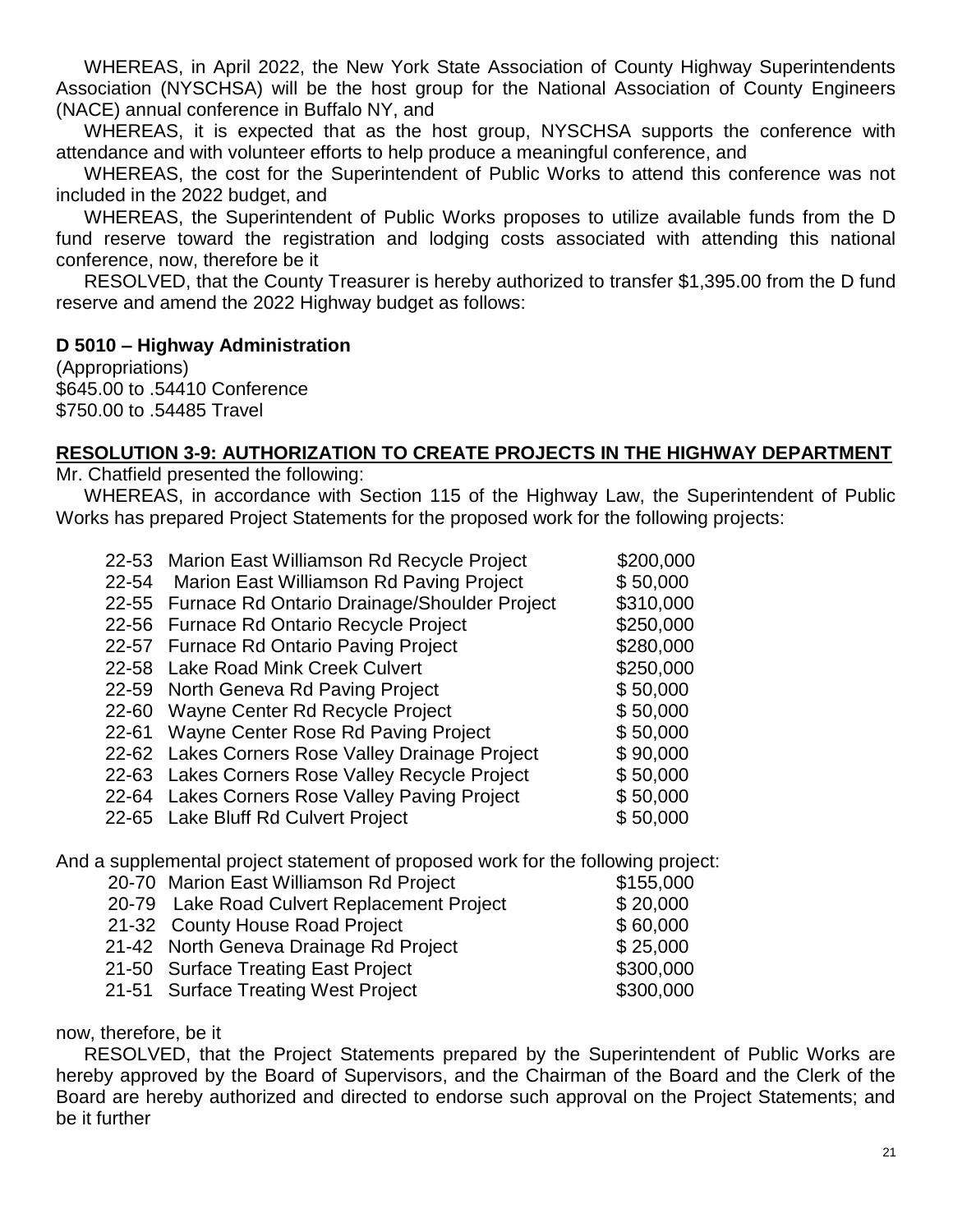RESOLVED, that the County Treasurer is hereby authorized and directed to create line items and transfer funds as listed below:

# **D5112 Road Construction**

# (Appropriations)

\$2,590,000 from .52600 Highway Construction to the following Chips Projects: \$200,000 to .52670 22-53 Marion East Williamson Rd Recycle Project \$ 50,000 to .52670 22-54 Marion East Williamson Rd Paving Project \$310,000 to .52670 22-55 Furnace Rd Ontario Drainage/Shoulder Project \$250,000 to .52670 22-56 Furnace Road Recycle Project \$280,000 to .52670 22-57 Furnace Road Ontario Paving \$250,000 to .52670 22-58 Lake Road Mink Creek Culvert Project \$ 50,000 to .52670 22-59 North Geneva Rd Paving Project \$ 50,000 to .52670 22-60 Wayne Center Rd Recycle Project \$ 50,000 to .52670 22-61 Wayne Center Rose Rd Paving Project \$ 90,000 to .52670 22-62 Lakes Corners Rose Valley Drainage Project \$ 50,000 to .52670 22-63 Lakes Corners Rose Valley Recycle Project \$ 50,000 to .52670 22-64 Lakes Corners Rose Valley Paving Project \$ 50,000 to .52670 22-65 Lake Bluff Rd Culvert Project \$300,000 to .52670 21-50 Surface Treating East Project \$300,000 to .52670 21-51 Surface Treating West Project \$ 60,000 to .52664 21-32 County House Rd Project \$ 25,000 to .52664 21-42 North Geneva Road Project \$155,000 to .52663 20-70 Marion East Williamson

\$ 20,000 to .52663 20-79 Lake Rd Culvert Project

# **RESOLUTION 3-10: AUTHORIZATION TO EXECUTE AGREEMENT WITH JOHNSON CONTROLS FOR FIRE SUPPRESSION SYSTEMS INSPECTIONS AND TESTING**

Mr. Chatfield presented the following:

WHEREAS, Wayne County is required to perform bi-annual inspections and testing on three FM-200 fire suppression systems located in the Public Safety Building; and

WHEREAS, the County's current contract with Johnson Controls, formally Simplex Grinnell, is set to expire on 2/28/2022; and

WHEREAS, these inspection and testing services are available from Johnson Control through NYS Contract PT68816; and

WHEREAS, Johnson Controls has provided the County a three year proposal for said services at an annual fee of \$2,400.00; now, therefore, be it

RESOLVED, that the Chairman of the Wayne County Board of Supervisors is hereby authorized and directed to execute contracts accordingly, on behalf of the County of Wayne, subject to the County Attorney's approval as to form and content with Johnson Controls for the contract period of March 1, 2022 through February 28, 2025 for Fire Suppression System Inspections and Testing for an annual fee of \$2,400.00; and be it further

RESOLVED, NYS Contract PT68816 will be used for any replacement parts or repairs needed over the duration of this contract.

# **RESOLUTION 3-11: AUTHORIZATION TO EXECUTE AGREEMENT WITH JOHNSON CONTROLS FOR FIRE ALARM INSPECTION, TESTING AND MONITORING SERVICES**

Mr. Chatfield presented the following:

WHEREAS, Wayne County is required to perform annual inspections, testing and monitoring on all fire alarm systems throughout County owned buildings; and

WHEREAS, the County's current contract with Johnson Controls, formally Simplex Grinnell, is set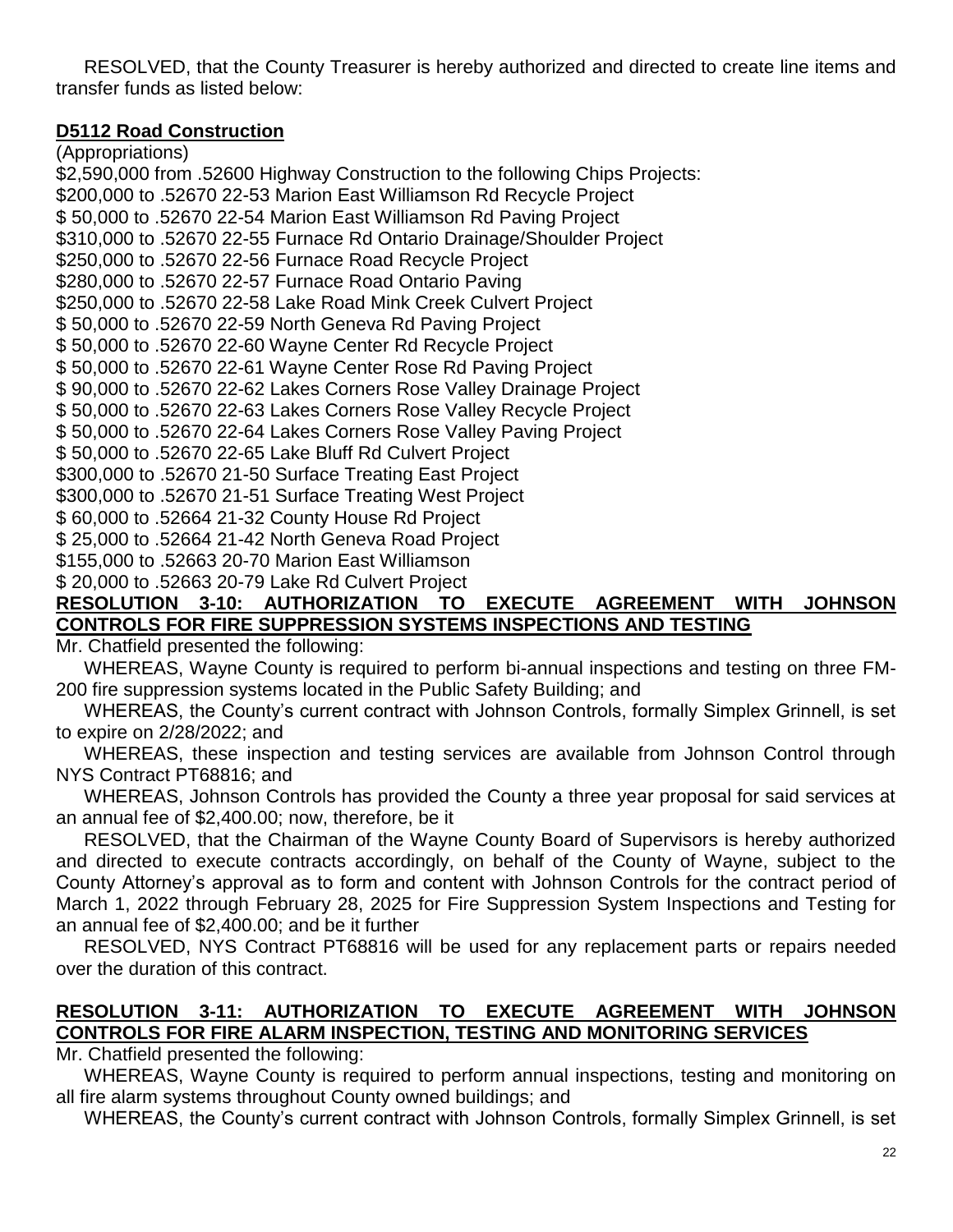to expire on 2/28/2022; and

WHEREAS, The County utilizes mainly Simplex Fire Alarm systems and equipment throughout its 15 office buildings; and

WHEREAS, it is advantageous for the County to utilize Johnson Controls to perform these inspections and services as they are the only vendor authorized to make repairs on their systems and equipment; and

WHEREAS, Johnson Controls has provided the County with a three year proposal for said services at an annual fee of \$15,271.75. now, therefore, be it

RESOLVED, that the Chairman of the Wayne County Board of Supervisors is hereby authorized and directed to execute contracts accordingly, on behalf of the County of Wayne, subject to the County Attorney's approval as to form and content with Johnson Controls for the contract period of March 1, 2022 through February 28, 2025 for Fire Alarm Inspection, Testing and Monitoring services for an annual fee of \$15,271.75 and be it further

RESOLVED, NYS Contract PT68816 will be used for any replacement parts or repairs needed over the duration of this contract.

# **RESOLUTION 3-12: AUTHORIZATION TO AMEND LEASE AGREEMENT WITH MOSAIC HEALTH FOR ADDITIONAL OFFICE SPACE AND ALLOW OFFICE MODIFICATIONS**

Mr. Chatfield presented the following:

WHEREAS, Mosaic Health formally Rochester Primary Care Network (RPCN) currently leases approximately 1561 sqft in the Health Services Building; and

WHEREAS, Mosaic Health has contacted the Deputy Superintendent of Public Works about some minor changes to their current area; and

WHEREAS, Mosaic Health has also requested to construct an additional 7'7" x 12'2" (92sqft) office directly adjacent to their currently space; and

WHEREAS, the new office space square footage will be taken from the current  $2<sup>nd</sup>$  floor storage area; and

WHEREAS, Mosaic Health has agreed to pay for all design and construction costs associated with the modifications and additional space; and

WHEREAS, the Deputy Superintendent has reviewed the proposed modifications and additional space request and agrees with the proposed work; and

WHEREAS, Mosaic Health will be charged for the additional occupied square footage per the terms of the original agreement; now, therefore, be it

RESOLVED, that the Chairman of the Wayne County Board of Supervisors is hereby authorized and directed to amend the lease agreement with Mosaic Health, on behalf of the County of Wayne, subject to the County Attorney's approval as to form and content for additional office space in the Health Services Building.

#### **RESOLUTION 3-13: AUTHORIZATION TO AMEND TRANE SERVICE AGREEMENT**

Mr. Chatfield presented the following:

WHEREAS, in 2015 Wayne County completed a performance-based Energy Services Contract (ESCO) with Trane U.S. Inc. which guaranteed annual energy savings over a 20 year period; and

WHEREAS, Resolution 32-19 approved an agreement for annual maintenance, energy measurement and verification services for six (6) buildings to guarantee these savings; and

WHEREAS, Resolution 253-20 approved adding the newly renovated 16 William Street building to the agreement which brought the annual cost to \$54,427; and

WHEREAS, Resolutions 529-20 modified the agreement and removed the annual measurement and verification fee reducing the annual cost in 2021 to \$49,223.00 and

WHEREAS, the 9 Pearl Street renovation project is near completion and includes a new cooling and ventilation system that should be maintained to ensure proper operation and maximum energy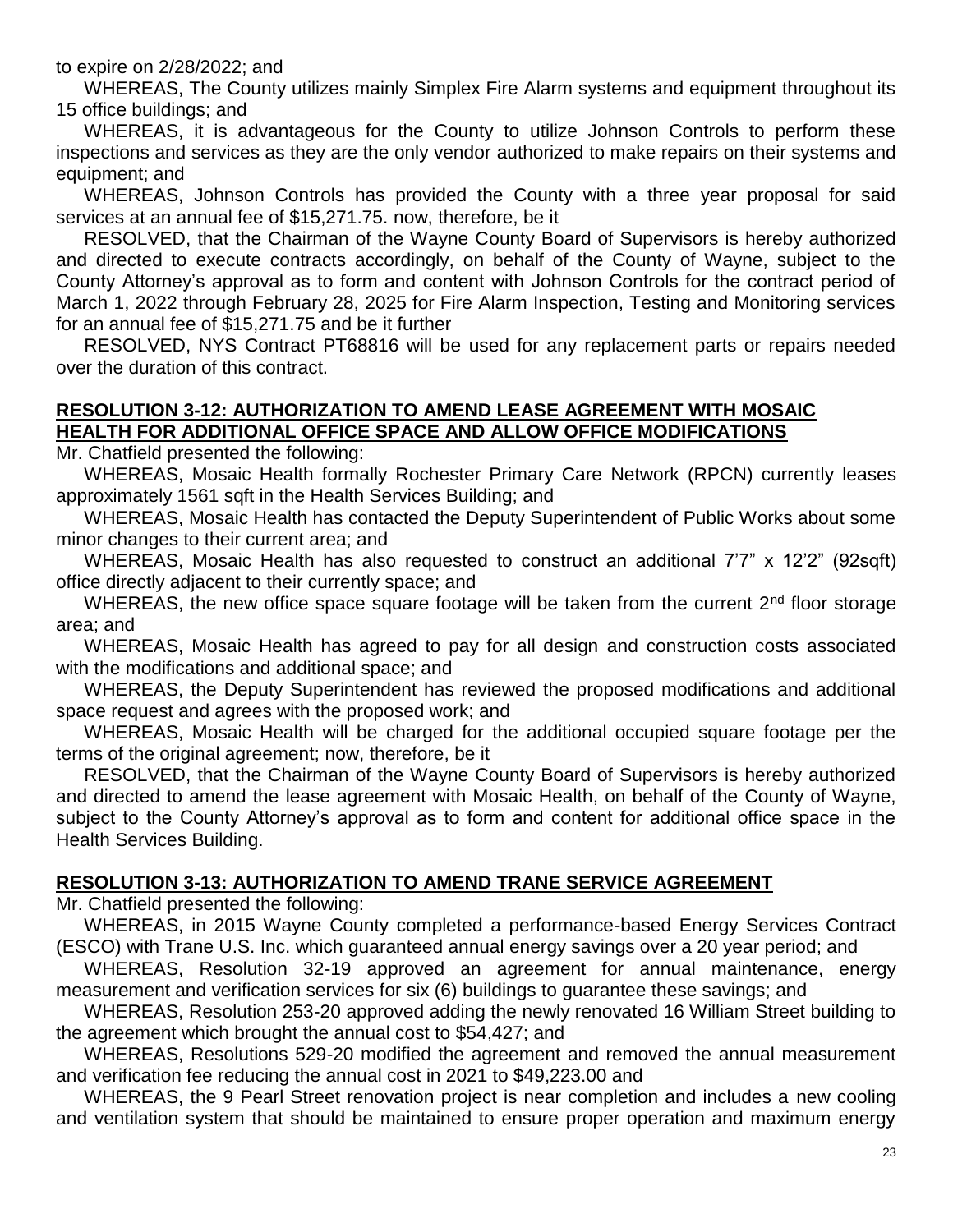savings for the County; and

WHEREAS, the Deputy Superintendent of Public Works has also decided to remove the Nursing Home chiller maintenance from this Trane service agreement and contract that service separately; and

WHEREAS, Trane has provided the County a cost reduction of \$2,567.00 for the 2022 maintenance agreement for these changes; and

WHEREAS, the new 2022 annual cost for all six (6) County buildings for calendar year 2022 will be \$46,656.00 with a 2.5% annual increase for each supplementary year; now, therefore, be it

RESOLVED, that the Chairman of the Wayne County Board of Supervisors is hereby authorized to sign

the Trane amendment for removal of the Nursing Home Chiller and the addition of equipment at 9 Pearl Street, subject to the County Attorney's review as to form and content.

#### **RESOLUTION 3-14: AUTHORIZATION TO APPOINT MEMBERS TO THE WAYNE COUNTY SOIL & WATER CONSERVATION DISTRICT BOARD OF DIRECTORS**

Mr. Chatfield presented the following:

WHEREAS, the Wayne County Board of Supervisors, pursuant to the Soil and Water Conservation District Law, Section 6.1, Designation of the District Directors, is appointing the following members to the Wayne County Soil & Water Conservation District Board of Directors:

Richard Lasher, Legislature annual – expiration of appointment December 31<sup>st</sup> 2022 Lynn Chatfield, Legislature annual – expiration of appointment December 31<sup>st</sup> 2022 Patricia VanLare, Grange - expiration of appointment December 31<sup>st</sup> 2023 Mark Humbert, Farm Bureau - expiration of appointment December 31<sup>st</sup> 2022 Steven Olson, Member at Large - expiration of appointment December 31<sup>st</sup> 2022

WHEREAS, the Wayne County Board of Supervisors sends notification for the appointment of Richard Lasher and Lynn Chatfield to serve as their representatives on the Soil and Water Conservation District Board of Directors for 2022; and

WHEREAS, The Wayne County Grange has sent notification for the appointment to Patricia VanLare as their representative on the Soil & Water Conservation District Board of Directors for a regular term of three years through the term of December  $31<sup>st</sup> 2023$ ;

WHEREAS, The Wayne County Farm Bureau has voted and agreed at the October Meeting of 2019 to appoint Mark Humbert as their representative on the Soil & Water Conservation District Board of Directors for a regular term of three years through the term of December 31<sup>st</sup> 2022; now, therefore, be it

RESOLVED, that the Wayne County Board of Supervisors appoints the members listed above to the Wayne County Soil & Water Conservation District Board of Directors.

# **COM. #2 – PUBLIC SAFETY – EYGNOR, VERNO, BENDER, DONALTY, VANLAEKEN**

## **RESOLUTION 2-1: AUTHORIZATION FOR DISTRICT ATTORNEY AND CHAIRMAN TO EXECUTE ANNUAL FEDERAL EQUITABLE SHARING AGREEMENT AND CERTIFICATION REPORT FOR YEAR ENDING 12/31/21**

Mr. Eygnor presented the following:

WHEREAS, the District Attorney and the Chairman of the Board of Supervisors are requested to file an Annual Federal Equitable Sharing Agreement and Certification Report in order to continue to receive illegal narcotics monies forfeited through the federal government; now therefore be it

RESOLVED, that Chairman of the Wayne County Board of Supervisors and the Wayne County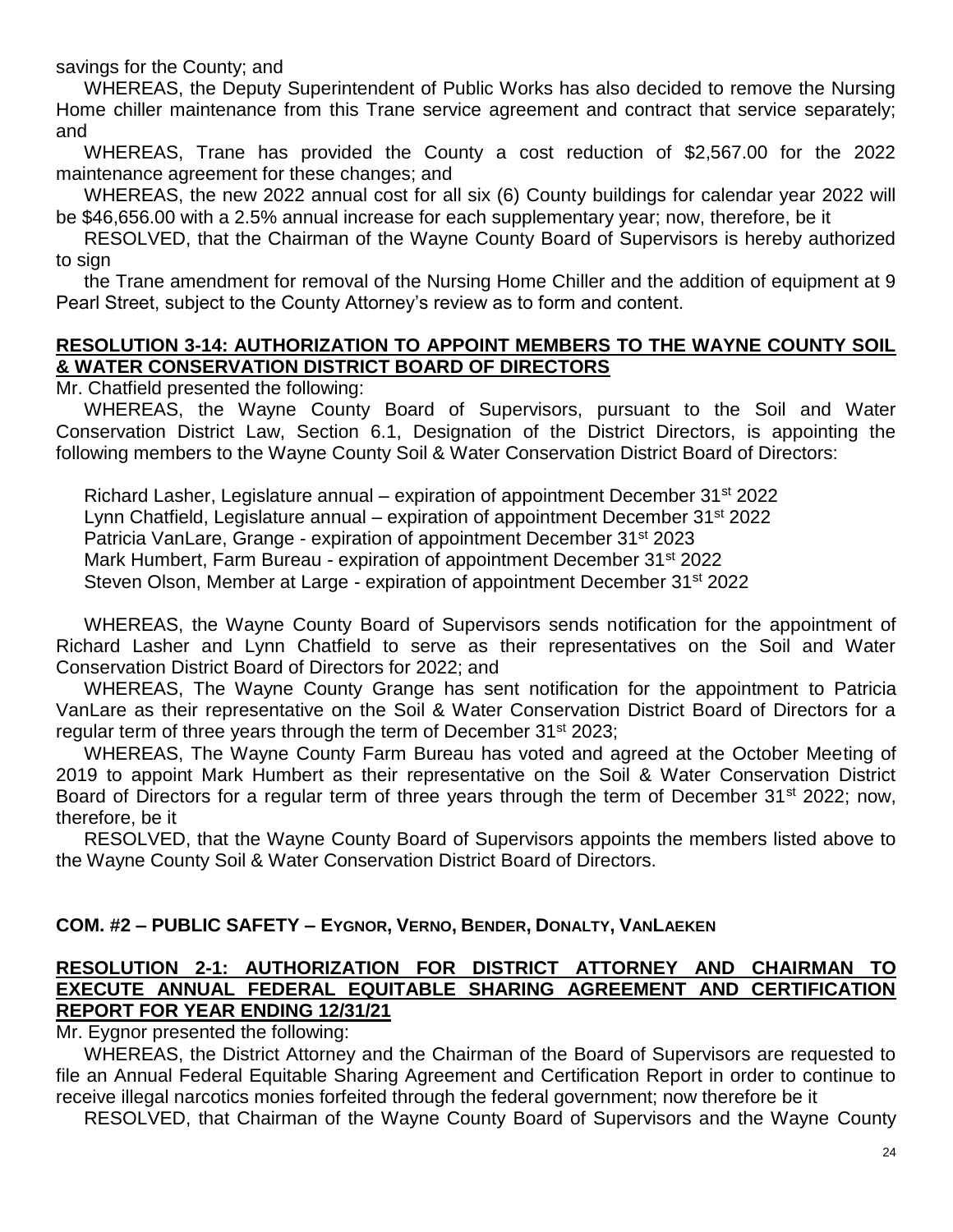District Attorney are hereby authorized and directed to sign the Federal Annual Equitable Sharing Agreement and Certification Report on behalf of the County of Wayne and the Federal Equitable Sharing Agreement.

# **RESOLUTION 2-2: AUTHORIZATION TO AMEND 2022 DISTRICT ATTORNEY BUDGET FOR DCJS DISCOVERY GRANT FUNDING RECEIVED BUT UNSPENT IN 2021, AND TO PAY CONTRACTED SERVICES, PROGRAMS AND EQUIPMENT FROM THE GRANT**

Mr. Eygnor presented the following:

WHEREAS, that new Discovery and Bail Laws enacted January 1, 2020 will increase costs to the County, of which some will be onetime costs to the County and others will be ongoing annual costs, and

WHEREAS, the New York State Division of Criminal Justice Services (DCJS) has approved and in June of 2021 provided \$280,379 in funding to assist the County and District Attorney's Office with expenses related to the new Discovery and Bail Laws; and

WHEREAS, the Wayne County Board of Supervisors by and through Chairman Kenneth Miller having approved said funding by adopting Resolution 130- 21; and

WHEREAS, there is \$58,899 of Discovery funding for various identified purposes that was not spent in 2021 or included in the 2022 budget, that need to be added to the 2022 budget appropriations in order to be expended; and

WHEREAS, a portion of the funding can be used to fund support programs through Pre-Trial Services and local municipal police agencies, to wit: Newark Village Police, Clyde Village Police and Town of Macedon Police Departments; and

WHEREAS, the Wayne County District Attorney is hereby requesting that the 2022 Budget be amended to carry over \$58,899 of Discovery related funding that fell to Fund Balance at the end of 2021, and to expend \$17,933.85 of those funds for contractual services and or programs/equipment of Pre-Trial and municipal police agency Discovery funded expenses as set forth below according to the attached invoices; now, therefore be, it

RESOLVED, that Chairman of the Wayne County Board of Supervisors is hereby authorized to approve payment of \$17,933.85 for said services, programs/equipment as set forth below:

\$7,000.00 to Wayne County Pre-Trial Services for EHM Monitoring Software.

\$6,068.85 to Village of Newark for NPD A/V Equipment and Data Storage

\$1,422.00 to Macedon Police Department for Body Camera Upgrade and Data Storage

\$3,443.00 to Village of Clyde for Body Camera Upgrade and Data Storage.

RESOLVED, that the County Treasurer is authorized to transfer \$58,899 of Unassigned General Fund Balance and adjust the 2022 budget as followings:

# **A1165 District Attorney**

(Appropriations) \$15,000 to 51904 Overtime \$2,765 to 54150 Office Supplies \$36,134 to 54400 Contracted Services \$5,000 to 54483 Training, Seminars & Schools

#### **RESOLUTION 2-3: AUTHORIZATION FOR DISTRICT ATTORNEY TO PAY MILEAGE COSTS TO FORBES COURT REPORTING SERVICES, L.L.C. FOR GRAND JURY STENOGRAPHIC SERVICES**

Mr. Eygnor presented the following:

WHEREAS, the Wayne County District Attorney entered into a verbal agreement on or about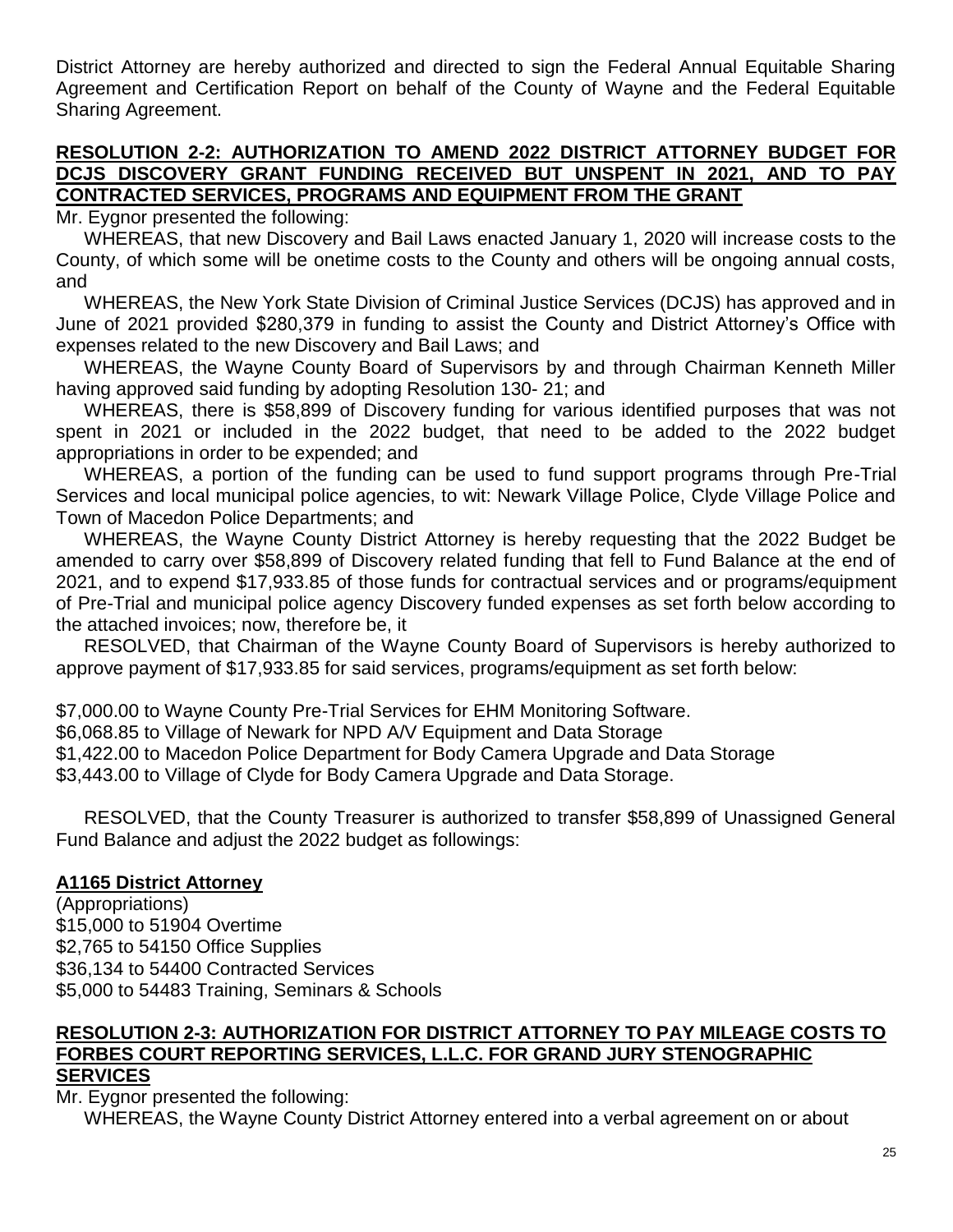January of 2020 with Forbes Court Reporting Services L.L.C., to provide stenographic services for Grand Jury Proceedings; and,

WHEREAS, a discounted rate was agreed upon for a maximum of \$120.00 per day (discounted by \$ 80.00) plus transcription costs of \$4.00 per page; and,

WHEREAS, said verbal agreement also included payment for mileage to cover transportation costs and the County having paid said costs up to October 2021, said mileage reimbursement language was mistakenly left out of an interim contract from October 2021 to December 31, 2021 which resulted in \$476 of mileage not being paid to Forbes Court Reporting Services; and,

WHEREAS, Forbes Court Reporting Services L.L.C., has performed and provided it's agreed upon services in good faith relying on the promised fees and costs, now it is therefore;

RESOLVED, that the Wayne County Chairman of the Board of Supervisors hereby authorizes payment for mileage costs to Forbes Court Reporting Services L.L.C. related to the verbal contract in the amount of \$476.00 as per the attached mileage log submitted by said agency.

# **RESOLUTION 2-4: AUTHORIZATION FOR DISTRICT ATTORNEY TO ENTER INTO A SHORT TERM INTERIM CONTRACT WITH FORBES COURT REPORTING SERVICES, L.L.C. FOR GRAND JURY STENOGRAPHIC SERVICES**

Mr. Eygnor presented the following:

WHEREAS, that the Wayne County District Attorney entered into an interim contract with Forbes Court Reporting Services, L.L.C. for the provision of stenographic services for Grand Jury Proceedings that ended December 31, 2021, and

WHEREAS, it is essential that the District Attorney's Office, its Attorneys and staff are responsible to the Court to conduct Grand Jury Proceedings and to fulfill its Discovery obligation; and,

WHEREAS, the Wayne County District Attorney is requesting approval to enter into a second short term interim contract with Forbes Court Reporting Services L.L.C. to provide stenographic services for Grand Jury Proceedings, in order to continue to receive such services without interruption until the County requests bids for and can enter into a new contract for said services after the results of the bidding process have been completed, but no later than June  $30<sup>th</sup>$ , 2022; and,

WHEREAS, Forbes Court Reporting Services L.L.C., has agreed to a daily rate of \$150.00 per day and transcription cost of \$4.25 per page, now it is therefore;

RESOLVED, that the Wayne County Chairman of the Board of Supervisors is hereby authorized to execute a short term interim contract with Forbes Court Reporting Services L.L.C., for the provision of stenographic services for Grand Jury Testimony, subject to the approval of the County Attorney as to form and content.

#### **RESOLUTION 2-5: AUTHORIZATION TO ADOPT NEW CORONER'S FEE SCHEDULE FOR BODY REMOVAL, TRANSPORTATION SERVICES AND AUTHORIZATION OF CONTRACTS WITH WAYNE COUNTY FUNERAL HOMES**

Mr. Evanor presented the following:

WHEREAS, resolution 565-20 duly enacted on December 15, 2020 authorized contracts with various funeral homes within Wayne County as well as contiguous counties for body removal and transportation services; now therefore be it

RESOLVED, that the removal and transportation fee for funeral directors on Coroner cases be set at \$400.00, plus actual cost of body bag as needed, for transport to the morgues at Newark-Wayne Community Hospital or Clifton Springs Hospital effective January 1, 2022. The County will not reimburse for mileage; and be it further

RESOLVED, that exigent circumstance reimbursement shall be reviewed by the Finance Committee on a case by case basis for presentation of the Board of Supervisors for reimbursement; and be it further

RESOLVED, that the Chairman of the Board of Supervisors is hereby authorized and directed to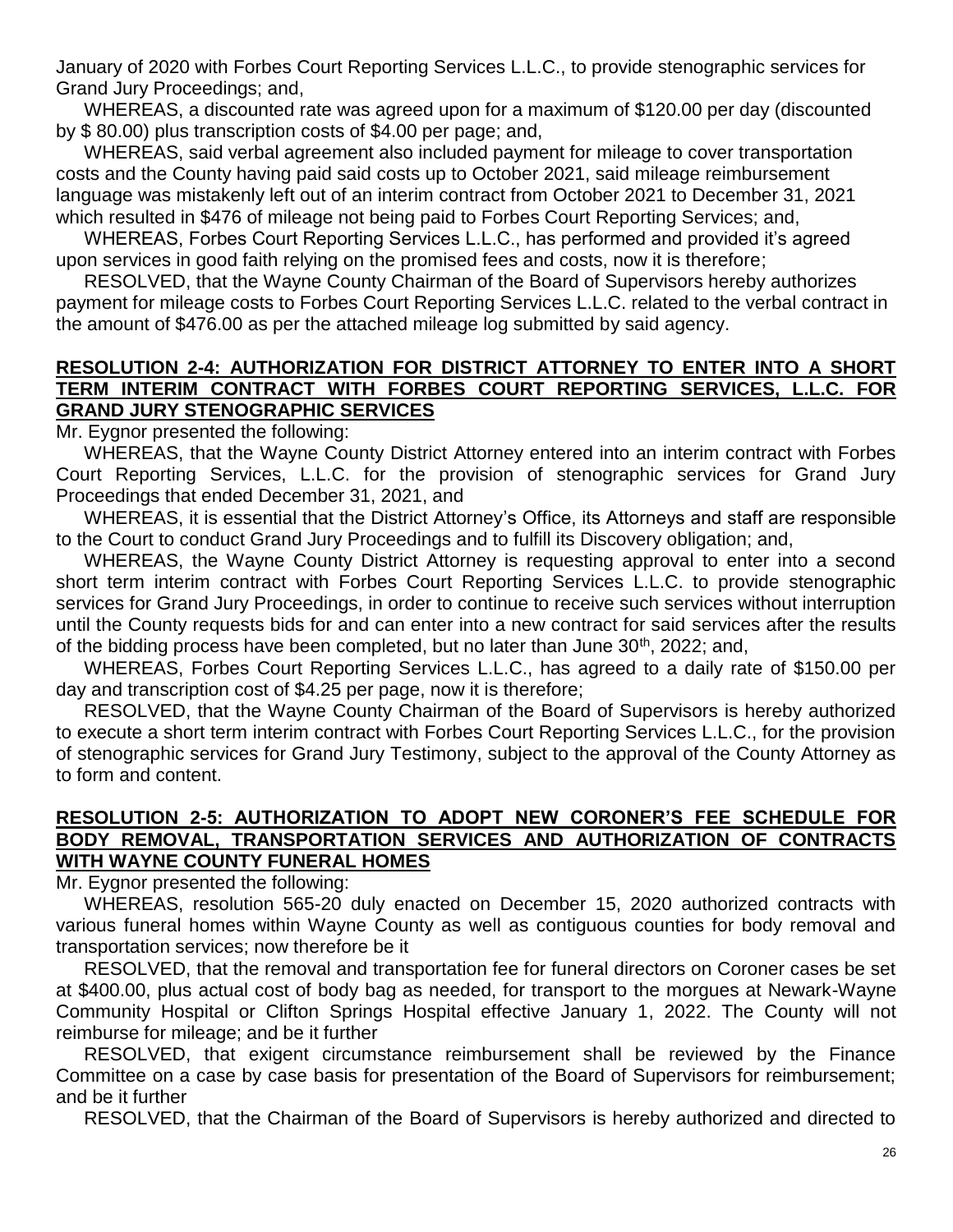execute contracts with the various funeral homes within Wayne County as well as contiguous counties as necessary, subject to the County Attorney's approval as to form and content for the period January 1, 2022 through December 31, 2022.

#### **RESOLUTION 2-6: AUTHORIZATION TO EXTEND AGREEMENT WITH BLACK CREEK INTEGRATED SYSTEMS FOR ANNUAL MAINTENANCE OF THE SALLY PORT JAIL MANAGEMENT SOFTWARE AND SECURITY SYSTEMS FOR THE WAYNE COUNTY JAIL**

Mr. Eygnor presented the following:

WHEREAS, the Wayne County Sheriff's Office Jail Facility utilizes Black Creek Integrated Systems for annual Sally Port Jail Management software and security systems; and

WHEREAS, the support, software updates and maintenance are essential to the ongoing function of the Sally Port Management and security systems; and

WHEREAS, the Sheriff's Office is desirous of extending the agreement with Black Creek Integrated Systems for the period of 1/1/2022 - 12/31/2022; and

WHEREAS, the annual maintenance cost of the two systems is \$75,103 (Sally Port Jail Management software is \$59,202 and security system is \$15,901); now, therefore be it

RESOLVED, that the Sheriff and Chairman of the Board of Supervisors is hereby authorized to enter in an extended agreement from 1/1/2022 – 12/31/2022 with Black Creek Integrated Systems, P.O. Box 101747, Irondale, Alabama 35210 for annual Sally Port Jail Management software and security systems support, software updates and maintenance at an annual cost of \$75,103 as previously approved in the Sheriff's 2022 Budget, subject to the County Attorney's review and approval as to form and content.

# **RESOLUTION 2-7: AUTHORIZATION TO AMEND LEASE AGREEMENT WITH AXON ENTERPRISE, INC. TO INCLUDE INTERVIEW RECORDING PLATFORM FOR THE SHERIFF'S OFFICE**

Mr. Eygnor presented the following:

WHEREAS, the Wayne County Sheriff's Office performs breathalyzer tests in a room located in the Public Safety Building; and

WHEREAS, the breathalyzer tests, as a result of Discovery rules, need to be documented via video surveillance equipment; and

WHEREAS, Resolution 548-20 authorized the Sheriff to enter into a lease agreement to bundle the current electronic control devices, body cameras, car cameras, auto tagging, interview room cameras and recording devices, training items and certifications, and community programs to receive preferred pricing discounts; and

WHEREAS, the Sheriff is requesting to include the Interview Recording Platform for the Breathalyzer Room to the existing lease agreement with Axon Enterprise, Inc. for the remaining (4) years from January 01, 2022 through December 31, 2025 at a cost of \$7,227.05 for year 1, \$8,774.05 for year 2, and \$8,774.05 for year 3, and \$8,774.05; and

WHEREAS, the Sheriff will pay Year 1 (\$7,277.05) for Interview Recording Platform for the Breathalyzer Room with the 2021 SLETPP Grant and will place in the Sheriff's Budget for remaining three years at a total cost of \$26,322.15; and

WHEREAS, the revenue for the SLETPP Grant was already budgeted in the 2022 County Budget with no corresponding budgeted appropriation; now, therefore, be it

RESOLVED, the Chairman of the Board of Supervisors and the Sheriff are hereby authorized to amend the existing lease agreement to include the Interview Recording Platform with Axon Enterprise, Inc., of 17800 North 85<sup>th</sup> Street, Scottsdale, Arizona 85255 for 4 years from January 1, 2022 through December 31, 2022 at a cost of \$7,227.05 for year 1, \$8,774.05 for year 2, and \$8,774.05 for year 3, and \$8,774.05 and upon review and approval by the County Attorney as to form and content; and, be it further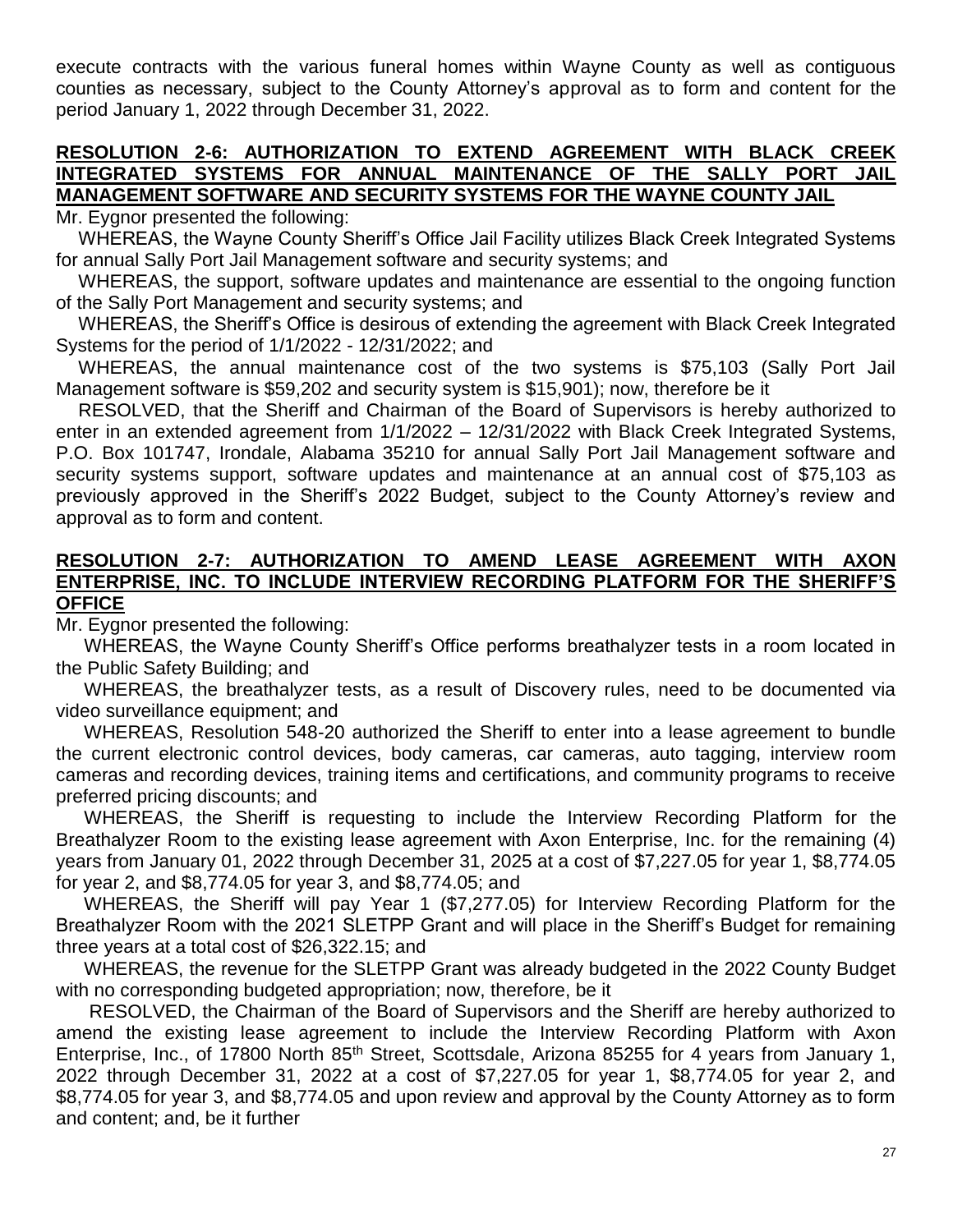RESOLVED, that the Wayne County Treasurer is authorized to make the following adjustment to the 2022 Wayne County Budget:

A1990 Contingent Fund General (Appropriations) \$7227.05 from 54000 Contractual Expenses

A3114 Sheriff- Road Patrol (Appropriations) \$7227.05 to 54437 Lease

# **RESOLUTION 2-8: AUTHORIZATION TO RE-APPROVE TWO (2) PART-TIME COMMUNITY SCHOOL SAFETY LIAISON POSITIONS FOR THE WAYNE COUNTY SHERIFF'S OFFICE**

Mr. Eygnor presented the following:

WHEREAS, the Wayne County Sheriff's Office received a 3 year grant from the Department of Justice of Community Oriented Police Services (COPS) thru School Violence Prevention Program; and

WHEREAS, the grant provided funding for (2) Part-time Community School Liaison positions that are civilian/non-sworn positions each year of the three year grant, and

WHEREAS, the grant funding for year 2 (2022) is \$88,557, year 3 (2023) is \$91,213; and

WHEREAS, Resolution 138-21 requested the Sheriff annually submit for Board approval of the positions as long as the Department of Justice Community Oriented Police Services (COPS) School Violence Prevention Program funds the positions; and

WHEREAS, the Sheriff is requesting the re-approval for (2) part-time Community School Liaison civilian/non-sworn positions at the hourly rate of \$22.00; and

WHEREAS, the Sheriff will present a resolution to abolish the positions once the grant funding ceases to exist; now, therefore, be it

RESOLVED, that (2) part-time Community School Liaison civilian/non-sworn positions are hereby re-approved to work no more than 30 hours weekly; and, be it further

RESOLVED, that the Sheriff has the authority to continue provisionally the (2) part-time Community School Liaison (civilian/non-sworn) positions with funds from the Department of Justice Community Oriented Police Services (COPS) School Violence Prevention Program grant and is not to exceed the annual amount funded by the grant; and, be it further

RESOLVED, that the Community School Liaison civilian/non-sworn positions will be abolished upon approval of a resolution presented by the Sheriff to abolish the positions, or once the Department of Justice Community Oriented Police Services (COPS) School Violence Prevention Program grant funding ends.

# **RESOLUTION 2-9: AUTHORIZATION TO ENTER INTO A MEMORANDUM OF UNDERSTANDING WITH THE WAYNE COUNTY YOUTH ADVOCATE PROGRAM, INC. FOR DISCIPLINARY REDUCTION OFFENDER PROGRAM SERVICES AT THE WAYNE COUNTY JAIL FACILITY**

Mr. Eygnor presented the following:

WHEREAS, the Wayne County Sheriff's Office has utilized the services of Wayne County Youth Advocate Program, Inc., hereinafter known as (YAP), for a Disciplinary Reduction Offender Program services to provide problem solving and counseling services to inmates in the Wayne County Jail; and

WHEREAS, the Wayne County Sheriff's Office Inmate Commissary Fund provides remuneration to YAP for stated services rendered, and there is no cost to the County taxpayers; and

WHEREAS, the Sheriff's Office's cost for such services from YAP will not exceed \$10,000 for 12 months of service; and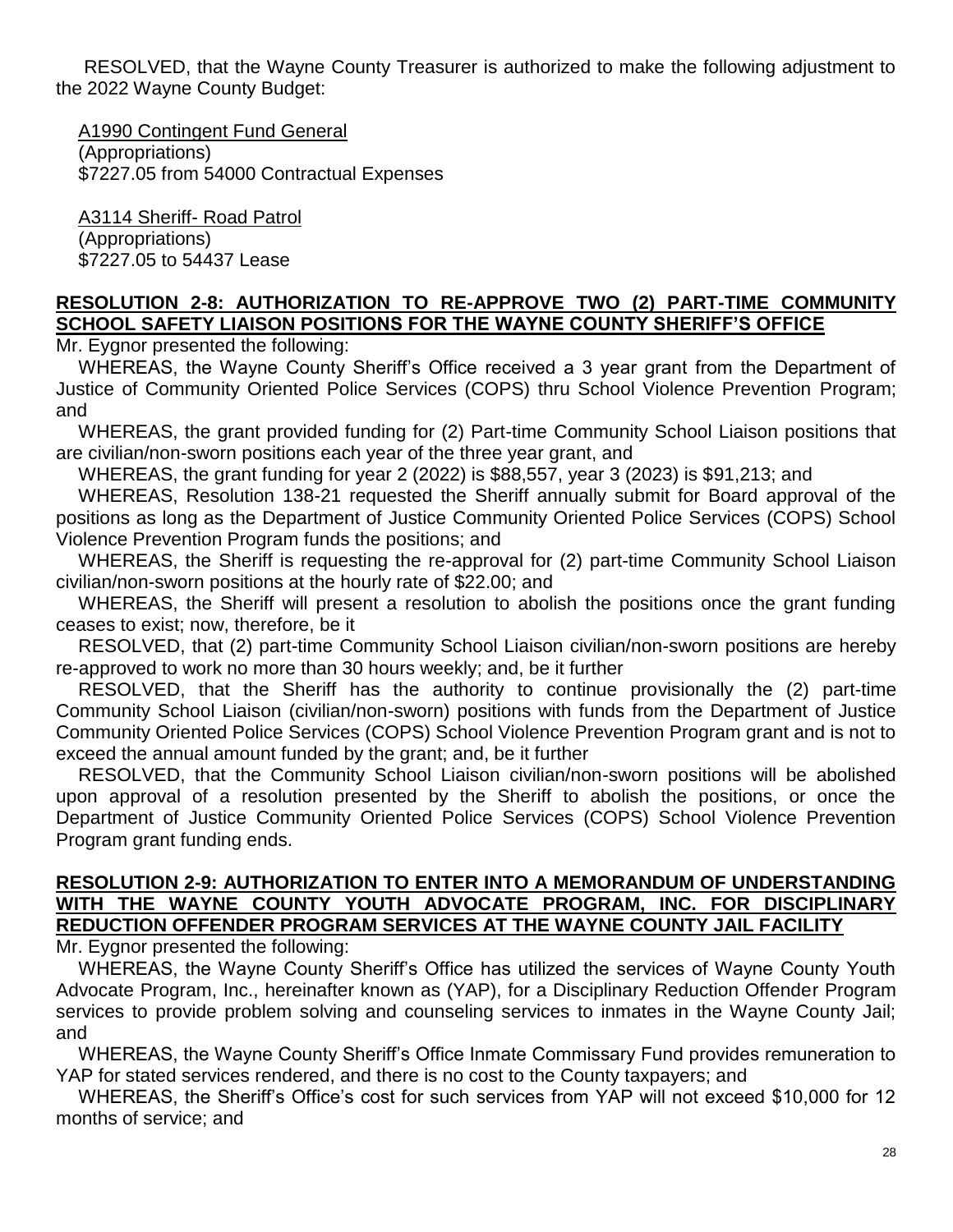WHEREAS, the Sheriff is requesting to enter into Memorandum of Understanding with YAP for the continued Disciplinary Reduction Offender Program services to inmates at the Wayne County Jail, for a 12 month period commencing January 1, 2022 through December 31, 2022, at a cost not to exceed \$10,000, to be paid from the Inmate Commissary Fund, at no expense to County taxpayers; now, therefore, be

RESOLVED, that the Wayne County Sheriff is hereby authorized to enter into a Memorandum of Understanding with YAP for continued Disciplinary Reduction Offender Program services to inmates at the Wayne County Jail, at a cost not to exceed \$10,000 for a 12 month period commencing January 1, 2022 through December 31, 2022 to be paid from the Sheriff's Office Inmate Commissary Fund and at no expense to County taxpayers, subject to the County Attorney's approval as to form and content.

#### **RESOLUTION 2-10: AUTHORIZATION TO ENTER INTO AGREEMENT WITH OAK PARK MARINA FOR FREE BOAT SPACE RENTAL FOR THE SHERIFF'S OFFICE**

Mr. Eygnor presented the following:

WHEREAS, historically the Sheriff's Office has docked and staged the Sheriff's Office Marine Patrol vessels in Sodus Point, NY at Krenzer's Marina and the U.S. Coast Guard Station, Sodus Point and since 2017 at Oak Park Marina, 6483 Catchpole Shore Road, North Rose, NY 14516 in the Town of Huron; and

WHEREAS, to better respond throughout the 2022 boating season the Sheriff is desires to continue boat space rental at Oak Park Marina in the Town of Huron; and

WHEREAS, the Sheriff has been offered donated boat space dockage for the Sheriff's Marina Patrol's 22' Zodiac, 33' Safe Boat and other vessels of the Sheriff's Office as needed for the 2022 boating season by Oak Park Marina, and

WHEREAS, to avoid the appearance of steering business to Oak Park Marina, no fuel or other goods will be purchased from Oak Park Marina by the Sheriff's Marine Patrol unless needed in an emergency situation: and

WHEREAS, the Sheriff is requesting permission to enter into an agreement with Oak Park Marina in the Town of Huron for donated boat space dockage for the Sheriff's Marine Patrol as needed for the 2022 boating season from April 1, 2022 through November 30, 2022, at no cost to the County taxpayers; now, therefore, be it,

RESOLVED, that the Sheriff is hereby authorized to enter into agreement with Oak Park Marina at 6483 Catchpole Shore Road, North Rose, NY 14516 in the Town of Huron for donated boat space dockage for the Sheriff's Marine Patrol as needed for the 2022 boating season from April 1, 2022 through November 30, 2022, at no cost to County taxpayers, subject to approval from the County Attorney as to form and content.

## **RESOLUTION 2-11: AUTHORIZATION TO AMEND AGREEMENT WITH NEW YORK STATE PUBLIC SAFETY EMERGENCY LIGHTING (NYSPSEL) FOR EMERGENCY VEHICLE EQUIPMENT/ACCESSORIES, MAINTENANCE, REPAIR, AND INSTALLATIONS**

Mr. Eygnor presented the following:

WHEREAS, Resolution No. 221-21 authorized the award of a bid and execution of a contract for emergency vehicle equipment/accessories, maintenance, repair, and installations, as an all-inclusive service; and

WHEREAS, at the time, one bid was received from New York State Public Safety Emergency Lighting (NYSPSEL); and

WHEREAS, the following prices were proposed in the bid and included in the resulting executed contract titled 'WCC21143:

Total Cost of Labor, Per Vehicle – For Installation Services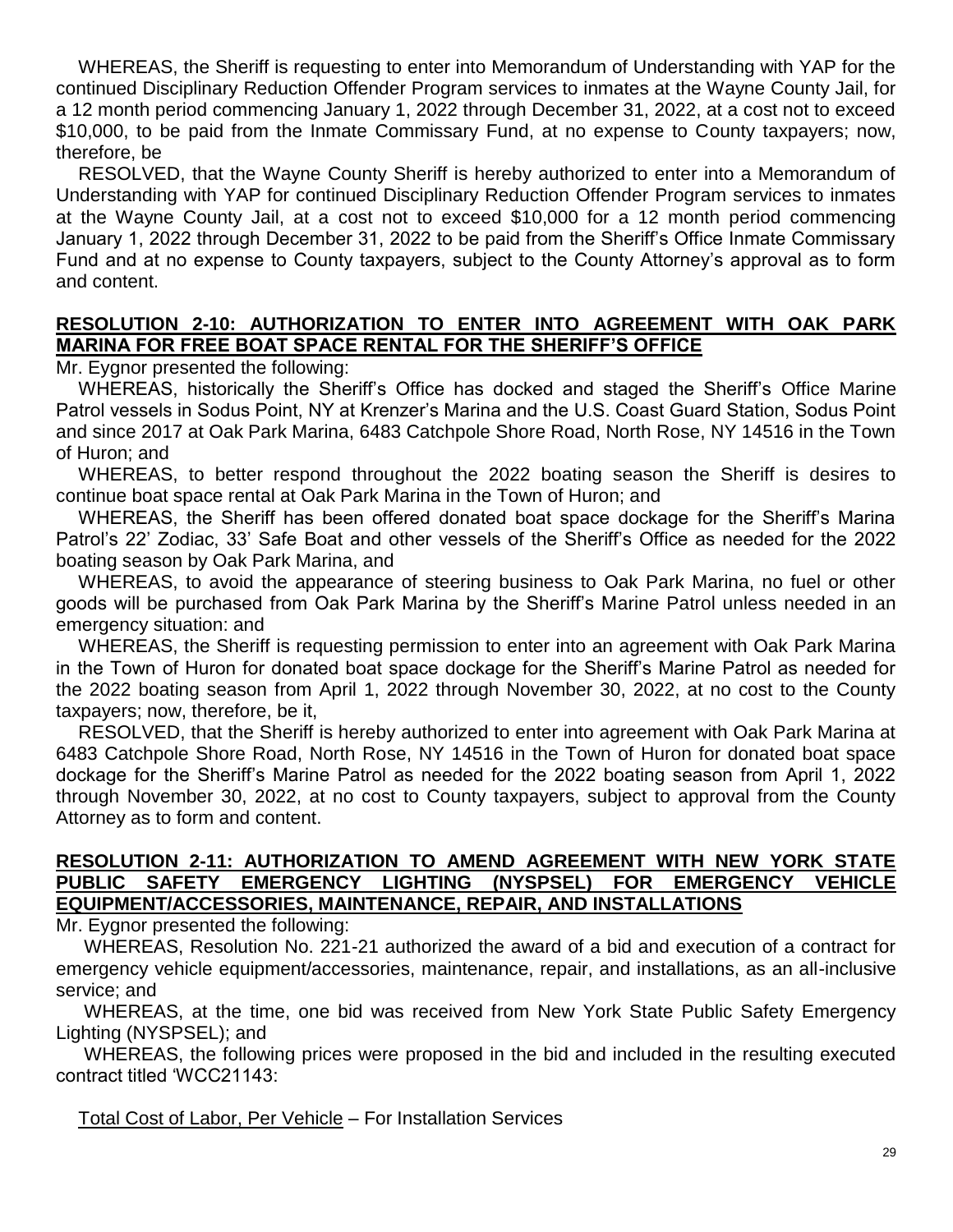For New County Patrol Vehicle for Each Contract Year Year 1 \$3,000 Year 2 \$3,000 Year 3 \$3,000

and,

WHEREAS, the bid was misquoted by New York State Public Safety Emergency Lighting who failed to take into account the additional installation charges for the in-car camera system in the new patrol cars; and

WHEREAS, New York State Public Safety Emergency Lighting is requesting to amend the prices in the agreement as follows:

Total Cost of Labor, Per Vehicle – For Installation Services

For New County Patrol Vehicle for Each Contract Year

Year 1 \$3,650 Year 2 \$3,650 Year 3 \$3,650

and,

WHEREAS, it is recommended that this amendment to the agreement be approved to ensure service for Public Safety vehicles is not disrupted; now, therefore, be

RESOLVED, that the amendment to the May 1, 2021 to April 30, 2024 contract #WCC21143 with NYSPSEL is hereby accepted; and be it further

RESOLVED, that the Chairman of the Wayne County Board of Supervisors is hereby authorized and directed to execute the amendment on behalf of Wayne County with New York State Public Safety Emergency Lighting (NYSPSEL), subject to the County Attorney's approval as to form and content.

#### **RESOLUTION 2-12: AUTHORIZATION TO CONTRACT WITH HEALTHDIRECT PHARMACY FOR THE WAYNE COUNTY JAIL**

Mr. Eygnor presented the following:

WHEREAS, the Clerk of the Board of Supervisors duly advertised for proposals for pharmacy services for the Wayne County Jail and the Nursing Home, asking vendors to provide one set of pricing to be applicable to both facilities, and

WHEREAS, proposals were received from the following pharmacies and were evaluated using several criteria, which included a cost analysis formula to compare pricing:

- HealthDirect Pharmacy
- Omnicare Pharmacy
- Buffalo Pharmacies
- PharMerica Pharmacy and,

WHEREAS, after review of each proposal it has been determined that the proposal submitted by HealthDirect is overall the most cost effective in the areas of pharmaceutical purchases and it is therefore recommended that HealthDirect be awarded the contract; and

WHEREAS, a provision of the RFP stipulates that the awarded vendor agrees to sell Wayne County all prescription drugs at a price equal to or better than the best price offered in any other contract of a similar nature held by the vendor for the duration of the contract between the vendor and the county; including pricing offered as a result of OGS contract award; now, therefore, be it

RESOLVED, that the proposal from HealthDirect be accepted in accordance with the proposal received and at the following rates: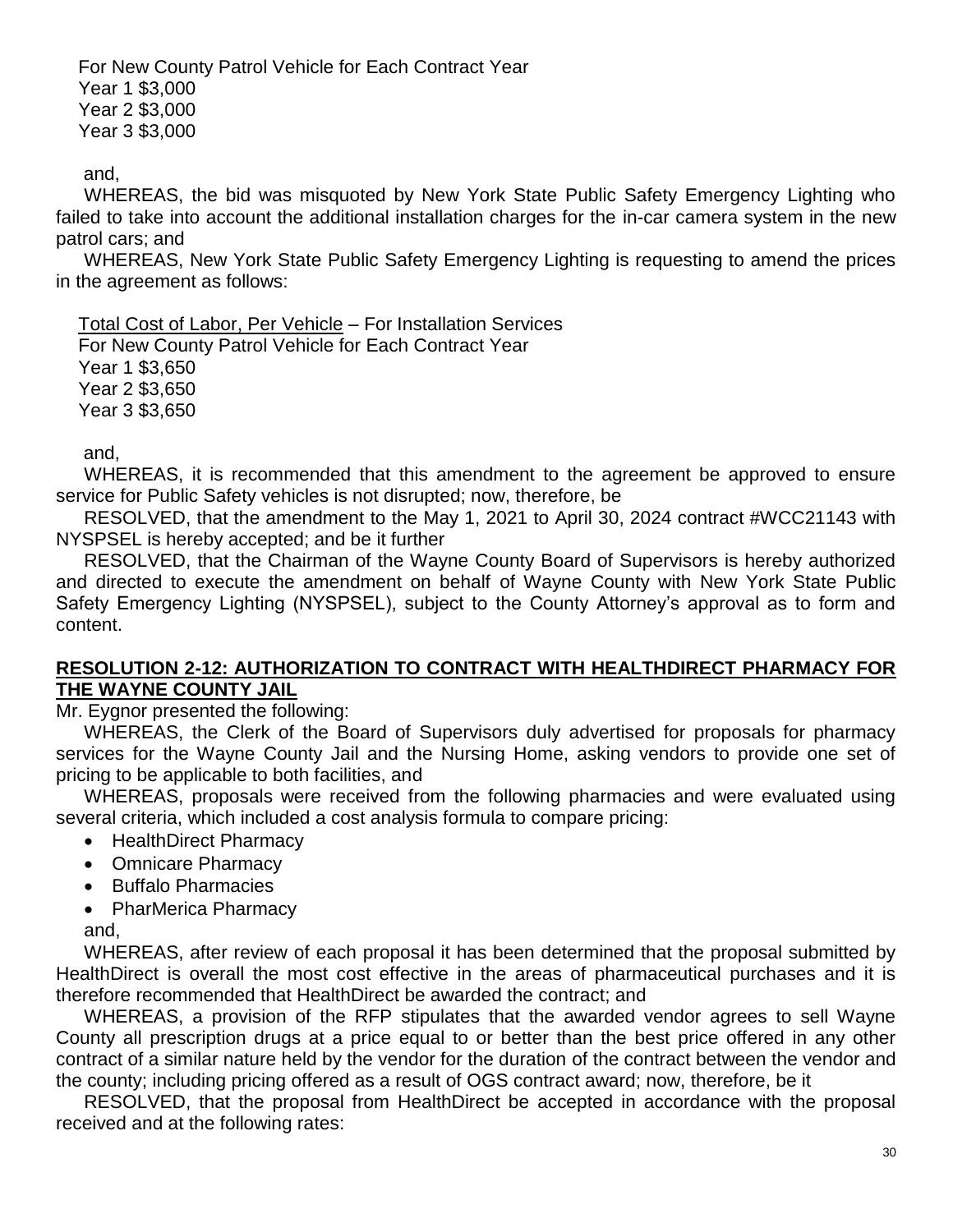# PHARMACEUTICAL AND PRESCRIPTION SERVICES Publisher of Prescription Drug Pricing: MediSpan

BRAND NAME DRUGS: WAC minus 9.3% per prescription

GENERIC DRUGS: Single Source AWP minus 26% per prescription Multiple Source AWP minus 85% per prescription

HIGH COST TIER DRUGS: AWP minus 19% per prescription

OVER THE COUNTER (OTC) AWP minus 10% per prescription

INFUSION PRODUCTS: BRAND NAME DRUGS: WAC minus 10% per prescription GENERIC DRUGS: AWP minus 75% per prescription

#### and be it further,

RESOLVED, the Chairman of the Board of Supervisors is authorized to execute a contract on behalf of the Wayne County Jail, with HealthDirect Pharmacy for the provision of pharmaceutical and prescriptions for a three (3) year period, with the option to renew for two (2) additional (1) year periods, subject to the County Attorney's approval as to form and content.

# **RESOLUTION 2-13: AUTHORIZATION TO AMEND BUDGET AND PURCHASE WINDOWS 10 ENTERPRISE LONG TERM SERVICING BRANCH (LTSC) 2021 UPGRADE LICENSE**

Mr. Eygnor presented the following:

WHEREAS, Wayne County has been using an earlier version of this software in MDT's and 911; and

WHEREAS, Windows 10 Enterprise LTSC 2021 builds on Windows 10 Enterprise, version 21H2 adding premium features designed to address the needs of large and mid-size organizations (including large academic institutions), such as:

- Advanced protection against modern security threats
- Full flexibility of OS deployment
- Updating and support options
- Comprehensive device and app management and control capabilities; and

WHEREAS, The Windows 10 Enterprise LTSC 2021 release is an important release for LTSC users because it includes the cumulative enhancements provided in Windows 10 versions 1903, 1909, and 21H1; and

WHEREAS, this upgrade is necessary to implement multi-factor authentication in MDT's, which is now a federal requirement; and

WHEREAS, the cost to purchase this upgraded license is \$37,372 for 200 licenses; now, therefore be it

RESOLVED, that the Wayne County Purchasing Agent is hereby authorized to purchase said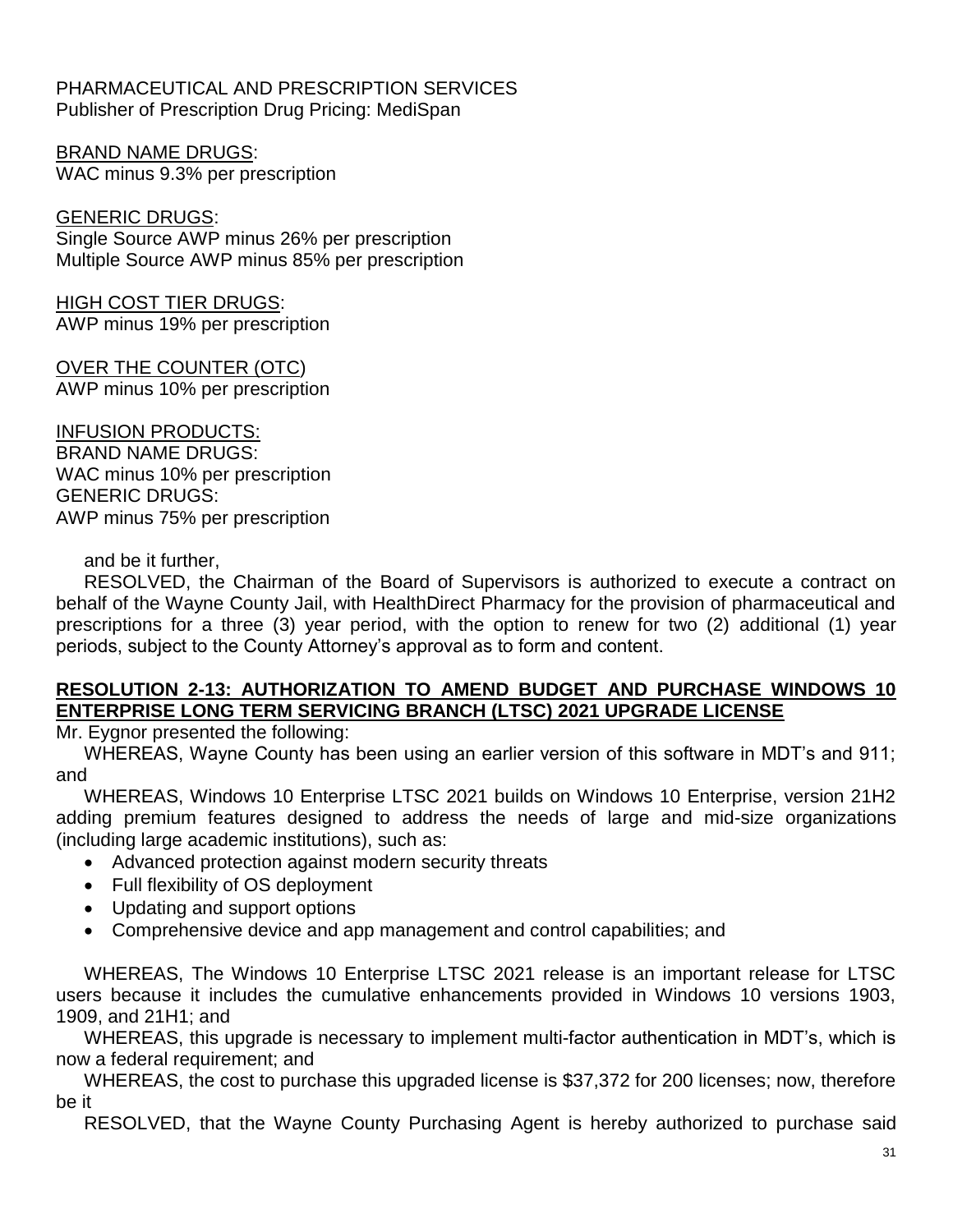licenses; and be it further RESOLVED, that the Treasurer is authorized to transfer said funds:

# **A1990-Contingency Fund General**

(Appropriations) \$37,372 from 54000 Contractual

# **A3643 Public Safety Communications**

(Appropriations) \$37,372 to .54475 Software

#### **RESOLUTION 2-14: AUTHORIZATION TO EXECUTE A FURTHER EXTENSION AGREEMENT TO ILS DISTRIBUTION #8, CONTRACT C800054, BETWEEN NEW YORK STATE INDIGENT LEGAL SERVICES AND THE COUNTY OF WAYNE**

Mr. Eygnor presented the following:

WHEREAS, New York State Indigent Legal Services offered to enter into an agreement with the County of Wayne, New York, to provide funding to assist Wayne County in improving the quality of indigent legal services provided by Wayne County pursuant to Article 18-B of the County Law; and

WHEREAS, Wayne County was awarded said grant in the sum of \$495,423.00 under Contract Number C800054, ILS Distribution #8, on January 1, 2018; and

WHEREAS, Wayne County accepted said grant by Wayne County Resolution Number 382-19 on July 16, 2019; and

WHEREAS, the term of Contract C800054, ILS Distribution #8, is for three years, from January 1, 2018 through December 31, 2020; and

WHEREAS, on December 7, 2020, Wayne County filed a No-Cost Contract Extension Request Letter for ILS Distribution #8 Grant with Indigent Legal Services; and New York State Indigent Legal Services approved said Extension Request and submitted an Extension Contract for one year from January 1, 2021 through December 31, 2021, which was reviewed and executed by Wayne County in April of 2021,

WHEREAS, A further Extension of Distribution #8 to December  $31<sup>st</sup>$ , 2022 has been requested and approved by ILS and an Extension Contract for one year from January 1, 2022 to December 31, 2022 is available; and now, therefore, be it

RESOLVED, that the Wayne County Chairman of the Board is hereby authorized to review and approve the Extension Agreement of ILS Distribution #8, Contract C800054, with New York State Indigent Legal Services to run from January 1, 2022 through December 31, 2022, subject to approval by the County Attorney as to form and content and be it further

RESOLVED, that the Wayne County Treasurer is authorized to amend the Public Defender 2022 Budget as follows;

# **A1170 Public Defender**

(Revenues) \$1,518.42 to 43024-ILS18 Indigent Legal Services Fund Indigent Legal Services Distribution #8 (Appropriations)

\$1,518.42 to 54485-ILS18 Travel Indigent Legal Services Distribution #8

## **RESOLUTION 2-15: AUTHORIZATION TO ACCEPT NEW YORK STATE OFFICE OF INDIGENT LEGAL SERVICES GRANT, DISTRIBUTION #12, NEW YORK STATE CONTRACT NUMBER C120054 FOR THE WAYNE COUNTY PUBLIC DEFENDER**

Mr. Evanor presented the following:

WHEREAS, New York State Office of Indigent Legal Services has advised the Wayne County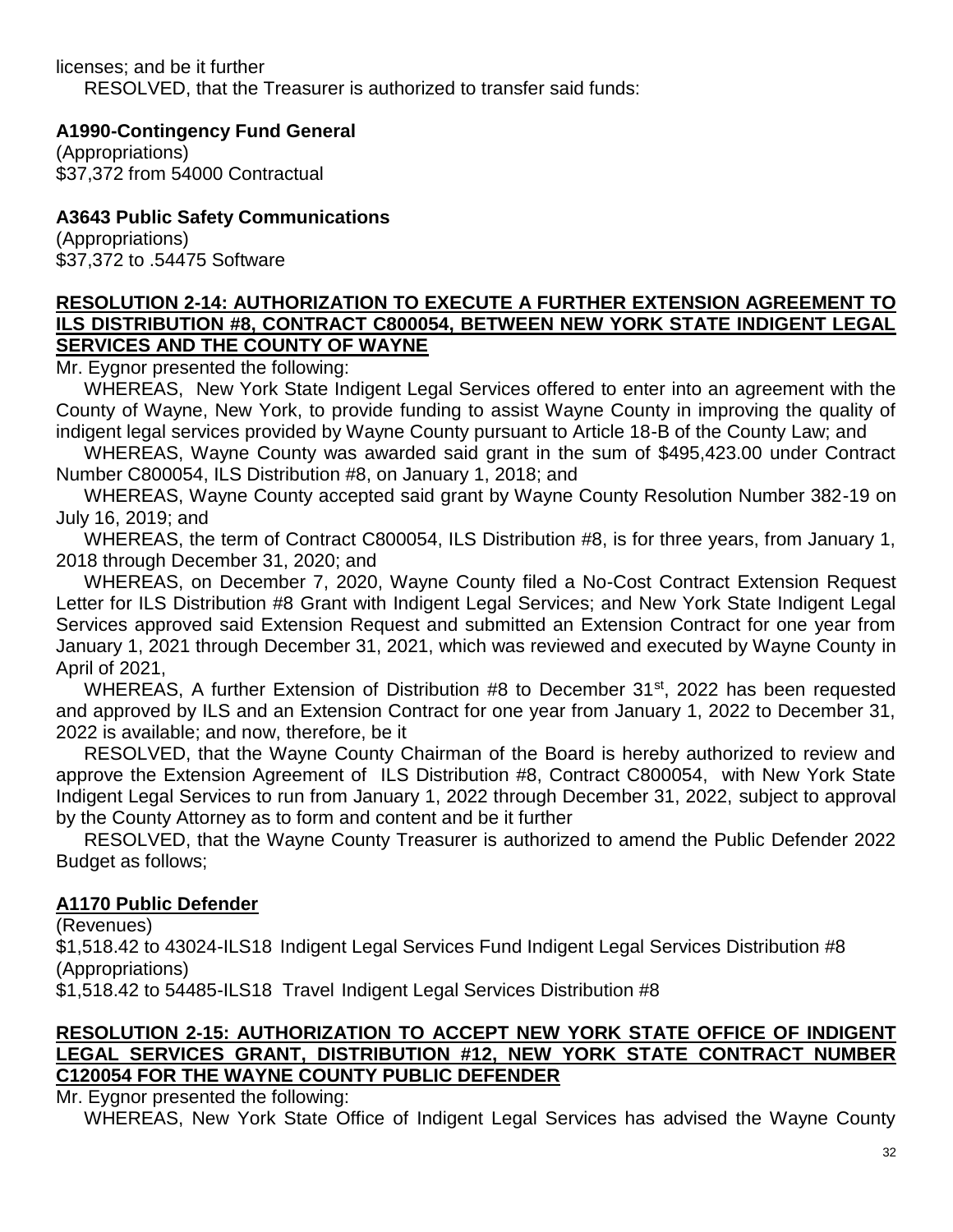Public Defender and the Wayne County Administrator of the availability of a non-competitive grant in the amount of \$247,713.00 for Indigent Legal Services; and

WHEREAS, Wayne County has received notification that the distribution in the amount of \$247,713.00 has been awarded under Contract Number C120054; and

WHEREAS, the term of said Contract Number C120054 is January 1, 2022 thru December 31, 2024; and

WHEREAS, this grant funding shall be used for the following:

 To continue funding of the salary and benefits of the full-time Sentence Mitigation Specialist, in continuation of the prior funding received for said position by virtue of ILS Distribution #9, Contract Number C900054; and

WHEREAS, the amount of the first year of this Distribution is already budgeted as revenue in the Public Defender's 2022 budget in the amount of \$82,571 so no budget modification is now required, now, therefore, be it

RESOLVED, that the County Administrator is authorized to accept ILS Distribution #22, Contract Number C120054, and that the Chairman of the Wayne County Board of Supervisors is authorized to sign the required contract subject to the review and approval by the Wayne County Attorney of said Indigent Legal Services Grant Contract as to content and form.

# **RESOLUTION 2-16: AUTHORIZATION TO AMEND WAYNE COUNTY CONTRACT WCC21289, A ONE YEAR CONTRACT WITH AGUIRRE LANGUAGE SERVICES**

Mr. Eygnor presented the following:

WHEREAS, the original one year contract with Aguirre Language Services [WCC21289], providing the Wayne County Public Defender with access to vital and necessary Spanish interpretation and translation services, having been approved by the Wayne County Attorney and signed by Chairman Kenneth Miller on November 30<sup>th</sup>, 2021, and;

WHEREAS, since entering into the above-referenced contract with Aguirre Language Services, the Public Defender's Office has provided to the County Attorney documentation of an expanded scope of services and rates including compensation for reasonable mileage costs incurred in connection with the services provided to this office as documented by appropriate mileage logs to be submitted with all invoices; and

WHEREAS, the Public Defender's Office is desirous of amending the existing contract consistent with the submitted Rate Sheet and Scope of Work to include the mileage costs as therein described; and

WHEREAS, the amount of the contract will remain the same at \$17,000; now, therefore, be it

RESOLVED, that upon the review and approval of Aguirre Language Services and the Wayne County Attorney as to form and content, the Wayne County Chairman of the Board of Supervisors is hereby authorized to execute the stated amendment to the current one year contract WCC21289 between Wayne County and Aguirre Language Services.

# **COM. #1 – FINANCE – LEONARD, BENDER, GROAT, ROBUSTO, VANLAEKEN**

# **RESOLUTION 1-1: APPROVING APPLICATIONS FOR CORRECTED TAX ROLLS**

Mrs. Leonard presented the following:

WHEREAS, applications for correction of tax rolls in relation to parcels of property identified below have been filed with the Director of Real Property Tax Services ("Director"); and

WHEREAS, the Director investigated the circumstances of the claimed errors on the tax rolls and recommends that the applications be approved; now, therefore, be it

RESOLVED, pursuant to Article 5, Title 3 of the Real Property Tax Law, the applications are approved and the officers having jurisdiction of the tax rolls are hereby authorized to make the following corrections: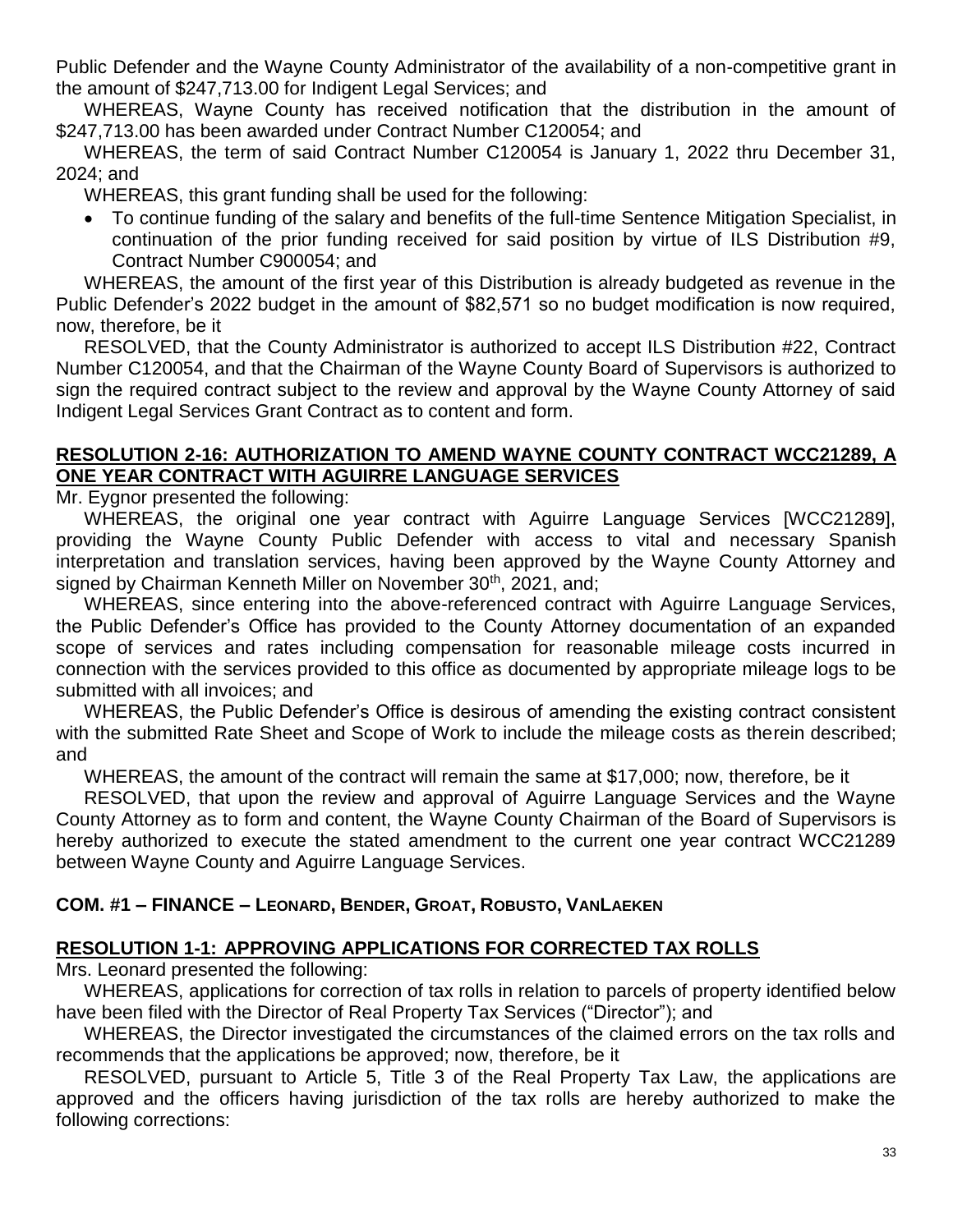# **TOWN OF ARCADIA**

| 2022 Tax Roll               |                 |                                       |
|-----------------------------|-----------------|---------------------------------------|
| Account No.                 | 68113-00-507438 |                                       |
| Assessed to:                | <b>WCRLB</b>    |                                       |
| <b>Total Tax Difference</b> | \$2,226.40      | Total County Tax Difference: \$424.07 |
| <b>Corrected Total Tax:</b> | \$44.00         |                                       |

# **TOWN OF HURON**

| 2022 Tax Roll                               |                            |                                       |
|---------------------------------------------|----------------------------|---------------------------------------|
| Account No.                                 | 75117-00-048542            |                                       |
| Assessed to:<br><b>Total Tax Difference</b> | <b>WCRLB</b><br>\$1,837.48 | Total County Tax Difference: \$476.85 |
| <b>Corrected Total Tax:</b>                 | \$40.00                    |                                       |

# **TOWN OF LYONS**

| 2022 Tax Roll               |                 |                                    |
|-----------------------------|-----------------|------------------------------------|
| Account No.                 | 71111-13-172491 |                                    |
| Assessed to:                | <b>WCRLB</b>    |                                    |
| <b>Total Tax Difference</b> | \$325.86        | Total County Tax Difference: \$-0- |
| Corrected Total Tax:        | $S - 0 -$       |                                    |

# **TOWN OF LYONS**

| 2022 Tax Roll               |                 |                                    |
|-----------------------------|-----------------|------------------------------------|
| Account No.                 | 71111-09-157668 |                                    |
| Assessed to:                | <b>WCRLB</b>    |                                    |
| <b>Total Tax Difference</b> | \$2,399.74      | Total County Tax Difference: \$-0- |
| Corrected Total Tax:        | $$ -0-$         |                                    |

#### **TOWN OF LYONS**

| 2022 Tax Roll               |                 |                                    |
|-----------------------------|-----------------|------------------------------------|
| Account No.                 | 71111-05-076883 |                                    |
| Assessed to:                | <b>WCRLB</b>    |                                    |
| <b>Total Tax Difference</b> | \$927.31        | Total County Tax Difference: \$-0- |
| <b>Corrected Total Tax:</b> | $$ -0-$         |                                    |

#### **TOWN OF LYONS**

| 2022 Tax Roll               |                 |                                    |
|-----------------------------|-----------------|------------------------------------|
| Account No.                 | 71111-09-138667 |                                    |
| Assessed to:                | <b>WCRLB</b>    |                                    |
| <b>Total Tax Difference</b> | \$707.31        | Total County Tax Difference: \$-0- |
| <b>Corrected Total Tax:</b> | $S - 0 -$       |                                    |

# **TOWN OF LYONS**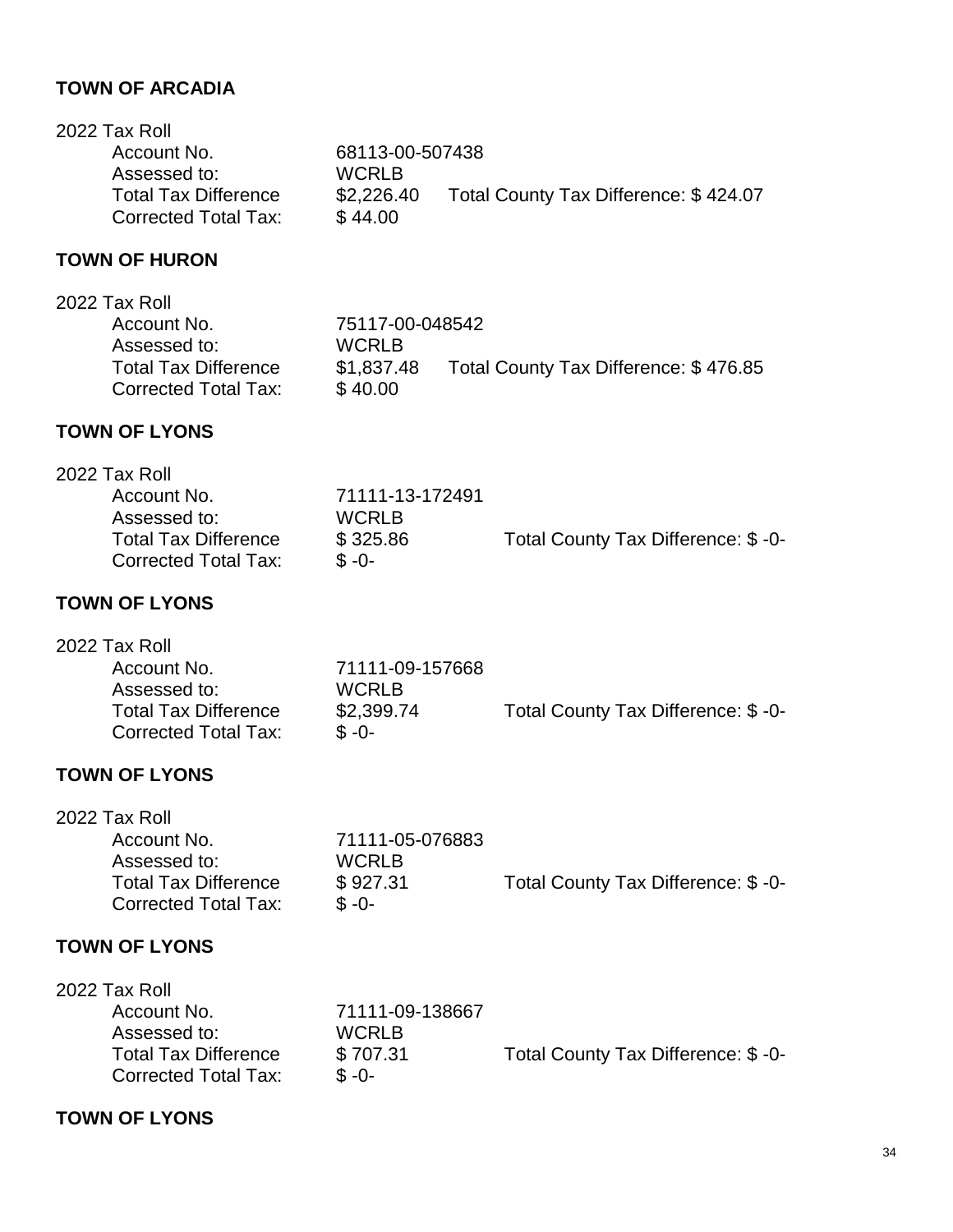| 71111-09-141667 |                                    |
|-----------------|------------------------------------|
| <b>WCRLB</b>    |                                    |
| \$27.79         | Total County Tax Difference: \$-0- |
| $$ -0-$         |                                    |
|                 |                                    |

# **TOWN OF ROSE**

| 73116-20-852066 |                                    |
|-----------------|------------------------------------|
| <b>WCRLB</b>    |                                    |
| \$29.84         | Total County Tax Difference: \$-0- |
| \$2.39          |                                    |
|                 |                                    |

# **TOWN OF ROSE**

| 2022 Tax Roll               |                 |                                       |
|-----------------------------|-----------------|---------------------------------------|
| Account No.                 | 73116-20-793081 |                                       |
| Assessed to:                | <b>WCRLB</b>    |                                       |
| <b>Total Tax Difference</b> | \$1,554.82      | Total County Tax Difference: \$361.06 |
| <b>Corrected Total Tax:</b> | \$122.83        |                                       |

# **TOWN OF ROSE**

| 2022 Tax Roll               |                 |                                      |
|-----------------------------|-----------------|--------------------------------------|
| Account No.                 | 73114-00-981948 |                                      |
| Assessed to:                | <b>WCRLB</b>    |                                      |
| <b>Total Tax Difference</b> | \$186.73        | Total County Tax Difference: \$42.06 |
| <b>Corrected Total Tax:</b> | 14.31           |                                      |

# **TOWN OF SODUS**

| 2022 Tax Roll               |                 |                                       |
|-----------------------------|-----------------|---------------------------------------|
| Account No.                 | 69117-06-256936 |                                       |
| Assessed to:                | <b>WCRLB</b>    |                                       |
| <b>Total Tax Difference</b> | \$2,336.83      | Total County Tax Difference: \$395.03 |
| <b>Corrected Total Tax:</b> | $$ -0-$         |                                       |

# **TOWN OF LYONS**

| 71111-09-197713 |                                    |
|-----------------|------------------------------------|
| <b>WCRLB</b>    |                                    |
| \$344.66        | Total County Tax Difference: \$-0- |
| \$344.08        |                                    |
|                 |                                    |

# **TOWN OF LYONS**

2022 Tax Roll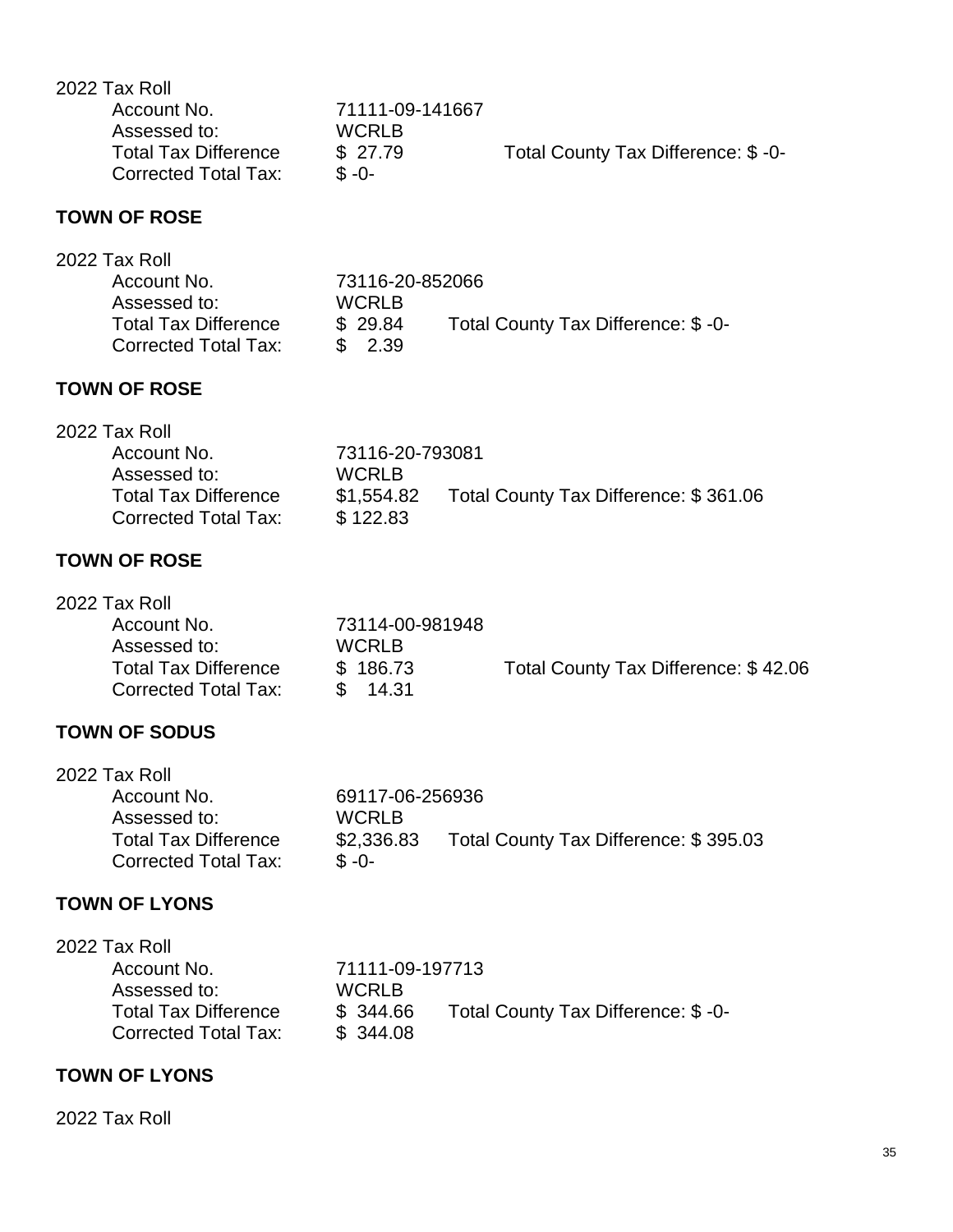| Account No.                 | 71111-13-179465 |                                    |
|-----------------------------|-----------------|------------------------------------|
| Assessed to:                | <b>WCRLB</b>    |                                    |
| <b>Total Tax Difference</b> | \$1,597.75      | Total County Tax Difference: \$-0- |
| Corrected Total Tax:        | $S - 0$         |                                    |

# **TOWN OF LYONS**

| 65117-12-935514 |                                    |
|-----------------|------------------------------------|
| <b>WCRLB</b>    |                                    |
| \$715.11        | Total County Tax Difference: \$-0- |
| $$ -0-$         |                                    |
|                 |                                    |

# **RESOLUTION 1-2: TAX REFUND – ERROR ON TAX ROLL**

Mrs. Leonard presented the following:

WHEREAS, applications for refund of real property tax claimed to be attributable to an error on the tax roll has duly been filed with the Director of Real Property Tax Services ("Director") for the properties listed below, pursuant to the provisions of Article Five, Title 3 of the Real Property Tax Law; and

WHEREAS, the Director investigated the circumstances of the claimed errors and has submitted a report recommending the applications be approved; now, therefore, be it

RESOLVED, pursuant to Article 5, Title 3 of the Real Property Tax Law that the following applications are hereby approved and the County Treasurer is hereby authorized and directed to pay the refunds:

# **TOWN OF SODUS**

| 2022 Tax Roll               |                  |                                    |
|-----------------------------|------------------|------------------------------------|
| Account No.                 | 68116-00-537218  |                                    |
| Assessed to:                | Burditt, Timothy |                                    |
| <b>Total Tax Difference</b> | \$491.93         | Total County Tax Difference: \$-0- |
| Corrected Total Tax:        | $$ -0-$          |                                    |

And be it further,

RESOLVED, that the County Treasurer is hereby authorized and directed to charge back the Refunds in the manner prescribed by Section 556 of the Real Property Tax Law.

#### **RESOLUTION 1-3: AUTHORIZATION TO ADVERTISE FOR SEALED BID FOR SALE OF COUNTY PROPERTY – TOWN OF ROSE**

Mrs. Leonard presented the following:

WHEREAS, the property located at 10712 Wolcott Road in the town of Rose was acquired by the County of Wayne by tax deed on June 16, 2021; and

WHEREAS, this property was not sold at auction due to legal challenges; and

WHEREAS, the case was dismissed by the Judge on January 18, 2022 and the County's foreclosure is allowed to continue; now, therefore, be it

RESOLVED, that the Wayne County Treasurer is hereby authorized to sell the following property via sealed bid or auction:

| <b>TOWN</b> | TAX ID#         | <b>LOCATION</b>    |
|-------------|-----------------|--------------------|
| Rose        | 74114-05-223963 | 10712 Wolcott Road |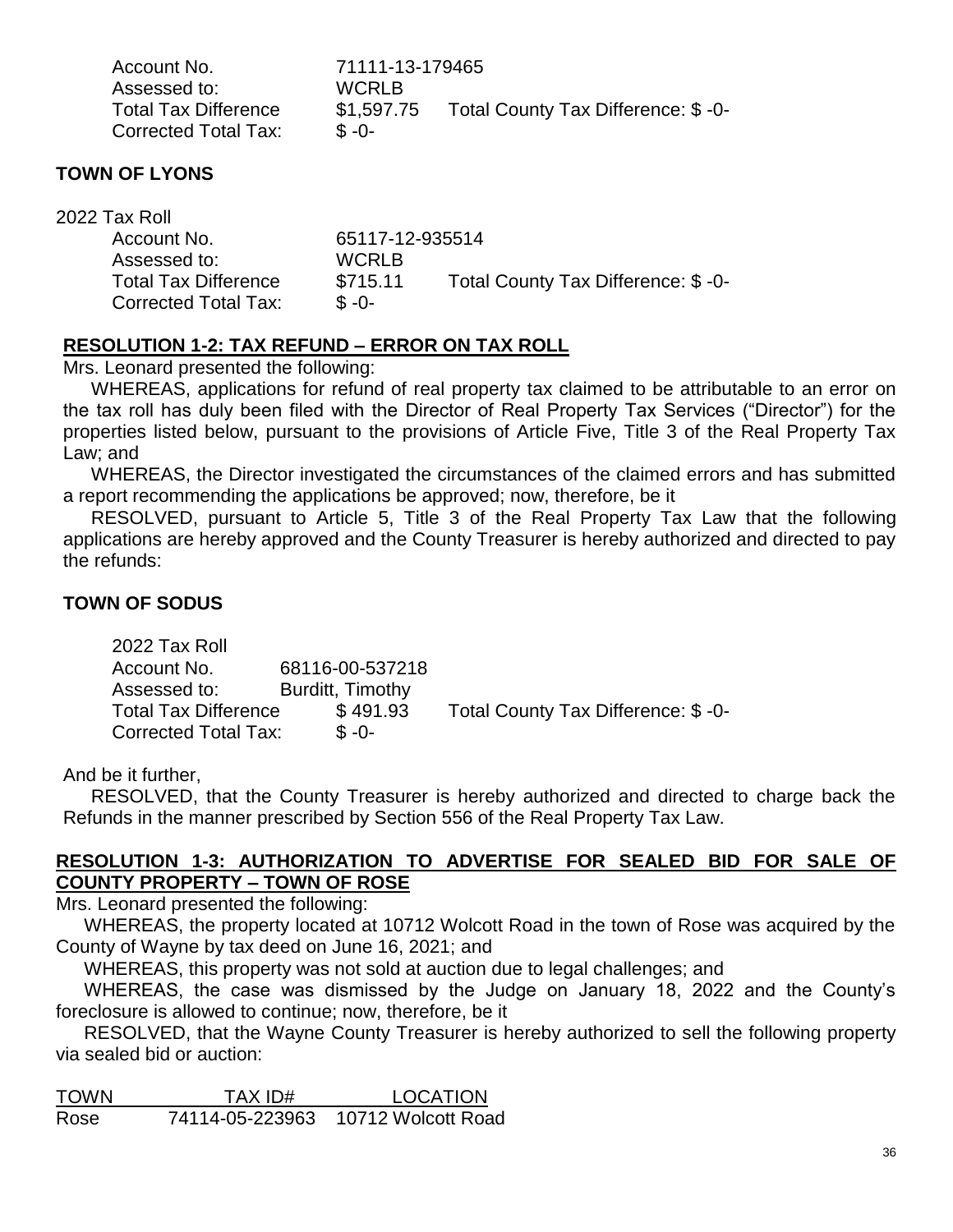and be it further

RESOLVED, that all terms and conditions adopted by Resolution No. 245-20 for the conduct of the 2022 tax auction will apply to these sealed bids; and be it further

RESOLVED, that the advertising shall run two times in the Times of Wayne County and the Lakeshore News; and be it further

RESOLVED, that there is no minimum bid and the county reserves the right to reject all bids.

#### **RESOLUTION 1-4: AUTHORIZATION TO AMEND THE 2021 BUDGET AND APPROPRIATE FUNDS TO A8755 WAYNE COUNTY LAND BANK**

Mrs. Leonard presented the following:

WHEREAS, Resolution No. 300-20 was passed by the Board in July, 2020 to enter into an agreement with Wayne County Regional Land Bank, Inc. for an amount not to exceed \$500,000 for the period July 1, 2020 – December 31, 2021; and

WHEREAS, the contracted amount was not expensed by the County in 2020, and funds were not re-appropriated in the 2021 Wayne County adopted budget; and

WHEREAS, the Land Bank submitted an itemized invoice for 2021 expenses as of 12/15/2021 to the County totaling \$803,907 with a payment request of \$500,000 as allowable by the signed agreement; and

WHEREAS, these expenses were recognized by the County in December, 2021, with no appropriations budgeted in the A8755 Land Bank cost center; now, therefore, be it

RESOLVED, that the County Treasurer is authorized to transfer \$500,000 from Unassigned General Fund Balance; and be it further

RESOLVED, that the County Treasurer is authorized to make the following budget adjustment:

A8755 Land Bank (Appropriations) \$500,000 to 54000 Contractual Expenses

# **RESOLUTION 1-5: AUTHORIZATION TO RENEW INSURANCE POLICIES WITH EASTERN SHORE ASSOCIATES**

Mrs. Leonard presented the following:

WHEREAS, the County has received a proposal from its current insurance broker, Eastern Shore Associates to renew its existing insurance program effective March 1, 2022 to March 1, 2023 for a premium of \$395,980.22; and

WHEREAS, the proposal includes the following insurance policies renewing with New York Municipal Insurance Reciprocal (NYMIR): Property, General Liability, Inland Marine, Automobile Liability, Public Officials Liability, Law Enforcement Liability, Catastrophic Excess Liability, Cyber Liability, Healthcare General Liability, Healthcare Professional Liability; and

WHEREAS, the proposal also includes crime coverage renewing with Travelers and inland marine coverage (insuring physical damage of certain trucks and heavy equipment) renewing with Liberty Mutual; and

WHEREAS, the proposal also includes crime coverage renewing with Travelers and inland marine coverage (insuring physical damage of certain trucks and heavy equipment) renewing with Liberty Mutual; and

WHEREAS, the proposal also includes an increase in the Healthcare Professional Liability deductible from \$100,000 to \$250,000 in order to offset a 15% premium increase; and

WHEREAS, the expiring program included comparable coverage and deductibles except for the changes noted above, and carried an annual premium of \$388,355.38; now, therefore, be it

RESOLVED, that the Chairman of the Board of Supervisors is hereby authorized and directed to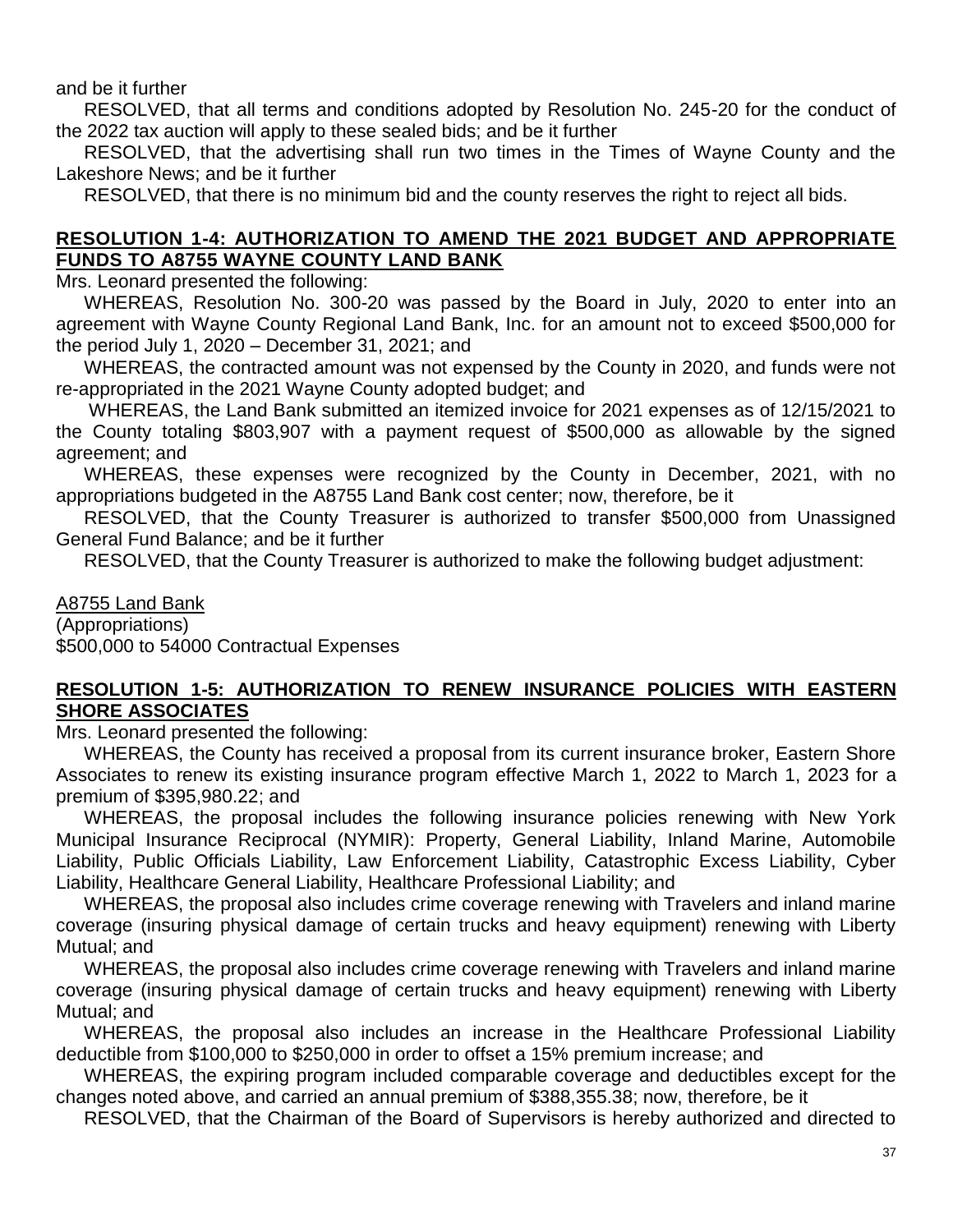renew the County's insurance policies through Eastern Shore Associates effective March 1, 2022 to March 1, 2023.

# **RESOLUTION 1-6: AUTHORIZATION TO CONTRACT WITH VICTOR B. CHAMBERS, ESQ. TO ACT AS ASSIGNED COUNSEL ADMINISTRATOR**

Mrs. Leonard presented the following:

WHEREAS, the New York State Office of Indigent Legal Services (ILS) has approved distribution of funding, that being distribution number 8, which authorizes the following payments to be made to the County of Wayne during the fiscal year 2022 for the use of the Wayne County Assigned Counsel Program; and

WHEREAS, the Assigned Counsel Administrator is to be hired on a contract basis without benefits not to exceed \$45,000.00 in annual compensation; and

WHEREAS, the County of Wayne desires to maintain the Wayne County Assigned Counsel Program and to enter into a contractual agreement with V. Bruce Chambers to continue as Assigned Counsel Administrator through the end of 2022; and

WHEREAS, the County of Wayne has been assured by ILS that the distribution as set forth above will be paid; and

WHEREAS, Wayne County will be seeking an RFP for said ILS services in 2023; now therefore be it

RESOLVED, that the existing contract with V. Bruce Chambers to serve as Administrator of the assigned counsel program shall be continued at an hourly rate of one hundred-fifty dollars (\$150.00) for a total annual compensation not to exceed \$45,000.00 for the fiscal year 2022, subject to the County Attorney's review as to form and content.

# **RESOLUTION 1-7: AUTHORIZATION TO CONTRACT WITH VICTOR B. CHAMBERS, ESQ. TO ACT AS ASSIGNED COUNSEL ADMINISTRATOR (APPELLATE COUNSEL)**

Mrs. Leonard presented the following:

WHEREAS, Resolution # 117-21 authorized Wayne County to enter into an agreement with Victor B. Chambers, Esq. to act as Assigned Counsel Administrator regarding Appellate Counsel to review, audit and recommend approval or disapproval of claims filed by attorneys appointed pursuant to Article 18B of the County Law at a rate of seventy-five dollars (\$75.00) per hour for a term that commenced on January 1, 2021 and terminated December 31, 2021; and

WHEREAS, Mr. Chambers is willing to continue to provide said services to the County at an increased rate of one hundred-fifty dollars (\$150.00) per hour for a term commencing January 1, 2022 through December 31, 2022; now therefore be it

RESOLVED, that Chairman of Wayne County Board of Supervisors is authorized to enter into an agreement subject to the County Attorney's review and approval as to form and content with Victor B. Chambers, Esq. to provide the County with services consisting of Appellate Counsel Administrator to assign appellate counsel and to review, audit, recommend approval or disapproval of claims pursuant to Article 18B of the County law. Compensation shall be at a rate of one hundred-fifty dollars (\$150.00) an hour, for a total annual compensation not to exceed two thousand dollars (\$2,000.00). The term of said agreement shall commence January 1, 2022 and terminate December 31, 2022.

# **RULE 14 RESOLUTIONS**

#### **RESOLUTION R7-6: AUTHORIZATION TO APPLY FOR FUNDING FROM THE VICTIMS OF CRIME ACT (VOCA) AND WITNESS ASSISTANCE GRANT PROGRAM**

Mr. Verno presented the following: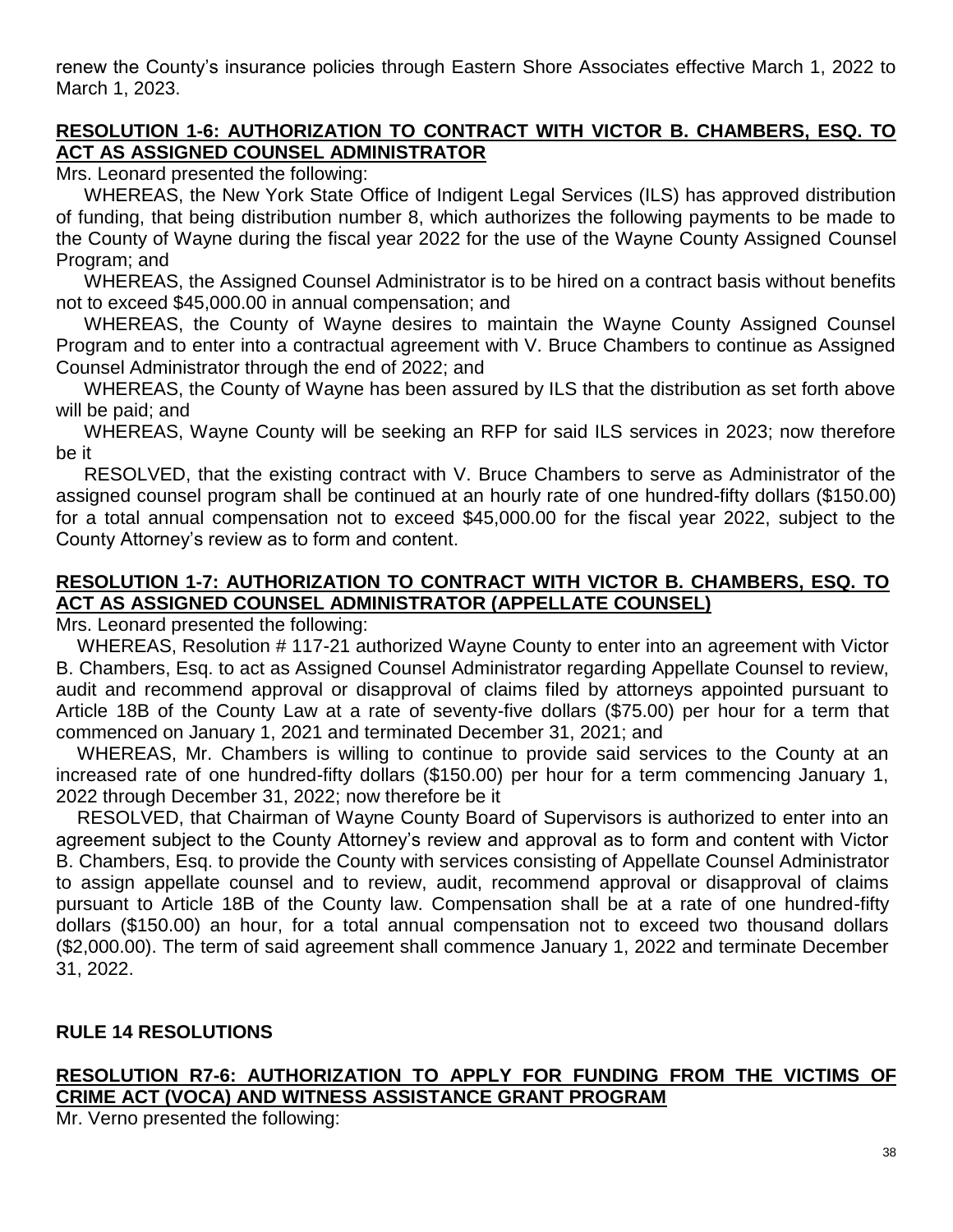WHEREAS, the Victims of Crime Act (VOCA) Victim and Witness Assistance Grant Program has issued a request for applications (RFA) seeking funding requests for innovative and comprehensive programs to meet the needs of victims and underserved populations; and

WHEREAS, the primary purpose of this funding is intended to support services to victims of sexual assault, child abuse services or other victim-based services; and

WHEREAS, the funding is intended to complement existing program and operational budgets rather than serve as a primary funding source; and

WHEREAS, the funding places priority on supporting those programs that demonstrate multidisciplinary cooperation; and

WHEREAS, the Wayne County Department of Social Services is desirous of seeking funding from this resource for the purpose of supporting the Child Advocacy Center, specifically those services afforded by the Wayne County Sheriff's Office that surpass regular duties of criminal investigations and that strengthen the Wayne County Sheriff's Office's ability to engage officers in the goals and objectives of the Child Advocacy Center; now therefore be it

RESOLVED, that the Wayne County Department of Social Services is hereby authorized to submit a request for funding for the purpose of support for the Wayne County Sheriff's Office participation in the Child Advocacy Center's innovative and comprehensive programs.

#### **RESOLUTION R1-8: RESOLUTION IN OPPOSITION TO SENATE BILL S7855 AS IT RELATES TO THE MEMBERSHIP OF THE BOARD OF DIRECTORS OF THE WESTERN REGIONAL OFF-TRACK BETTING CORPORATION**

Mrs. Leonard presented the following:

WHEREAS, Western Region Off-Track Betting Corporation (WROTB) is a public benefit corporation with headquarters in Batavia, New York; and

WHEREAS, WROTB is owned and operated by 15 Western New York counties and the cities of Rochester and Buffalo; and

WHEREAS, the corporation owns and operates 11 off-track betting branches, 27 E-Z Bet locations and a telephone wagering service in 15 Western New York counties, as well as Batavia Downs Gaming, a standard bred racetrack and gaming facility; and

WHEREAS, since its inception, Western OTB has generated over \$250 million in operating and surcharge revenues to the taxpayers of those participating municipalities; and

WHEREAS, throughout its long history of serving 15 counties and two cities that comprise the corporation, the Board of Directors of WROTB has been comprised of one representative from each of the 17 municipalities; and

WHEREAS, in 1973, the Wayne County Board of Supervisors passed by resolution legislation that authorized and empowered Wayne County to participate in the WROTB that had recently been created by the state and signed by then Governor Nelson Rockefeller; and

WHEREAS, the 1973 legislation passed by the Wayne County Board of Supervisors was passed with the stipulation that it was "subject to permissive referendum and shall become effective in accordance with Section 24 of the Municipal Home Rule Law of the State of New York"; and

WHEREAS, New York State Senator Timothy M. Kennedy (D – Buffalo) has recently proposed Senate Bill S7855, an act to "amend the racing, pari-mutuel wagering and breeding law, in relation to the membership of the Board of Directors of the Western Regional Off-Track Betting Corporation"; and

WHEREAS, Sen. Kennedy's proposal calls for revising the current fair and equitable representation of the Board of Directors to three members to represent the counties of Monroe, Wyoming, and Orleans; a single member to represent the counties of Chautauqua, Cayuga, Genesee, Livingston, Schuyler and Seneca; four members to represent Erie County, one member to represent Niagara County, a lone member to represent the counties of Oswego, Cattaraugus, and Wayne; one member to represent the City of Buffalo, one member to represent the City of Rochester,